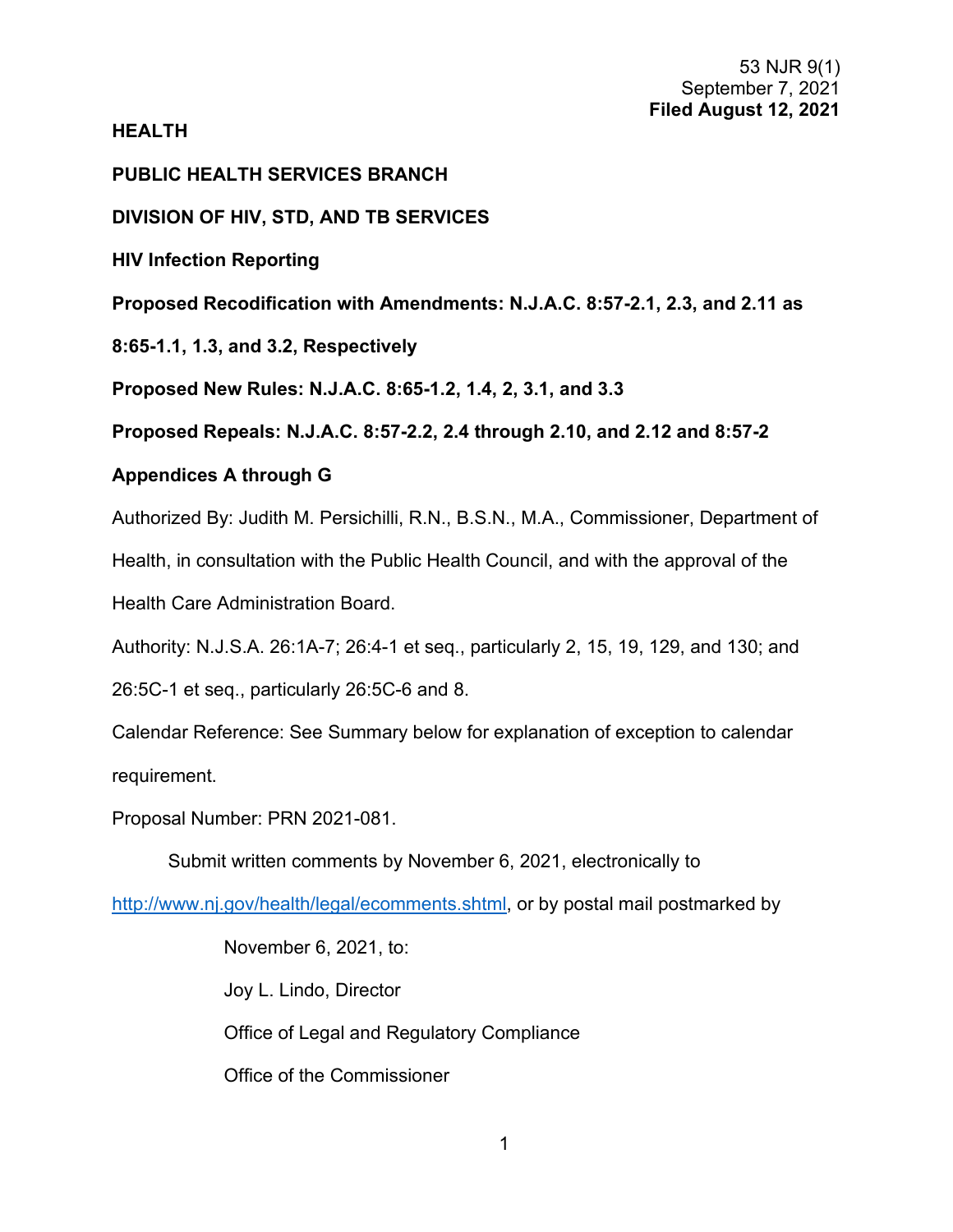New Jersey Department of Health

PO Box 360

Trenton, NJ 08625-0360

The agency proposal follows:

#### **Summary**

N.J.A.C. 8:57 Communicable Diseases, establishes standards for reporting, investigating, and other activities attendant to the identification of, cases of certain communicable diseases. N.J.A.C. 8:57-2 establishes standards addressing Reporting of Acquired Immunodeficiency Syndrome (AIDS) and Infection with Human Immunodeficiency Virus (HIV).

Following is a summary of the rulemaking history of existing N.J.A.C. 8:57-2.

The first cases of what eventually came to be known as HIV/AIDS were reported to the Centers for Disease Control and Prevention (CDC) of the United States Department of Health and Human Service in 1981. CDC, "*Pneumocystis* Pneumonia — Los Angeles," *MMWR. Morbidity and Mortality Weekly Reports,* Vol. 30, No. 21, at 1–3 (June 5, 1981), available at [http://www.cdc.gov/mmwr/preview/mmwrhtml/june\\_5.htm](http://www.cdc.gov/mmwr/preview/mmwrhtml/june_5.htm) and at [http://stacks.cdc.gov/view/cdc/1261](http://stacks.cdc.gov/view/cdc/1261T) (first CDC article identifying "unusual" occurrence of cases of *Pneumocystis carinii* pneumonia in five otherwise healthy young men, who were unknown to each other and had no circumstances in common other than that they had sex with men).

In 1984, New Jersey enacted the AIDS Assistance Act (Act), P.L. 1984, c. 126 (effective August 8, 1984), codified at N.J.S.A. 26:5C-1 through 4. The Act requires the Commissioner (Commissioner) of the Department of Health (Department) to establish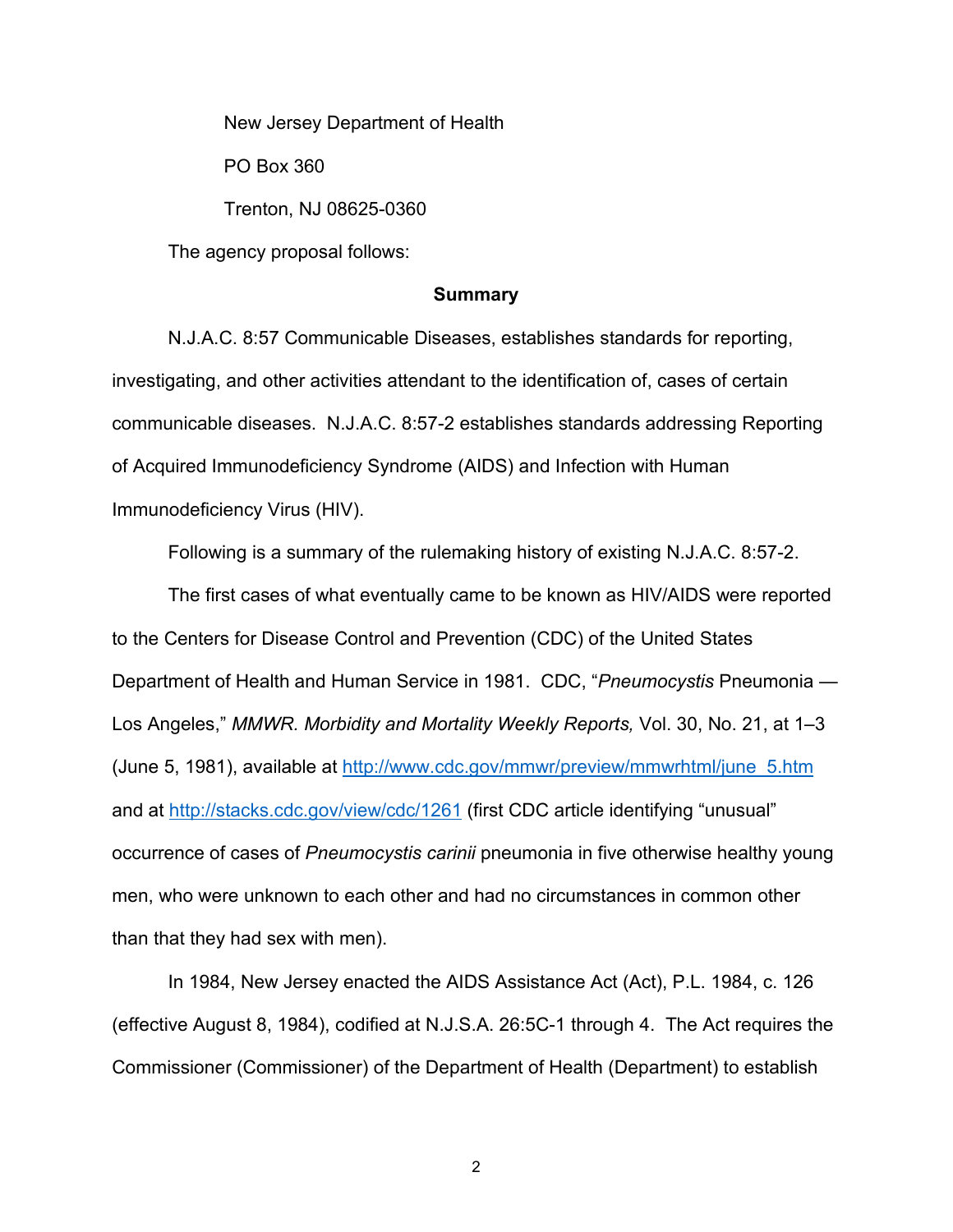programs for the education of the public and health care professionals about AIDS, and programs to support "early detection, counseling, social services, and referrals for those who suspect *exposure to AIDS*" (italics added).

The Act contains terminology, such as the italicized text in the preceding paragraph, that reflects the understanding of HIV and AIDS in 1984. Advances in scientific understanding have rendered this terminology inaccurate, imprecise, and/or inappropriate. Exposure to HIV might result in the transmission of HIV to a person, who would then have an HIV infection, which might or might not progress to the stage of HIV infection referred to in 1984 as AIDS. As described more fully below, HIV infection is referred to now by stage (from zero to three, or unknown stage), based on age-specific CD4+ T-lymphocyte count or CD4+ T-lymphocyte percentage of total lymphocyte. See Center for Surveillance, Epidemiology, and Laboratory Services, CDC, United States Department of Health and Human Services, Atlanta, GA 30333, *Revised Surveillance Case Definition for HIV Infection — United States, 2014,* available at

<http://www.cdc.gov/mmwr/pdf/rr/rr6303.pdf> (revised surveillance case definition). Therefore, throughout this notice, as discussed more fully below, the Department refers to HIV, and, as appropriate, HIV exposure, HIV infection, and/or HIV-related condition. See Joint United Nations Programme on HIV/AIDS (UNAIDS), *UNAIDS Terminology Guidelines* (Geneva 2015), available at

[https://www.unaids.org/en/resources/documents/2015/2015\\_terminology\\_guidelines;](https://www.unaids.org/en/resources/documents/2015/2015_terminology_guidelines) and United States Department of Health and Human Services, *Glossary of HIV/AIDS-Related Terms, 9th Edition* (Rockville, MD, 2021), available at [https://clinicalinfo.hiv.gov/en/glossary.](https://clinicalinfo.hiv.gov/en/glossary)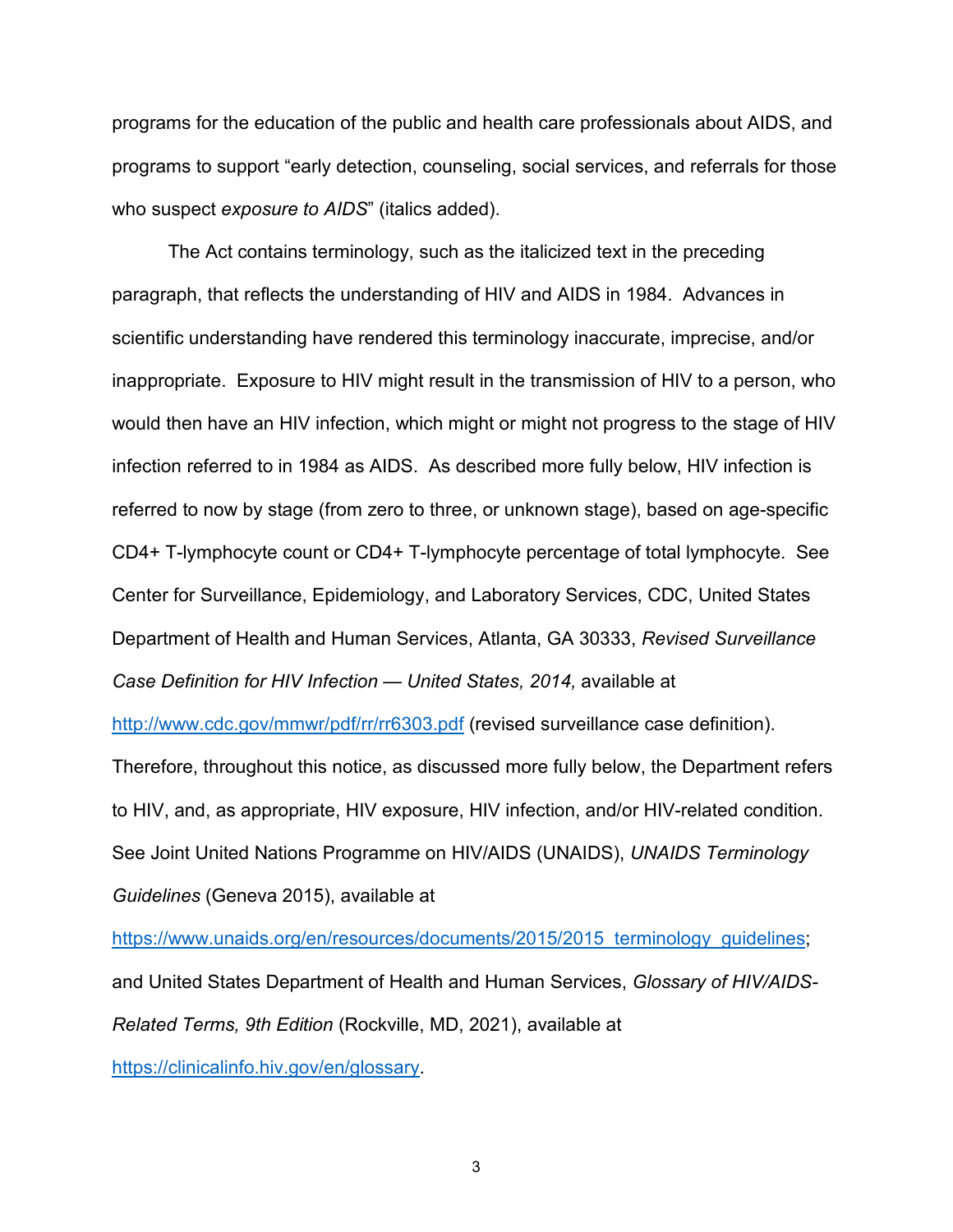N.J.S.A. 26:1A-7(f) authorizes the Public Health Council to promulgate rules "regulating the detection, reporting, prevention and control of communicable and preventable diseases." In 1986, pursuant to the authority at N.J.S.A. 26:1A-7(f), the Public Health Council, with the Department, promulgated N.J.A.C. 8:57-1.14, Reporting of Acquired Immunodeficiency Syndrome and AIDS related complex (ARC). 18 N.J.R. 1245(a); 2011(a). Until the promulgation of that rule, the Department had collected "AIDS data … under the various infections and associated malignancies." 18 N.J.R. at 1246. N.J.A.C. 8:57-1.14 required physicians and the "superintendent … of any institution" (including health care facilities and "penal institutions") to report, with client identifiers, cases of persons having diagnoses of "AIDS or ARC" to the Department. N.J.A.C. 8:57-1.14 was to "unify data collection and … include the … associated opportunistic infections [that were] not [then] reportable." *Id.*

In the mid-1980s, the Commissioner administratively reallocated the program that administers the Department's HIV-related activities from within the Division of Epidemiology, Environmental and Occupational Health, which administers communicable disease reporting and oversees the State's vaccine-preventable disease program, to the then-newly established Division of AIDS Services, within the Public Health Services Branch of the Department.

In 1990, the Act was amended to mandate reporting to the Department of diagnosed cases of AIDS and HIV infection with patient identifiers, and to authorize the Commissioner to establish anonymous counseling and testing sites, at which the results of testing performed on site would be reportable to the Department without client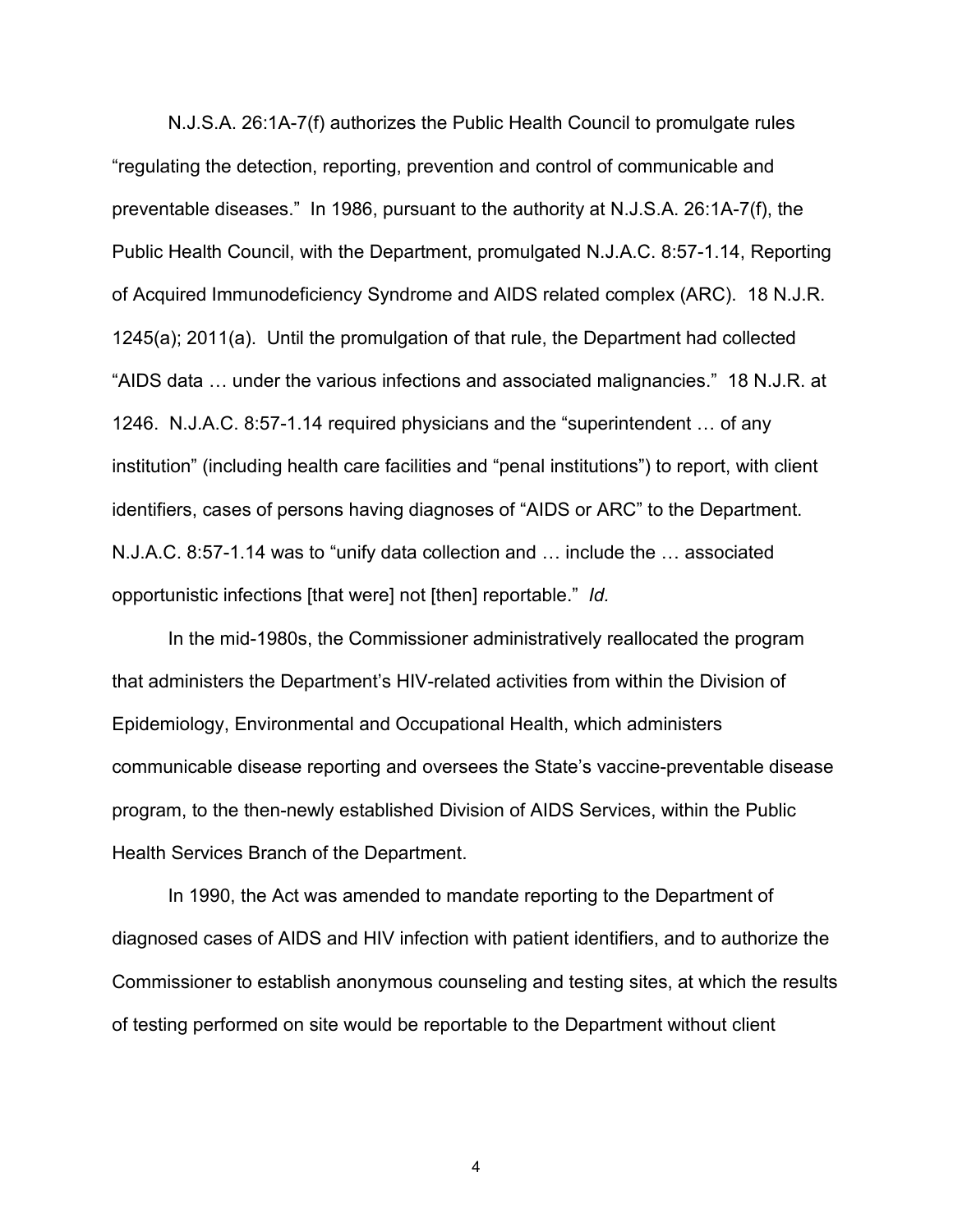identifiers, unless tested persons consented to reporting of their identifying information. P.L. 1989, c. 303 (effective January 12, 1990), codified at N.J.S.A. 26:5C-5 through 14.

In 1990, the Public Health Council, with the Department, as part of the readoption of N.J.A.C. 8:57, and pursuant to the authority at N.J.S.A. 26:1A-7, repealed thenexisting N.J.A.C. 8:57-1.4. 21 N.J.R. 3897(a); 22 N.J.R. 1766(a). The Public Health Council simultaneously established new rules at Subchapter 2, Reporting of Acquired Immunodeficiency Syndrome and Infection with Human Immunodeficiency Virus, that became operative on June 4, 1990. 21 N.J.R. 3905(a); 22 N.J.R. 1592(a). The new rules at Subchapter 2 required physicians and institutional administrators to report, with client identifiers, diagnoses of persons "ill with AIDS," and to report, without client identifiers, laboratory results indicative of HIV infection to the Department. The new rules also required clinical laboratories to report, quarterly, without client identifiers, the number of HIV laboratory tests it performed and the number of laboratory results indicative of HIV infection it obtained. The new rules at Subchapter 2 were to facilitate the Department's then-announced plan to identify, trace, and treat New Jersey residents infected with HIV. New Jersey, thus, became the first state to implement June 1989 CDC guidelines calling for the identification of, and provision of treatment to, persons infected with HIV. 21 N.J.R. at 3606. The Department also planned to use the data it would collect, by operation of the new rules at Subchapter 2, to "observe any … changing nature of the epidemic, and to further plan the strategy for intervention." *Id.*

In 1992, the Public Health Council, with the Department, pursuant to N.J.S.A. 26:1A-7 and 26:2-104 (relating to the State cancer registry), amended Subchapter 2 to discontinue aggregate quarterly reporting by clinical laboratories and to require clinical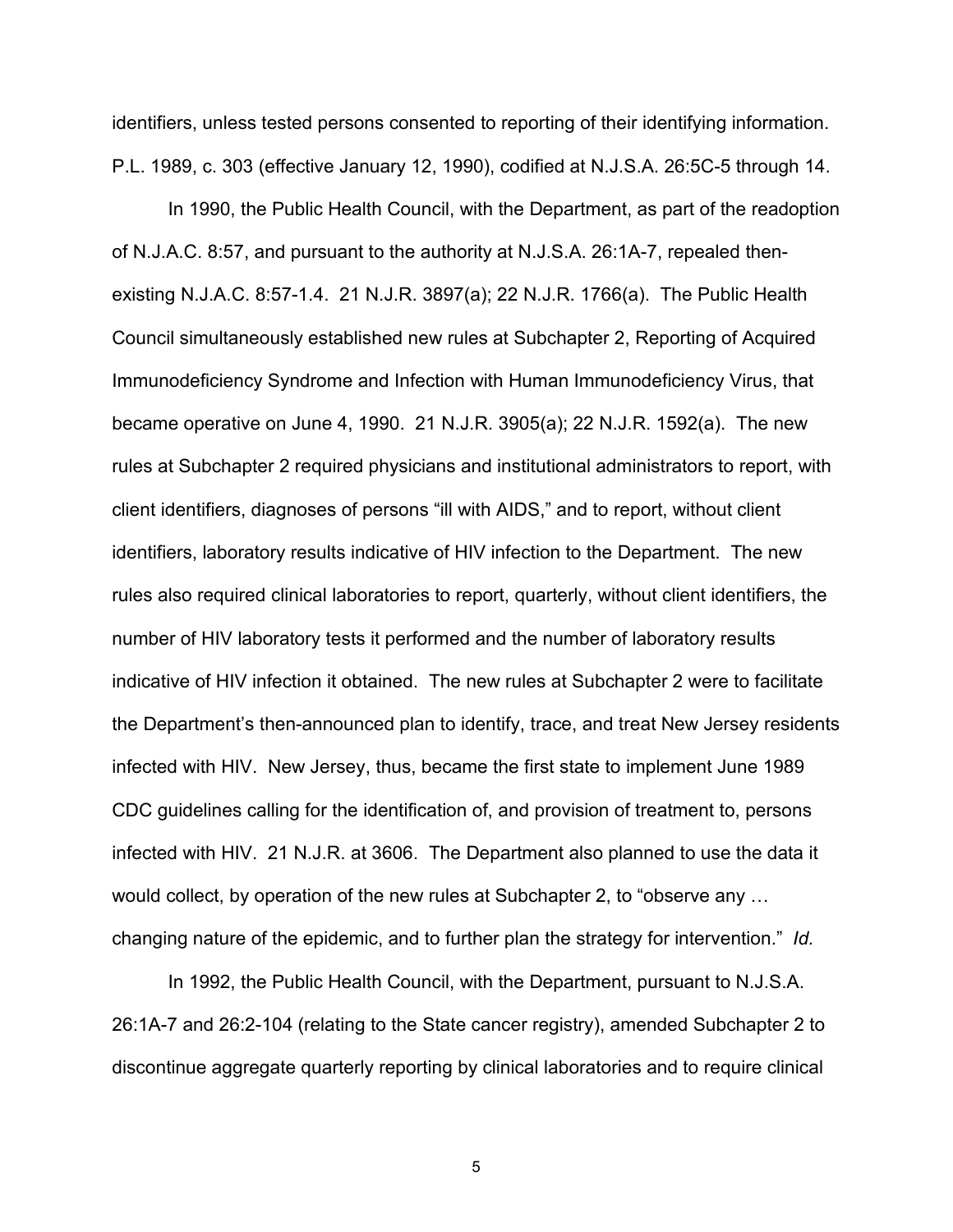laboratories to report to the Department, with client identifiers, individual laboratory results indicative of HIV infection, and individual laboratory results indicating low counts of CD4 T-lymphocytes (CD4 counts) (also called "T-cells" or "T-helper cells"). 23 N.J.R. 3735(a); 24 N.J.R. 1891(a). (CD4 cells are white blood cells that trigger the body's immune response. HIV binds with CD4 cells to replicate itself and spread, and in so doing destroys the CD4 cells and lowers the body's overall CD4 count. Thus, the lower a person's CD4 count or percentage, the greater the person's susceptibility to other infections.) The proposed amendments were to assist the Department in planning and delivering services to clients, increase the accuracy of statistical data the Department generated, identify cases that were unreported by physicians, and provide clients access to services earlier upon their exposure to, or infection with, HIV. 23 N.J.R. at 3735.

N.J.S.A. 26:4-2 authorizes the Department to declare what diseases are communicable and to require communicable disease reporting. In 1995, pursuant to N.J.S.A. 26:1A-7, 26:4-2, and 26:5C-5, the Department and the Public Health Council readopted Subchapter 2 without change, as part of the readoption of N.J.A.C. 8:57, Communicable Diseases, pursuant to Executive Order No. 66 (1978). 27 N.J.R. 420(a); 1987(a). In so doing, the Department noted that the reporting requirements at Subchapter 2 enable the Department to continue to take "appropriate actions to protect public health, to offer new and promising regimens of medication for prophylactic and therapeutic intervention, and to further plan for the continuing and significant impact" that HIV infection has on the health care system. 27 N.J.R. at 421.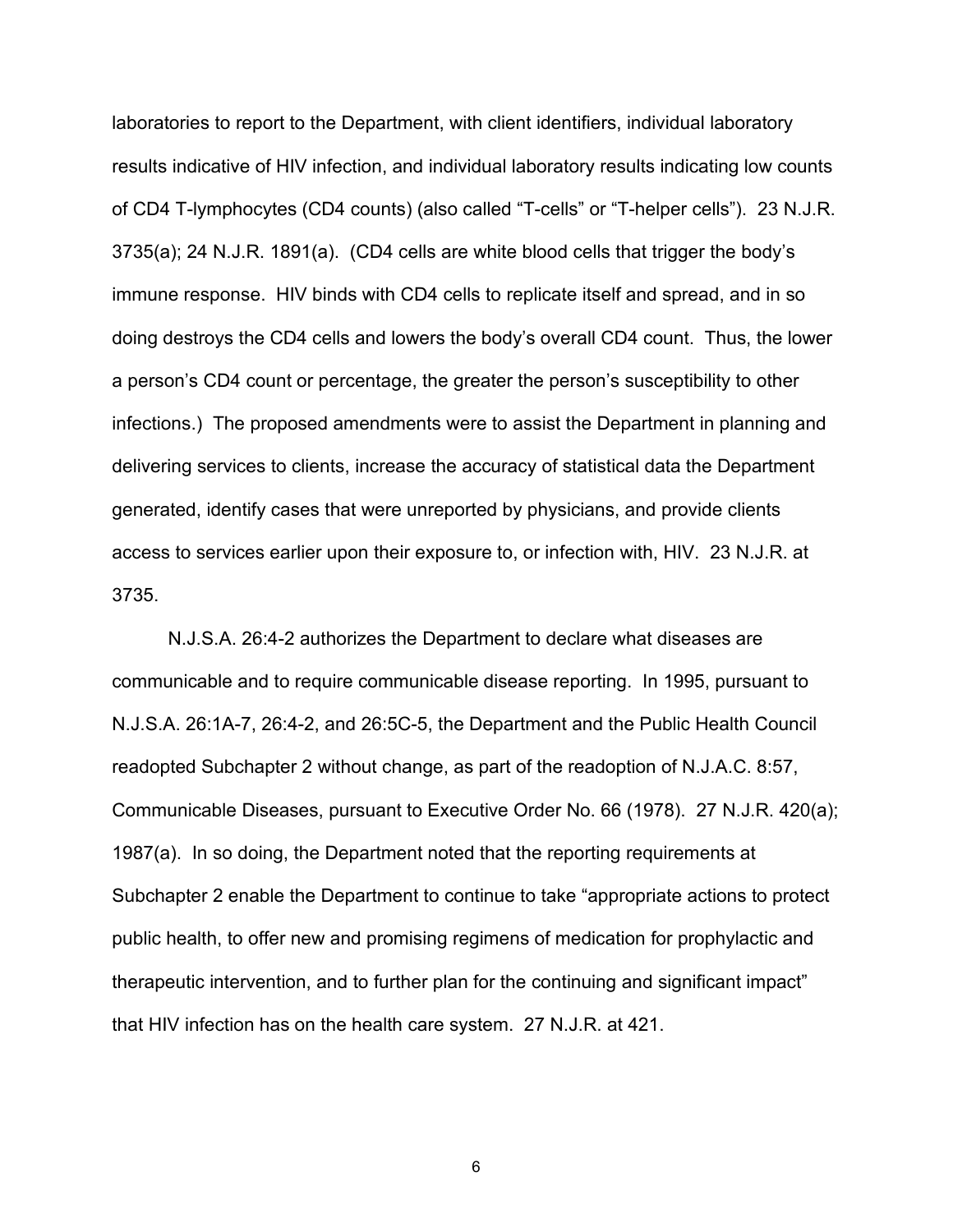In 2000, pursuant to N.J.S.A. 26:1A-7 and 15, 26:4-1 et seq., 26:5C-5, and 17:23A-13, the Department and the Public Health Council proposed to readopt Subchapter 2, and proposed amendments thereto, as part of the readoption of N.J.A.C. 8:57, Communicable Diseases, pursuant to Executive Order No. 66 (1978). 32 N.J.R. 965(a). The proposed amendments would add "insurance companies" to the types of institutions that were to report cases, with client identifiers, to the Department, pursuant to N.J.S.A. 17:23A-13.1 and 13.2; require clinical laboratories to report to the Department, with client identifiers, all viral load (that is, the number of particles, also called copies, of a virus in a milliliter of blood) laboratory test findings, regardless of result; and require physicians and institutions to report to the Department, with client identifiers, cases of infants perinatally exposed to HIV. *Id.* at 96. The proposed amendment requiring viral load reporting was to acknowledge that viral load testing had "become a critical component of care … in determining the course and type of therapeutic regimens for patients with HIV infection," and to enable the Department to "monitor the epidemic and measure the availability and success of treatment for those infected with HIV." *Id.* at 96. The proposed amendment requiring perinatal exposure reporting was to ensure timely identification, monitoring, prophylactic preventive efforts, and treatment of infants born to HIV-infected women. *Id.* at 96.

Pursuant to Executive Order No. 66 (1978), N.J.A.C. 8:57 expired on April 12, 2000, before the Department had adopted the March 20, 2000, notice of proposal to readopt N.J.A.C. 8:57 with amendments. Later in 2000, the Department and the Public Health Council adopted the expired rules, and the proposed amendments at Subchapter 2, as new rules at N.J.A.C. 8:57. 32 N.J.R. 3463(a).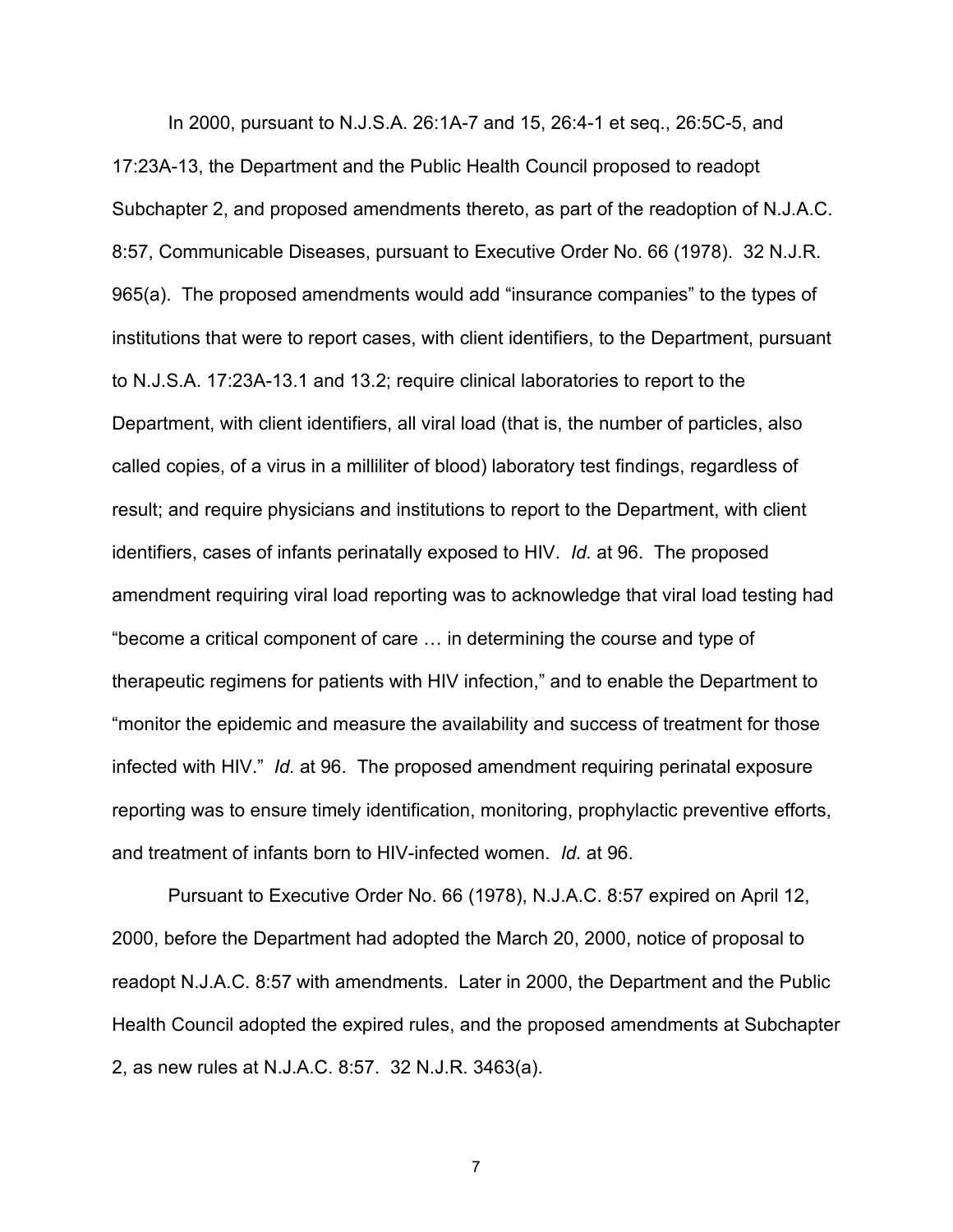In 2003, pursuant to N.J.S.A. 17:23A-13, 26:1A-7 and 15, 26:4-1 et seq., and 26:5C-5, the Department and the Public Health Council, as part of the readoption of N.J.A.C. 8:57, Communicable Diseases, readopted Subchapter 2 with amendments that added entities that "require HIV testing as part of an underwriting process," in addition to "insurance companies," to the types of entities that are to report cases to the Department, with client identifiers. 34 N.J.R. 3945(a); 35 N.J.R. 4883(b).

Reorganization Plan No. 003-2005 (Governor Codey, June 27, 2005), 37 N.J.R. 2735(a), at § 1, transferred, to the Department, and the Commissioner of Health the functions, powers, and duties of the Public Health Council, other than the Public Health Council's advisory and consultative functions, in relation to the powers of the Commissioner of Health.

In 2009, pursuant to N.J.S.A. 17:23A-13, 26:1A-7 and 15, 26:4-1 et seq., particularly 26:4-2, and 26:5C-6 and 20, the Department, in consultation with the Public Health Council, readopted Subchapter 2 with amendments, as part of the readoption of N.J.A.C. 8:57, Communicable Diseases. 40 N.J.R. 1962(a); 41 N.J.R. 1419(a). Significant substantive amendments in that rulemaking established forms required for reporting; added definitions of terms used throughout the chapter; and deleted references throughout the subchapter to the reporting obligations of "physicians" and added, in place thereof, references to the reporting obligations of "health care providers." 40 N.J.R. at 1968-70. Other substantive amendments added a definition of "responsible party" to mean the person having control or supervision of an "institution," and required responsible parties to report cases to the same extent as "health care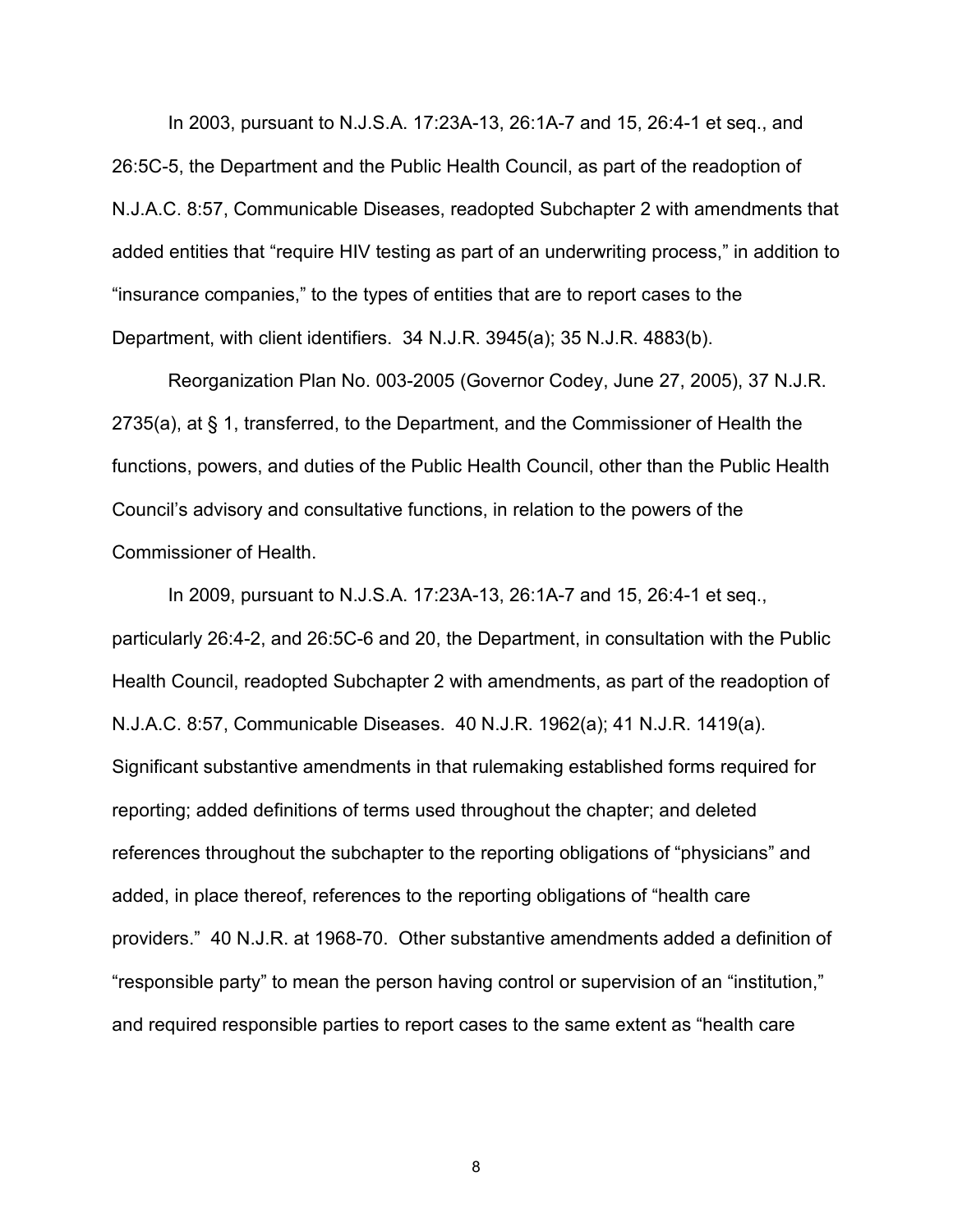providers." *Id.* In addition, the rulemaking deleted the reporting obligations of "entities that require HIV testing as part of an underwriting process."

The Department eventually merged sexually transmitted disease (STD) and tuberculosis (TB) services into the Division of AIDS Services, and renamed the division as it is now known, as the Division of HIV, STD, and TB Services (Division).

On February 8, 2016, the Department, in consultation with the Public Health Council, readopted Subchapter 2 as part of the readoption without change of N.J.A.C. 8:57, Communicable Diseases. 48 N.J.R. 420(a).

The Department, in consultation with the Public Health Council, proposes to recodify existing N.J.A.C. 8:57-2, Reporting of Acquired Immunodeficiency Syndrome and Infection with Human Immunodeficiency Virus, as new N.J.A.C. 8:65, HIV Infection Reporting, to reflect the administrative relocation of HIV-related services that the Department provides from the Division of Epidemiology, Environmental and Occupational Health, to the Division of HIV, STD, and TB Services. In addition, the Department, in consultation with the Public Health Council, proposes amendments, repeals, and new rules, as described below.

The Department proposes amendments throughout the chapter to correct grammar, simplify sentence structure, delete descriptive text that is redundant of defined terms and add, instead, the defined terms, correct references to the Department to reflect the agency name change pursuant to N.J.S.A. 26:1A-2.1, reorganize rule text by means of subcodification, delete references to the "subchapter" and add in place thereof references to the "chapter," and add or update contact information.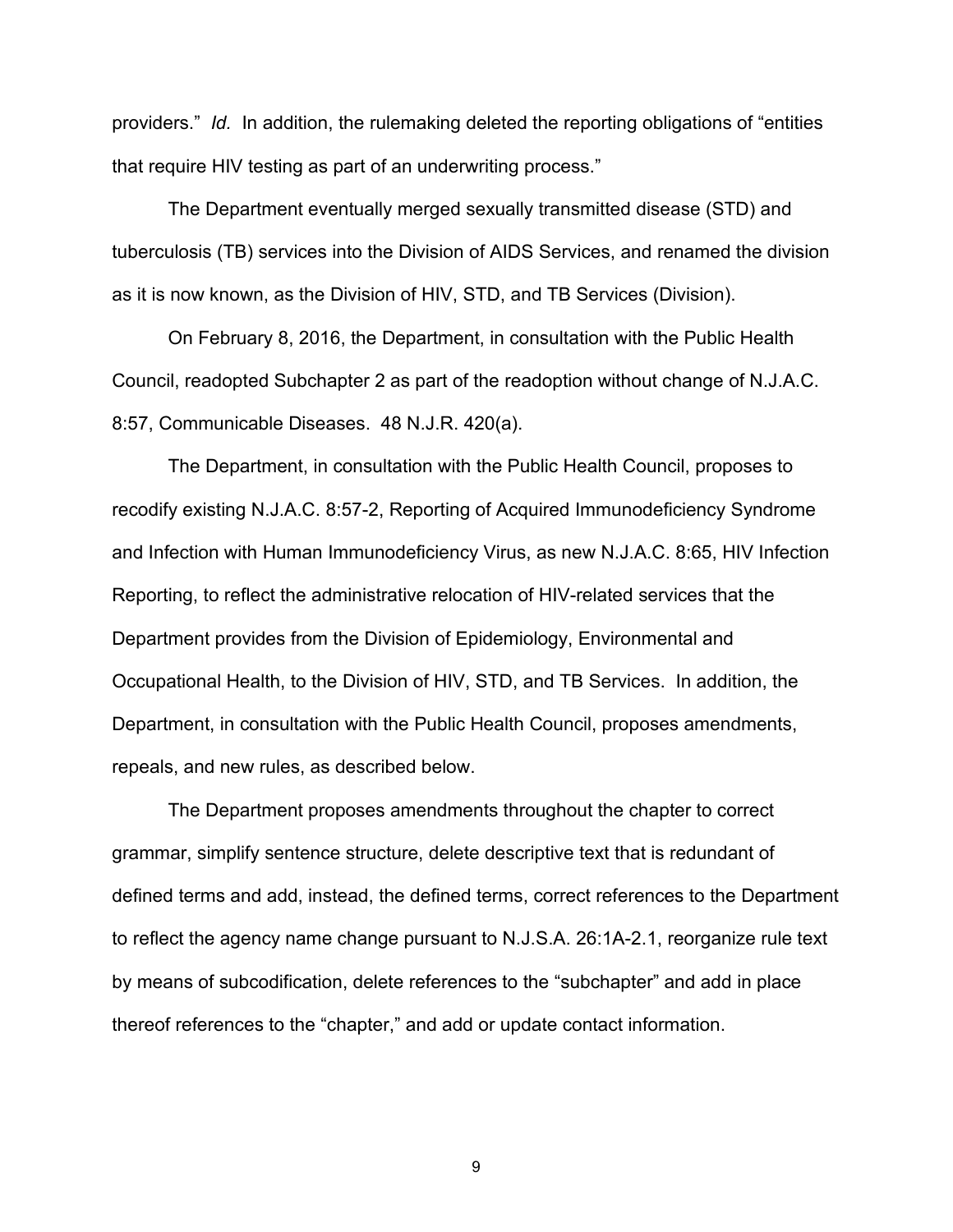The revised surveillance case definition modifies and combines "the surveillance case definitions for HIV infection into a single case definition for persons of all ages[, primarily] to adapt to recent changes in diagnostic criteria. Laboratory criteria for defining a confirmed case now accommodate new multitest algorithms, including criteria for differentiating between HIV-1 and HIV-2 infection and for recognizing early HIV infection. A confirmed case can be classified in one of five HIV infection stages (0, 1, 2, 3, or unknown); early infection, recognized by a negative HIV test within 6 months of HIV diagnosis, is classified as stage 0, and … AIDS … is classified as stage 3[.] The [revised] surveillance case definition is intended primarily for monitoring the HIV infection burden and planning for prevention and care on a population level, not as a basis for clinical decisions for individual patients. CDC and the Council of State and Territorial Epidemiologists recommend that all states and territories conduct case surveillance of HIV infection using this revised surveillance case definition." Revised surveillance case definition at 1. The revised surveillance case definition classifies "stages 1 [to] 3 of HIV infection on the basis of the CD4+ T-lymphocyte count unless persons have had a stage-3-defining 'opportunistic illness.'" *Id.* at 2, 7, and 10 (the Appendix to the revised surveillance case definition lists these opportunistic illnesses). Based on this guidance, the Department proposes to delete references throughout the chapter to "AIDS" and reporting of cases thereof, and to refer only to reporting of cases of HIV infection, to reflect the revised surveillance case definition.

The Department proposes to delete the existing subchapter heading, "Subchapter 2. Reporting of Acquired Immunodeficiency Syndrome and Infection with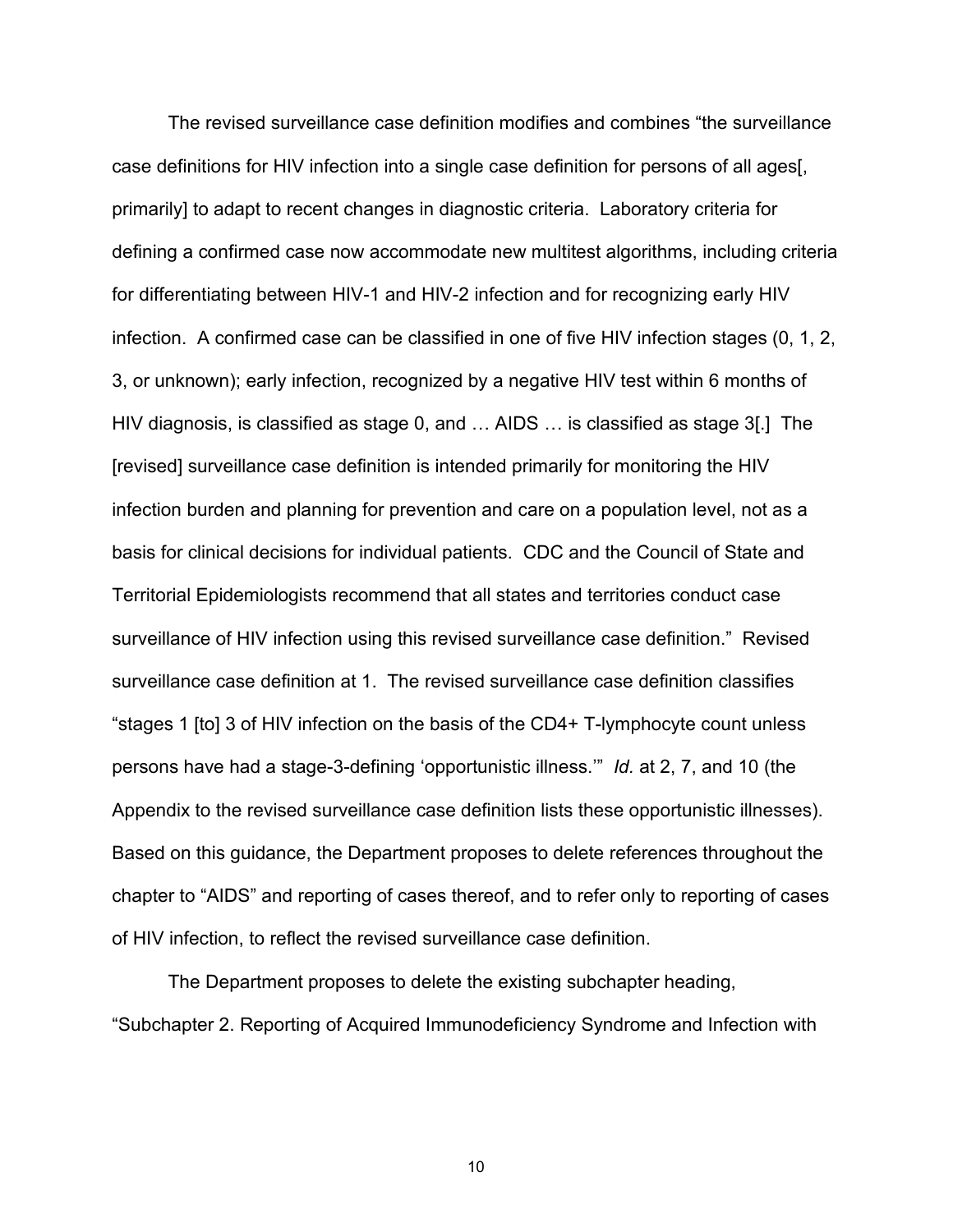Human Immunodeficiency Virus." The Department proposes to establish new N.J.A.C. 8:65-1, General Provisions.

Existing N.J.A.C. 8:57-2.1 establishes the purpose and scope of N.J.A.C. 8:57-2. The Department proposes to recodify existing N.J.A.C. 8:57-2.1 as new N.J.A.C. 8:65- 1.1. The Department proposes to amend existing subsection (a) thereof to delete reference to N.J.S.A. 26:5C-20, because that section is inapposite because it establishes the Commissioner's authority to establish rules addressing HIV testing of pregnant women pursuant to P.L. 1995, c. 174 (effective September 5, 1995), codified at N.J.S.A. 26:5C-15 through 20, which existing N.J.A.C. 8:61-4 implements; to delete the existing description of the chapter's purpose; and to establish instead the purpose of the chapter as implementing HIV infection case reporting pursuant to N.J.S.A. 26:5C-1 et seq. The Department proposes to amend existing subsection (b) to indicate that the chapter establishes standards applicable to, at newly codified paragraph (b)1, health care providers and institutions that order HIV-related laboratory tests, diagnose persons as having HIV, and/or treat persons who have HIV; at newly codified paragraph (b)2, clinical laboratories that perform HIV-related laboratory tests; and at new paragraph (b)3, counseling and testing sites. The Department proposes to delete existing subsection (c) because it would no longer be necessary, given the proposed recodification of the subchapter from within N.J.A.C. 8:57 into a separate freestanding chapter at N.J.A.C. 8:65.

The Department proposes to repeal existing N.J.A.C. 8:57-2.2, Incorporated documents.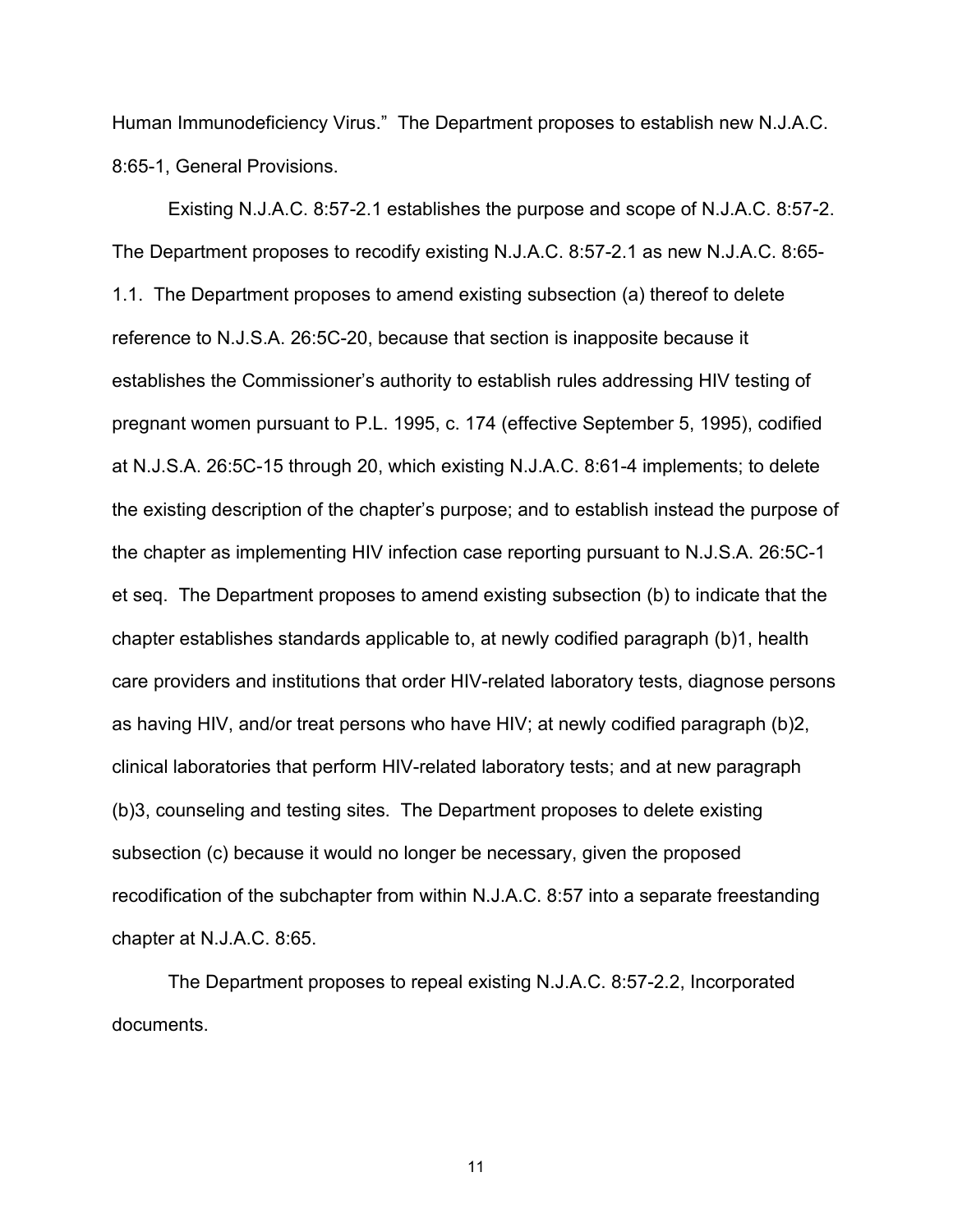Proposed new N.J.A.C. 8:65-1.2, Publications incorporated by reference, would identify routinely updated web-based publications of, or administered by, agencies of the United States of America, which the Department proposes to incorporate by reference, as amended and supplemented. Proposed new subsection (a) would identify the following publications of the CDC of the United States Department of Health and Human Services, the revised surveillance case definition, described above: the *Data Security and Confidentiality Guidelines for HIV, Viral Hepatitis, Sexually Transmitted Disease, and Tuberculosis Programs: Standards to Facilitate Sharing and Use of Surveillance Data for Public Health Action*; the *HIV Diagnostic Tests LOINC Map (2021)*; and the *International Statistical Classification of Diseases and Related Health Problems, 10th revision, Clinical Modification;* the *Laboratory Testing for the Diagnosis of HIV Infection: Updated Recommendations* (June 27, 2014); and the *2018 Quick reference guide: Recommended laboratory HIV testing algorithm for serum or plasma specimens* (2018). Proposed new subsection (b) would identify the following publications of the Veterans Health Administration (VHA) of the United States Department of Veterans Affairs: VHA Directive 1131(4), *Management of Infectious Diseases and Infection Prevention and Control Programs* (November 7, 2017, amended March 26, 2021); and VHA Directive 1304, *National Human Immunodeficiency Virus (HIV) Program* (August 15, 2019). Proposed new subsection (c) would identify the following publications of the Bureau of Prisons of the United States Department of Justice,: *Clinical Guidance: HIV Management* (April 2021) and Program Statement Number 6190.04, *Infectious Disease Management* (June 3, 2014).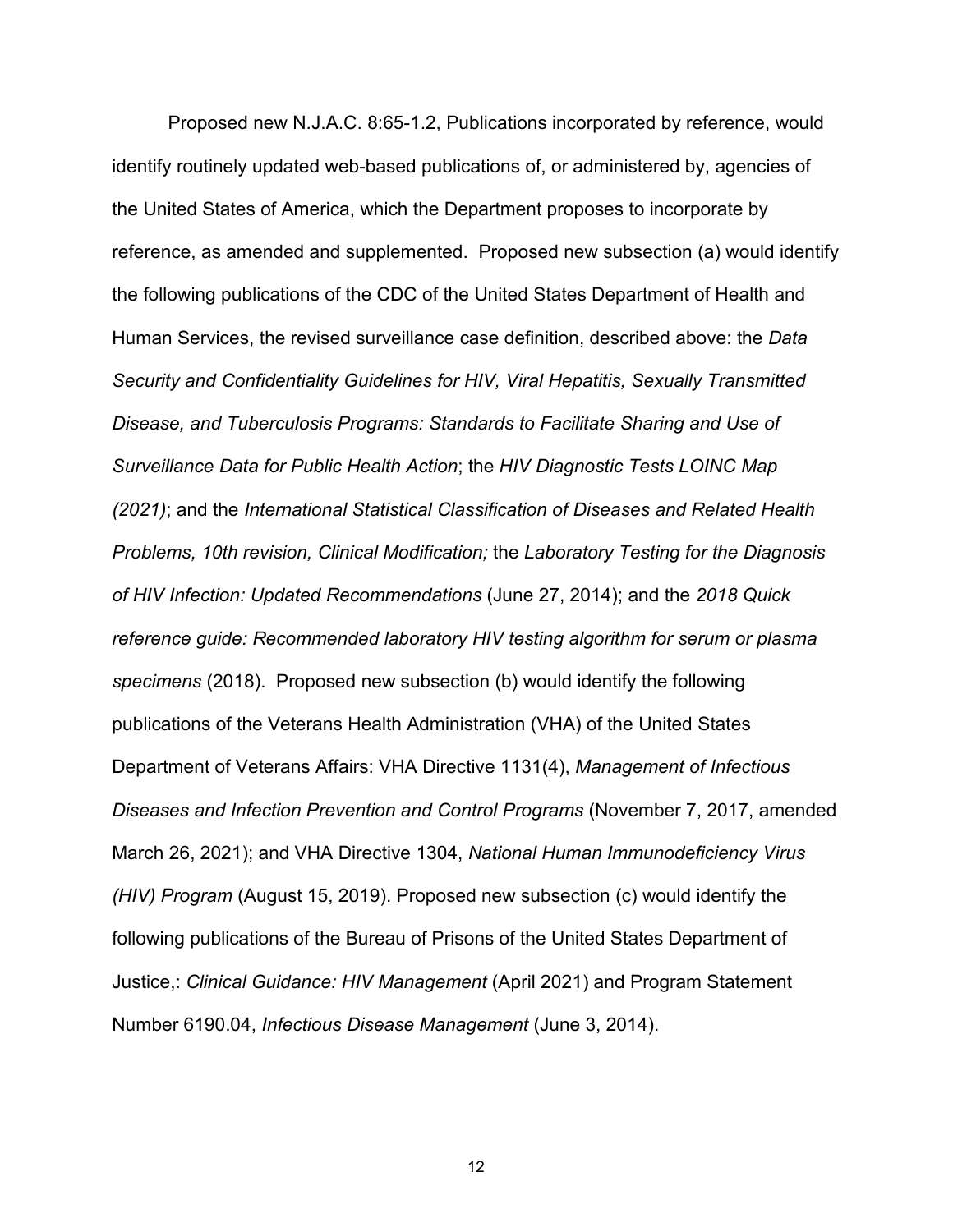Existing N.J.A.C. 8:57-2.3, Definitions, establishes definitions of words and terms that existing N.J.A.C. 8:57-2 uses. The Department proposes to recodify existing N.J.A.C. 8:57-2.3 as 8:65-1.3. The Department proposes to amend this section to add new subsection (a), which would incorporate by reference the definitions of the following words and terms that the Act establishes, particularly at N.J.S.A. 26:5C-5: "Commissioner," "Department," and "'HIV infection,' as amended and supplemented by the surveillance case definition."

The Department proposes to codify the existing text at N.J.A.C. 8:57-2.3 as proposed new N.J.A.C. 8:65-1.2(b), and to add definitions of the following new words and terms: "adolescent," "adult," "bio-analytical laboratory director," "blood bank," "Centers for Disease Control and Prevention" or "CDC," "clinical laboratory," "clinical laboratory director," "confirmed positive," "counseling and testing site," "Division envelope," "DNA," "electronic laboratory reporting," "Federal correctional institution," "fourth-generation HIC test," "health benefits plan,"' "health care facility," "health care provider," "HIV," "HIV immunoassay," "HIV-related laboratory test," "HIV-related laboratory test result," "limited purpose laboratory," "'Office of Information and Regulatory Affairs' or 'OIRA," "pediatric," "perinatal," "rapid HIV test," "RNA," "VHA laboratory," and "VHA medical facility."

The Department proposes to delete the following terms from existing N.J.A.C. 8:57-2.3, which proposed new N.J.A.C. 8:65 would no longer use: "Acquired Immunodeficiency Syndrome" or "AIDS," "Human Immunodeficiency Virus" or "HIV," and "laboratory HIV results." The Department proposes to amend the existing definition of the term "audit" to delete the description of patient records as "medical" records and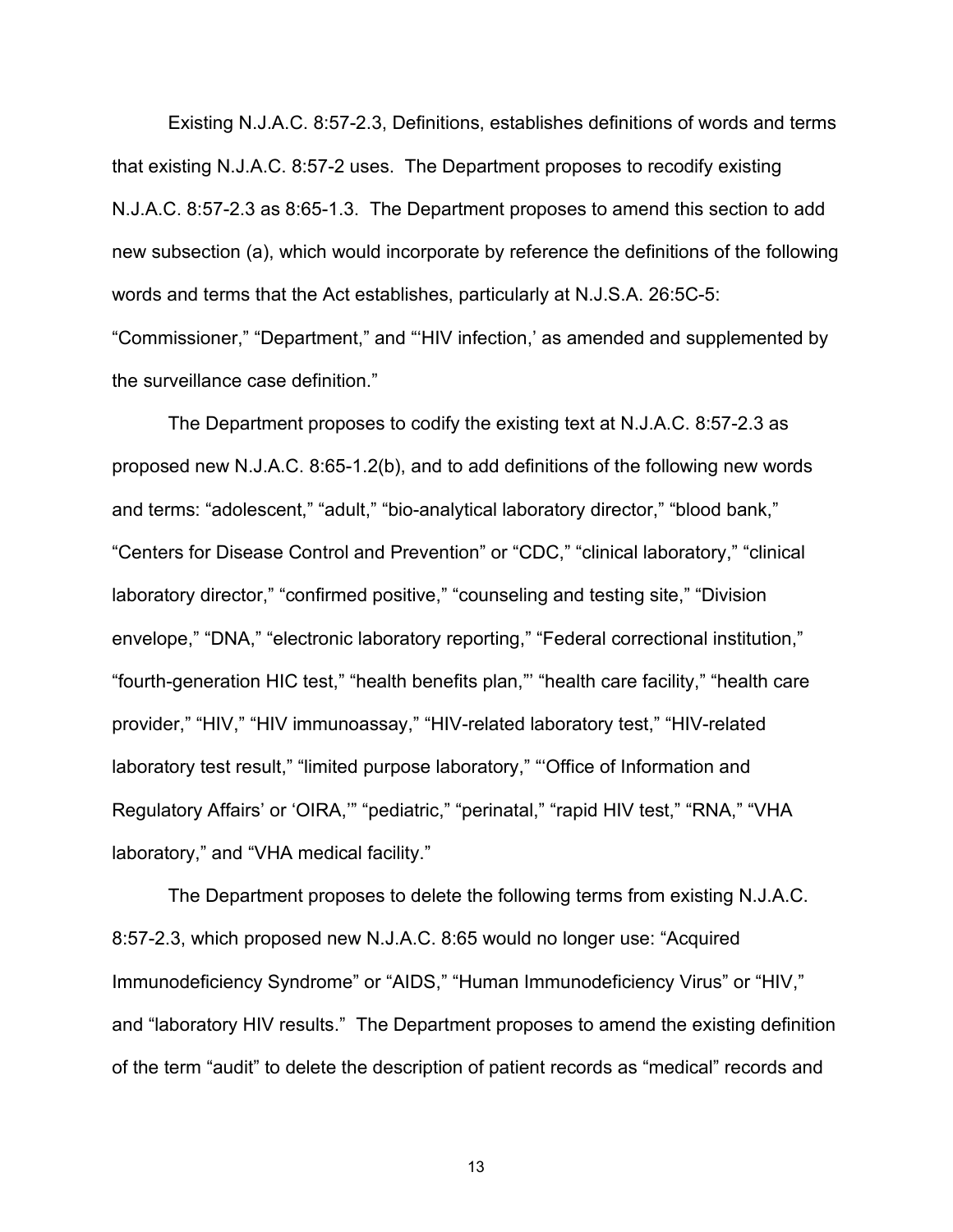to describe them more broadly as "health" records. The Department proposes to amend the existing term, "CD4 count" to be "CD4 count or percentage" and to amend the definition of the term to indicate that the term quantifies, by count or percentage, the presence of T-lymphocytes containing the CD4+ epitope, commonly referred to as the CD4. The Department proposes to delete paragraphs 1 and 2 of this definition, which provide unnecessary and redundant definitions of "absolute" and "relative" CD4 counts. The Department proposes to amend the existing definition of the term "epidemiology investigations" to put the term in the singular and to describe, more precisely, the activities of the Division's prevention and surveillance staff in reviewing patients' health records. The Department proposes to amend the existing definition of the term "institution" to delete references to the undefined terms "hospital," "sanitarium," "nursing home," and "clinic" and to add in place of these terms a reference to facilities collected under the proposed new term "health care facility"; to add reference to facilities under the jurisdiction of various State and local governmental entities, typically of a custodial nature, that might have occasion to diagnose a person in their custody as having, or treat a person in their custody for, HIV or HIV-related opportunistic illness; to specifically exclude counseling and testing sites from the meaning of the term; and to delete the undefined term "insurance company" and replace it with entities collected under the proposed new term "health benefits plan."

The Department proposes to amend the term "perinatally exposed" to be "perinatal exposure" and to redefine the term as meaning exposure of a perinatal infant to HIV by having been born to a woman who has HIV infection at the time of the infant's delivery.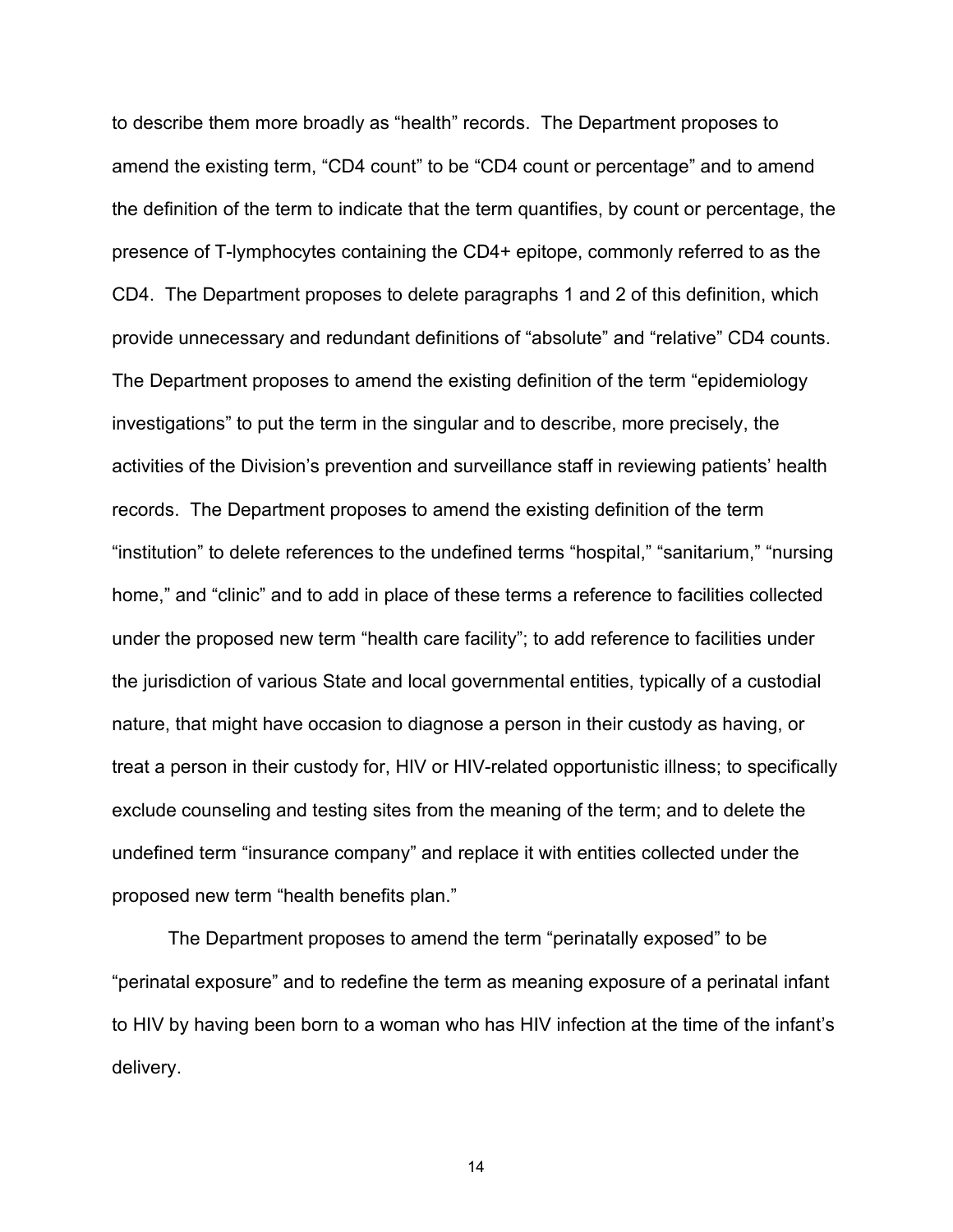The Department proposes to repeal existing N.J.A.C. 8:57-2.2, Incorporated documents. Proposed new N.J.A.C. 8:65-1.4, Forms and instructions, would establish the forms that entities with reporting obligations pursuant to the chapter are to submit.

44 U.S.C. at Chapter 35, commonly referred to as the "Paperwork Reduction Act of 1995," requires Federal agencies to obtain the approval of the Office of Management and Budget (OMB) of the Executive Office of the President of the United States before requesting information from the public. The Office of Information and Regulatory Affairs (OIRA) of the OMB administers the information collection review process to implement the Paperwork Reduction Act pursuant to 5 CFR Part 1320. The OIRA assigns an OMB control number to each "information collection," that is, each set of forms and instructions that a Federal agency promulgates to collect information. The OMB control numbers usually remain constant even as a Federal agency amends its forms and instructions or changes information collection vendors over time.

In accordance with the OIRA information collection review process, the National HIV Surveillance System (NHSS) of the CDC in the United States Department of Health and Human Services promulgates an information collection of forms and associated instructions for adult and pediatric HIV case and perinatal HIV exposure reporting, and a separate information collection of forms and associated instructions for rapid HIV test result reporting, which NHSS presently collects by electronic reporting through a vendor. The Department proposes to incorporate by reference, as amended and supplemented, the NHSS forms, instructions, and procedures for reporting adult and pediatric HIV cases and perinatal HIV exposures at proposed new N.J.A.C. 8:65- 1.4(a)1i, ii, and iii, and rapid HIV test results at proposed new N.J.A.C. 8:65-1.4(a)2.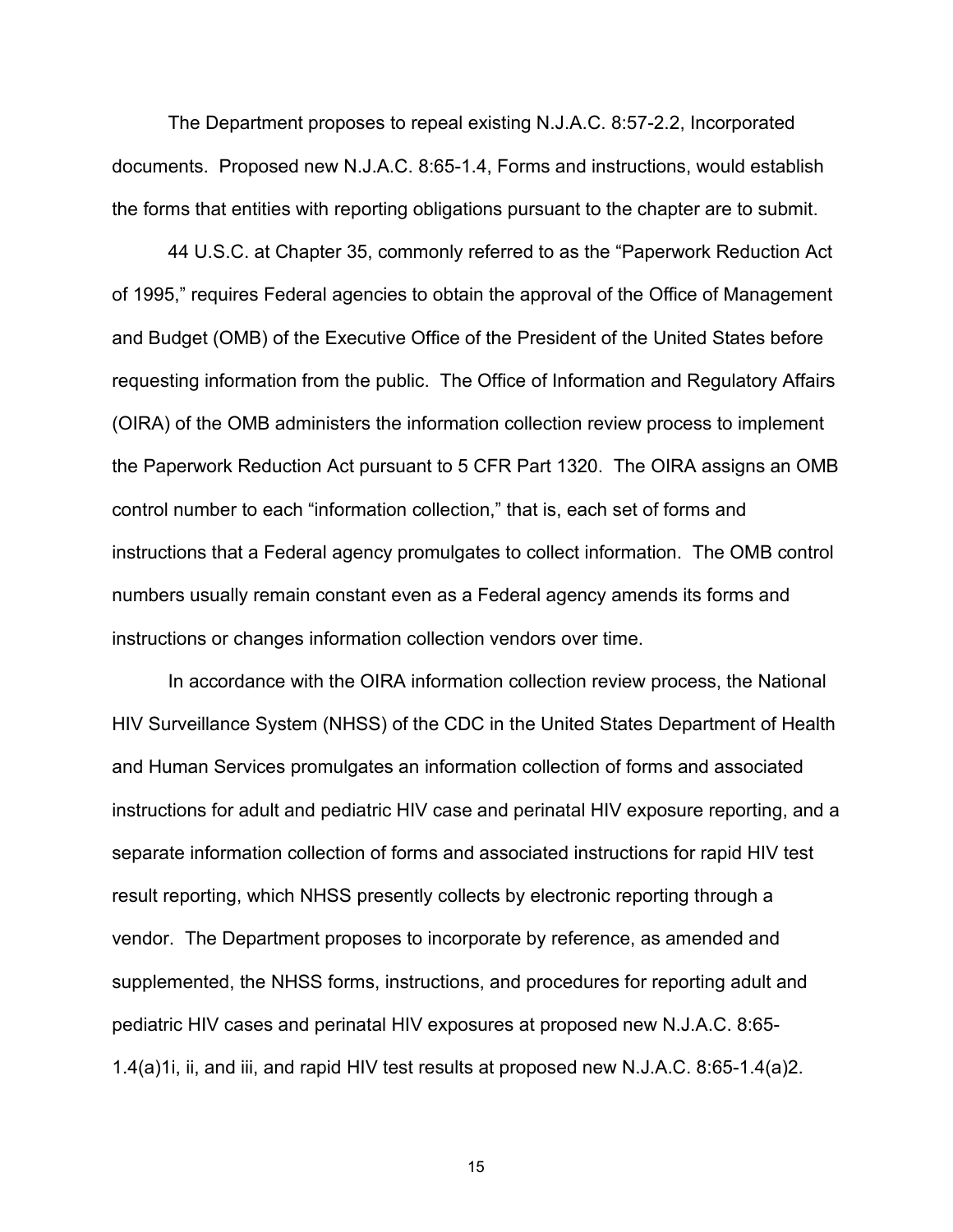The proposed new section would ensure that the Department's collection of HIV case data remains consistent with NHSS' information collection standards and requirements by use of forms and procedures that are subject to public notice and opportunity to be heard through the Federal information collection review process. This, in turn, would ensure the Department's continuing compliance with terms and conditions of Federal grants it may receive requiring adherence to NHSS HIV reporting standards. The Department would make the latest versions of the NHSS adult and pediatric case reporting forms the perinatal HIV exposure reporting form, and the related instructions for completion thereof, entitled *Technical Guidance for HIV Surveillance Programs (Technical Guidance)*, available through its forms page on the Department's website and upon request to the Division. Forms and procedures that the NHSS' presently contracted vendor promulgates for electronic laboratory test result reporting are available through the vendor's website, as indicated. However, should the NHSS change vendors, the incorporation of that NHSS information collection by reference to its OMB Control Number would ensure that information collection that the Department requires would remain compliant with the latest OIRA-approved NHSS standard.

The Department proposes to establish new Subchapter 2, Reporting HIV Infection Diagnoses and HIV-Related Laboratory Test Results.

The Department proposes to repeal existing N.J.A.C. 8:57-2.4, Reporting HIV Infection for health care providers and responsible parties, and 2.7, Reporting AIDS for health care providers and responsible parties. The Department proposes new N.J.A.C. 8:65-2.1, Health care providers to report, and responsible parties to ensure reporting of, HIV infection diagnoses and HIV-related laboratory test results in adults and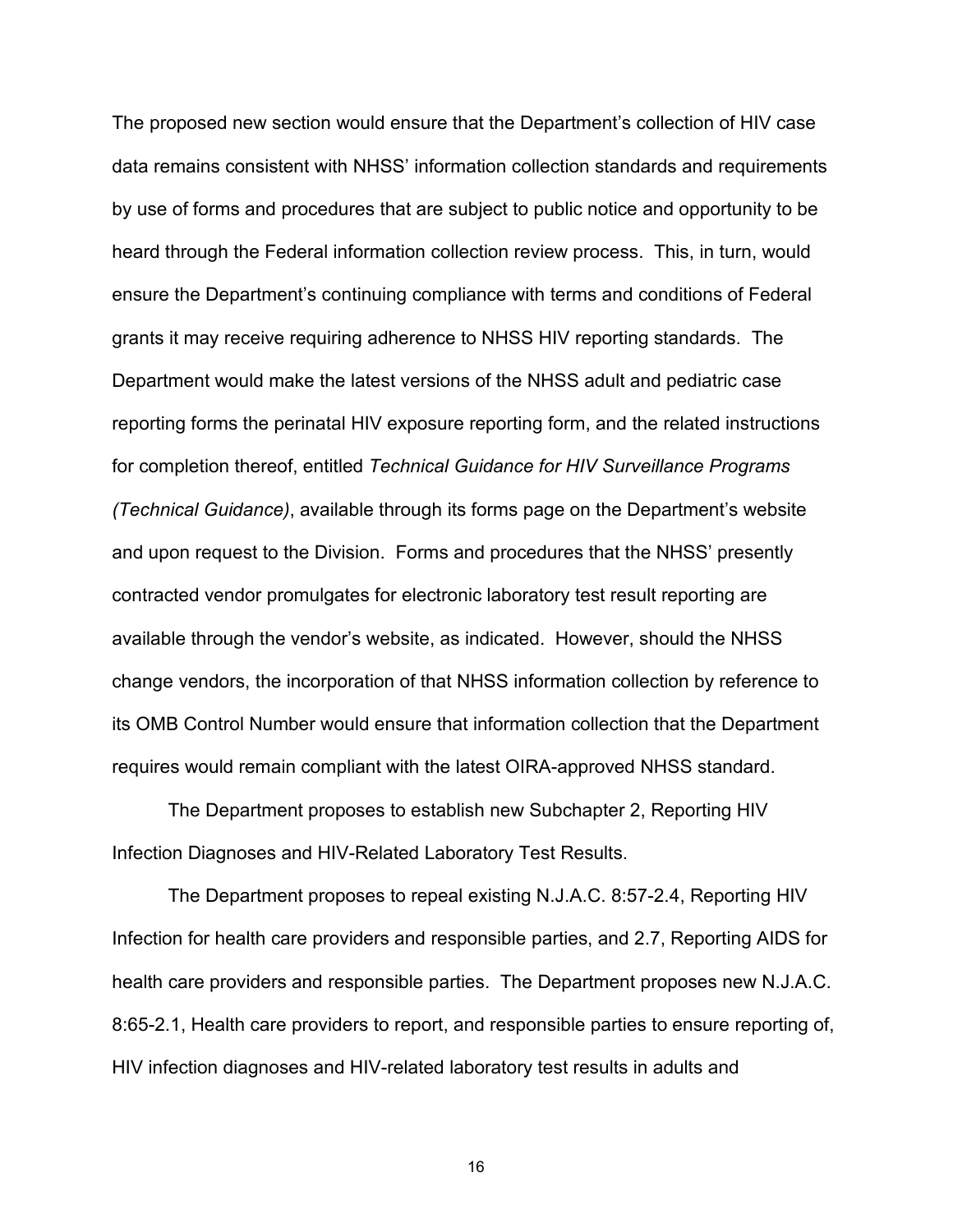adolescents. Proposed new subsection (a) would require health care providers to submit, in accordance with the reporting procedure at proposed new N.J.A.C. 8:65-2.4, a fully completed Adult HIV Confidential Case Report Form (ACRF) to the Division within 24 hours of, with respect to an adult or an adolescent, obtaining an HIV-related laboratory test result, or diagnosing or treating HIV infection. Proposed new subsection (b) would require responsible parties to ensure that institution personnel comply with subsection (a). Proposed new subsection (c) would identify incomplete and untimely reporting as grounds upon which the Department might pursue enforcement action, in accordance with existing N.J.A.C. 8:57-2.12, as proposed for recodification with amendment at new N.J.A.C. 8:65-3.3. Proposed new subsection (d) would indicate that the Department would not pursue enforcement actions for untimely and incomplete reporting of the ACRF if the health care provider timely submits at least the fields that the NHSS has identified as "required" fields in the *Technical Guidance*.

The Department proposes to repeal existing N.J.A.C. 8:57-2.4, Reporting children perinatally exposed to HIV. The Department proposes new N.J.A.C. 8:65-2.2, Health care providers to report, and responsible parties to ensure reporting of, perinatal exposures to HIV, pediatric HIV-related laboratory test results, and pediatric HIV infection diagnoses. Proposed new subsections (a) and (b) would require health care providers to submit, to the Division, in accordance with the reporting procedure at proposed new N.J.A.C. 8:65-2.4, the Perinatal HIV Exposure Reporting form (PHER) within 24 hours of identifying a case of perinatal exposure to HIV, and the Pediatric HIV Confidential Case Report Form (PCRF) within 24 hours of obtaining an HIV-related laboratory test result performed on a pediatric diagnostic specimen (regardless of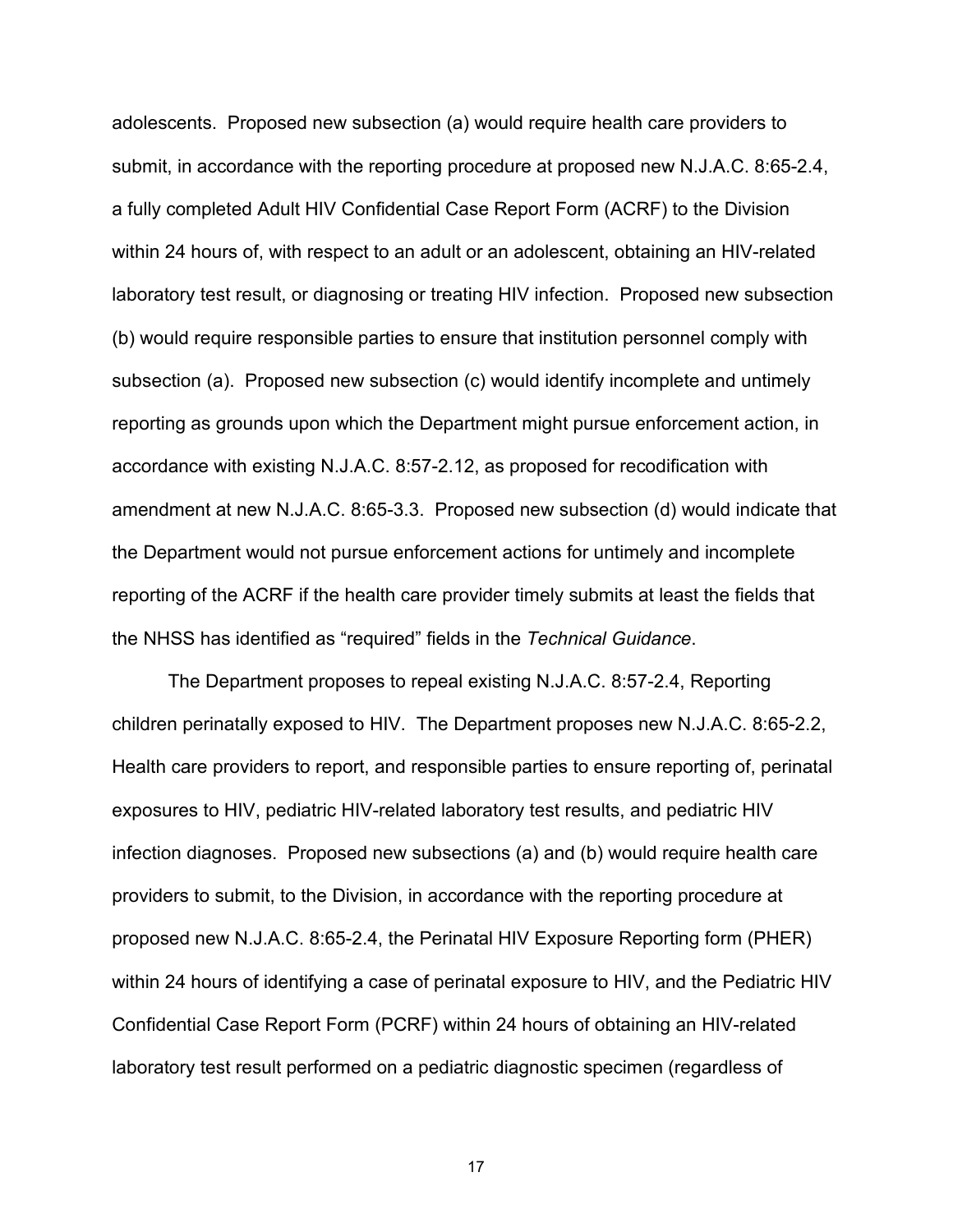result), and/or diagnosing or treating a pediatric case of HIV infection. Proposed new subsection (c) would require responsible parties to ensure that institution personnel comply with subsections (a) and (b). Proposed new subsection (d) would identify incomplete and untimely reporting as grounds upon which the Department might pursue enforcement action, in accordance with existing N.J.A.C. 8:57-2.12, as proposed for recodification with amendment at new N.J.A.C. 8:65-3.3. Proposed new subsection (e) would indicate that the Department would not pursue enforcement actions for untimely and incomplete reporting of the PHER or the PCRF if the health care provider timely submits at least the fields that the NHSS has identified as "required" fields in the *Technical Guidance*.

The Department proposes new N.J.A.C. 8:65-2.3, which would establish reporting responsibilities applicable to entities the Commissioner designates and funds as counseling and testing sites in accordance with the terms and conditions of a grant. These entities typically maintain Department licensure pursuant to N.J.A.C. 8:44-3 as limited purpose laboratories, which authorizes them to perform rapid HIV testing for adults and adolescents. Proposed new subsection (a) would require counseling and testing sites to report positive rapid HIV test results using the information collection process at OMB Control No. 0920-0696, which is presently a vendor-provided online electronic reporting system made available by the NHSS at its expense for use by grantees. In addition, proposed new N.J.A.C. 8:65-2.3(a)1, 2, and 3 would require counseling and testing sites to specify, within the electronic reporting system, the name, date of birth, and street address of the adult or adolescent for whom the counseling and testing site obtains a positive result, and, if applicable, the dates of the adult or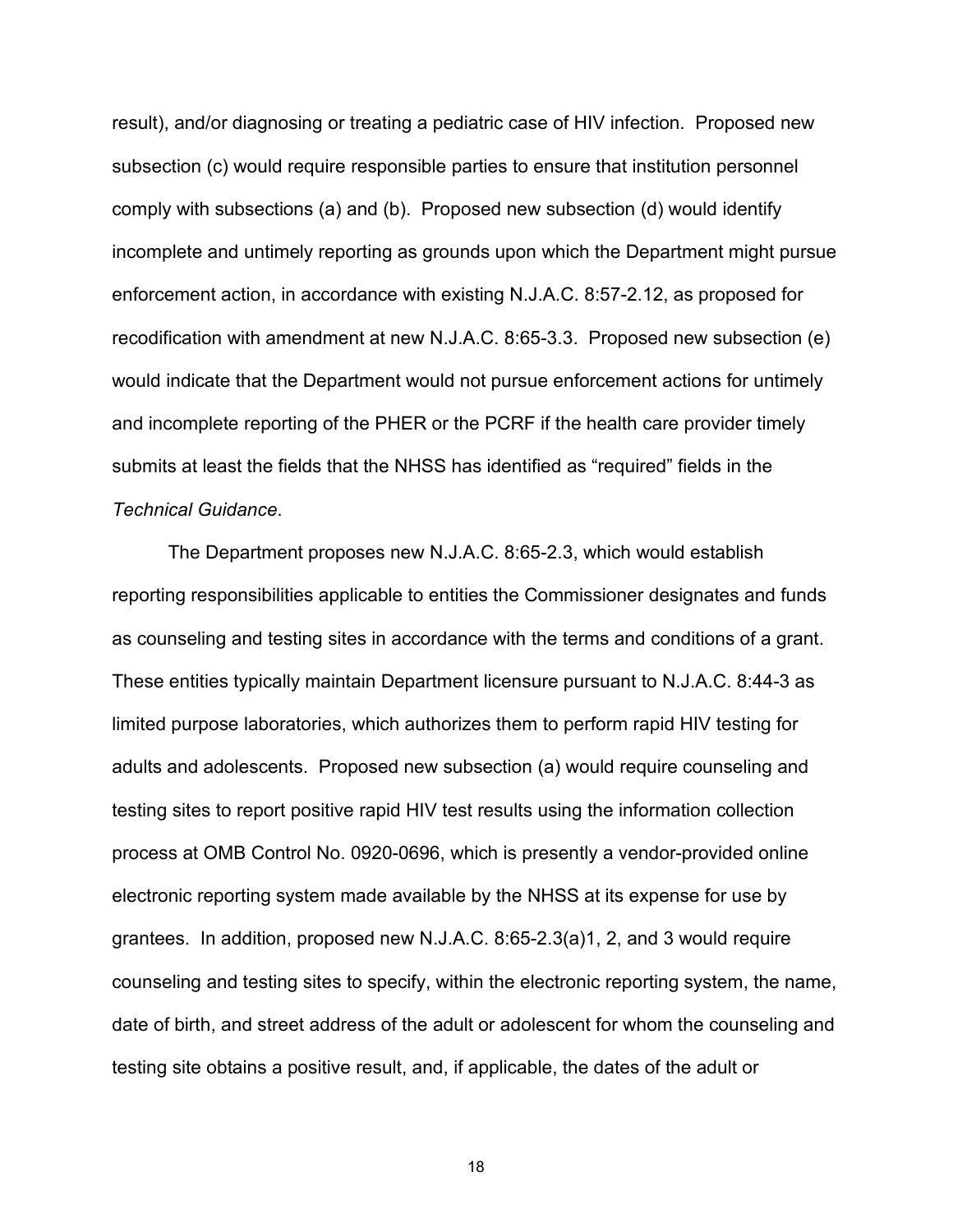adolescent's last negative and/or first positive result of a previous HIV test. Proposed new subsection (b) would require counseling and testing sites to report in compliance with the information collection at OMB Control No. 0920-0696 within 30 days of obtaining a negative rapid HIV test result in an adult or an adolescent.

The Department proposes new N.J.A.C. 8:65-2.4, Procedure to report to the Division by health care providers, responsible parties, and counseling and testing sites. Proposed new subsection (a) would establish the procedure by which health care providers and responsible parties, when required to do so pursuant to N.J.A.C. 8:65-2.1 or 2.2, would submit, or ensure the submission of, a PHER and/or a PCRF, and by which they, and counseling and testing sites, when required to do so pursuant to N.J.A.C. 8:65-2.3, would submit an ACCRF, to the Division. The proposed new section would require submission of these forms by postal mail marked "confidential," preferably using a Division envelope, or by secure electronic telefacsimile (e-fax). Proposed new subsection (b) would prohibit submission of required reports by electronic telefacsimile if the reporting entity does not use processes and equipment that are compliant with the *Data Security Guidelines*.

The Department proposes to repeal existing N.J.A.C. 8:57-2.5, Reporting HIV infection for clinical laboratories, and 2.8, Reporting AIDS for Clinical Laboratories. The Department proposes new N.J.A.C. 8:65-2.5, Clinical laboratories to report HIV-related laboratory test results. Proposed new subsections (a) and (b) would require clinical laboratory directors to submit, to the Division, the information fields in the sections of the ACRF or PCRF, as applicable, labeled, "Patient Identification," "Facility Providing Information" and "Laboratory Data." Proposed new subsection (c) would indicate that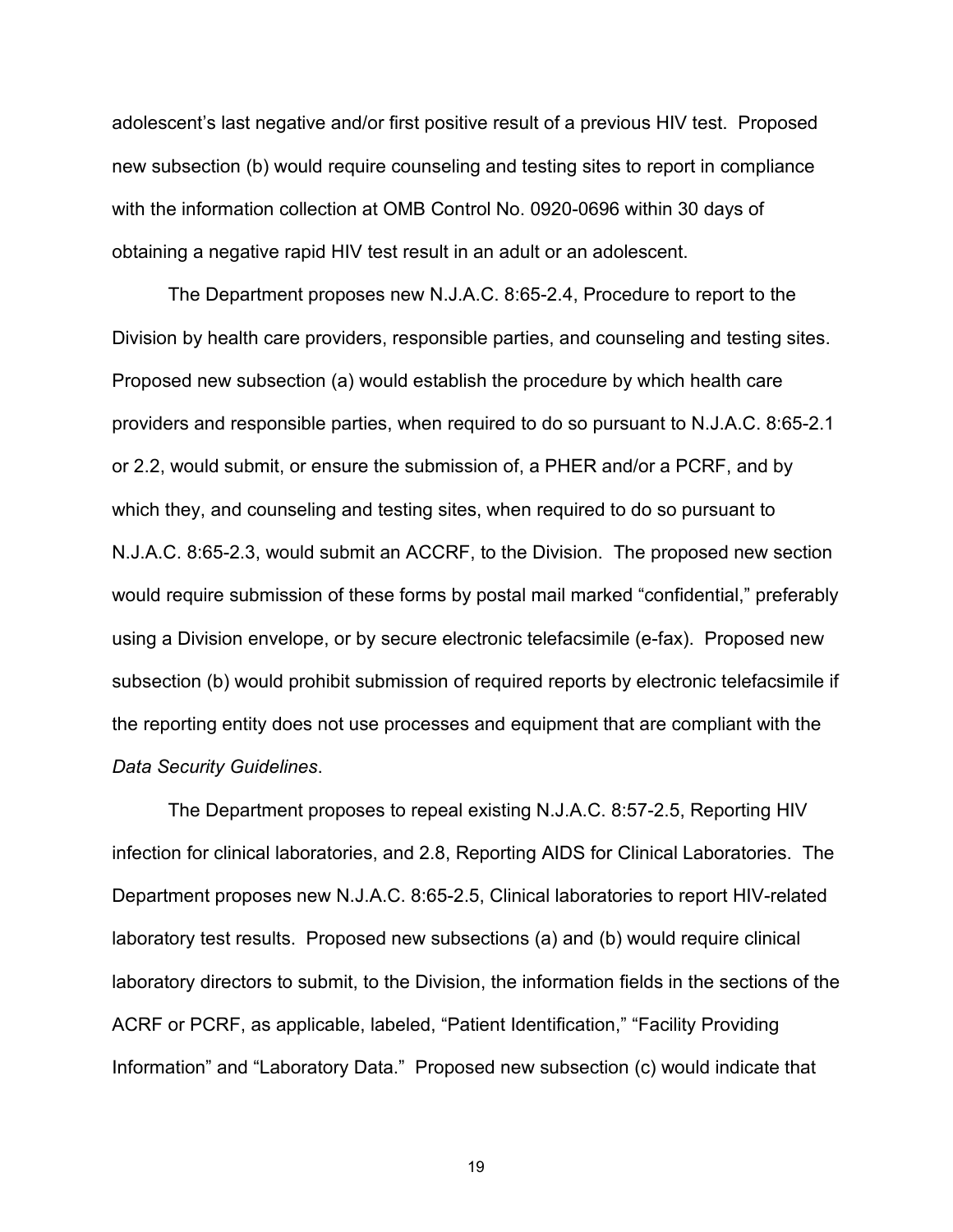the Department has collected the sections of the ACRF and PCRF that subsections (a) and (b) would require clinical laboratories to report and maintains these in a Confidential Laboratory Report form, which is available on the Department's website. Proposed new subsection (d) would require that clinical laboratory directors are to submit the fields of information that subsections (a) and (b) require by means of electronic laboratory reporting or by submitting that information using an ACRF or PCRF, as applicable, or the Confidential Laboratory Report, by postal mail marked "confidential," preferably using a Division envelope. Proposed new subsection (e) would prohibit submission by telefacsimile if the sending laboratory does not maintain the processes and equipment are compliant with the *Data Security Guidelines*. Proposed new subsection (f) would indicate that clinical laboratories, and the clinical laboratory directors thereof, remain responsible to ensure complete reporting to the Division of the results of HIV-related laboratory tests when they delegate or "refer" the performance of those tests to another clinical laboratory (reference laboratory), regardless of whether the Department has jurisdiction over the reference laboratory. Proposed new subsection (g) would identify incomplete and untimely reporting as grounds upon which the Department might pursue enforcement action, in accordance with existing N.J.A.C. 8:57-2.12, as proposed for recodification with amendment at new N.J.A.C. 8:65-3.3. Proposed new subsection (h) would indicate that the Department would not pursue enforcement actions against a clinical laboratory and/or a clinical laboratory director for untimely and incomplete reporting if the clinical laboratory and the clinical laboratory director timely submit at least the fields in the form sections that subsections (a) and (b) require that the NHSS has identified in the *Technical Guidance* as "required" fields.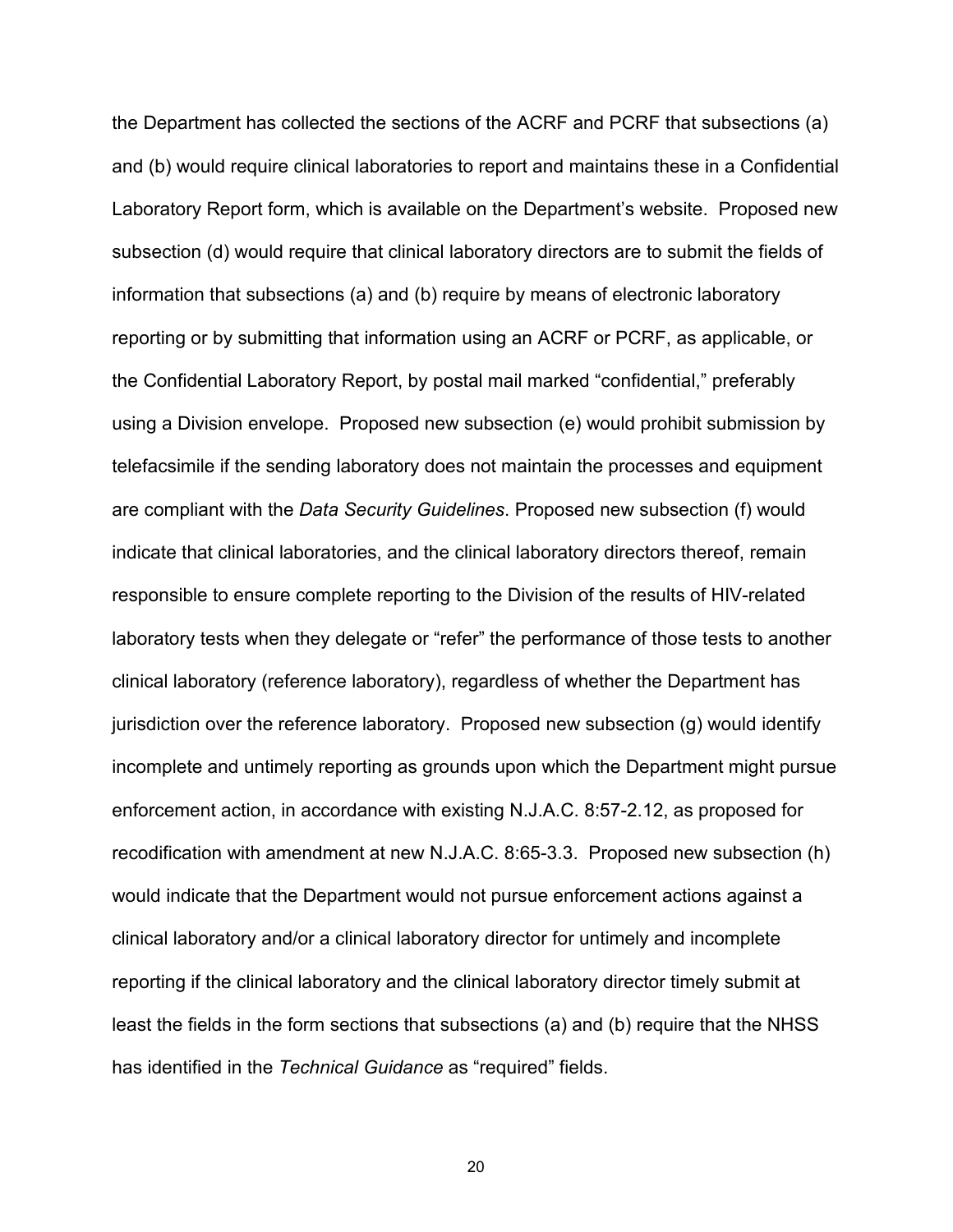The Department proposes to repeal existing N.J.A.C. 8:57-2.9, Testing procedures. Over the years, the Division has received, from clinical laboratories, many reports of HIV-related laboratory test results that contain incomplete or insufficient information by which to link the HIV-related laboratory test result to an identifiable patient, for whom a health care provider or a responsible party might have submitted an Adult or Pediatric HIV Confidential Case Report. The Division has limited personnel and resources with which to follow up with clinical laboratories to obtain the missing information. This results in the abandonment and "loss to follow-up" of many cases that the Division could have processed further through case management and surveillance, had the patients been identifiable by the submission of complete reports of HIV-related laboratory test results.

The accurate identification of all patients with suspected or confirmed HIV infection is critical to the Division's prevention and surveillance activities, including its ability to report cases to the NHSS of the CDC. Just as the Federal government depends on the accuracy of the United States Census to determine the distribution of Federal funding to a state by the characteristics of its population, the Federal government allocates Federal HIV-related funding based on a state's HIV case reporting and the needs of its at-risk and HIV-infected population. Therefore, accurate and complete reports and case counts on persons who receive care in New Jersey or reside in the State are imperative to the Division's ability to continue to serve the needs of New Jerseyans who are at risk of contracting, or who have, HIV infection.

It appears that clinical laboratories are omitting required patient identifying information in their reports to the Division because health care providers ordering HIV-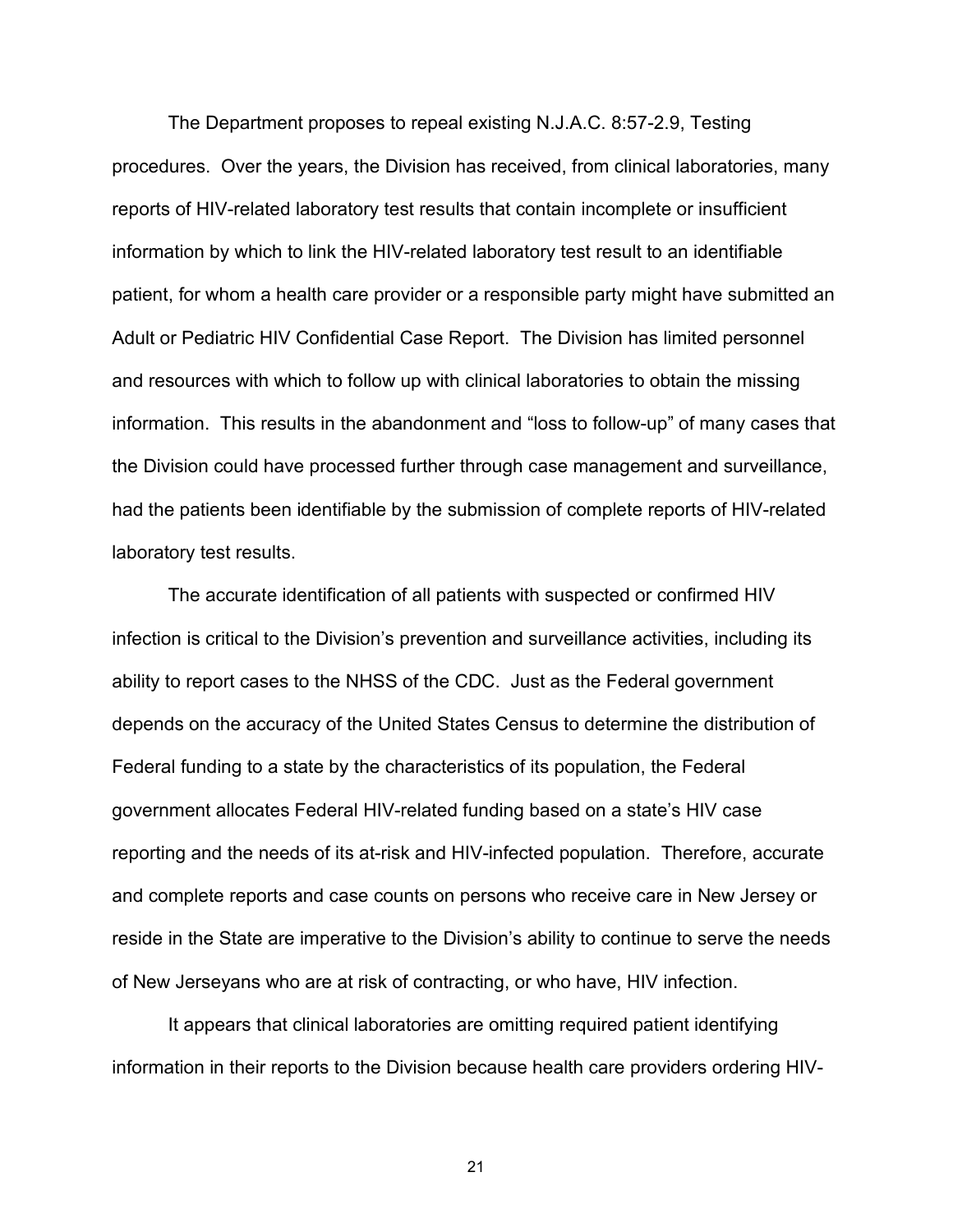related laboratory tests might not be including this information in the HIV-related laboratory test orders and/or specimen submission forms they issue to clinical laboratories. Therefore, the Department proposes new N.J.A.C. 8:65-2.6 Mandatory content of HIV-related laboratory test order and specimen submission form, which would require health care providers and responsible parties to ensure that HIV-related laboratory test orders and specimen submission forms contain at least the patient identifying information that the *Technical Guidance* identifies as "required" fields that clinical laboratories must submit when reporting HIV-related laboratory test results. This will ensure that the Division will be able to link reports of HIV-related laboratory test results to identifiable patients, to ensure appropriate follow up and case management with patients, and to confirm that a corresponding AACRF or PCRF has been submitted to the Division regarding the patient by the applicable health care provider, institution, or counseling and testing site with reporting responsibilities. The Department would enforce complete compliance with reporting obligations by entities subject to the chapter pursuant to existing N.J.A.C. 8:57-2.12, as proposed for recodification with amendment at new N.J.A.C. 8:65-3.3.

The Department proposes to repeal existing N.J.A.C. 8:57-2.10, Specimen submission, because the Department no longer needs to maintain residual specimens of positive HIV-related laboratory test results.

The Department proposes new Subchapter 3, Access to Records; Enforcement.

The Department proposes new N.J.A.C. 8:65-3.1, Records subject to Department examination. The proposed new section would restate existing N.J.A.C. 8:57-2.4(d), 2.6(c), and 2.7(e), which are proposed for deletion, to articulate the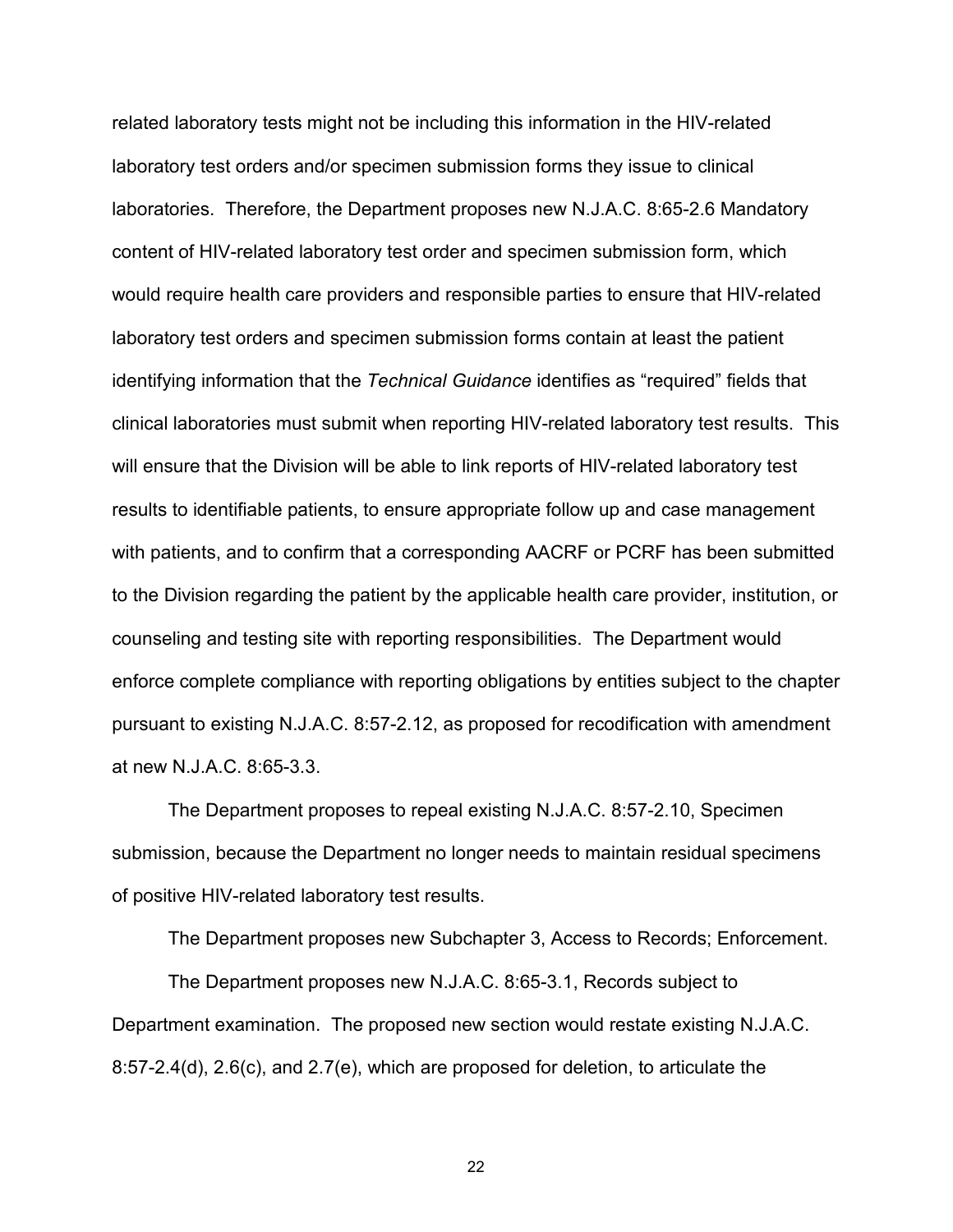responsibility of entities subject to the chapter, other than counseling and testing sites, to fully make available, to the Department, patient health records and information for inspection, audit, epidemiologic investigation, copying, and public health purposes. N.J.S.A. 26:5C-1 et seq., particularly 26:5C-8, and the terms and conditions of grants the Department issues to counseling and testing sites, address the Department's right of access to records of those sites.

The Department proposes to recodify existing N.J.A.C. 8:57-2.11, Access to information, as new N.J.A.C. 8:65-3.2, Access to information and records; confidentiality. The Department proposes to amend subsection (a) to add a reference to records held by, or submitted to, the Department, to delete an unnecessary description of the information and records to which the section applies, to indicate that the prohibition against public access and disclosure of information and records applies regardless of removal or redaction of personal and other identifiers therefrom; and to amend subsection (b) to add references to N.J.S.A. 26:1A-1 et seq., and 26:4-1 et seq., and a reference to the Department's right of access to records for public health purposes, which proposed new N.J.A.C. 8:65-3.1 would address.

The Department proposes to repeal existing N.J.A.C. 8:57-2.12, Failure to comply with reporting requirements. The Department proposes new N.J.A.C. 8:65-3.3, Noncompliance with chapter; enforcement; penalties. Proposed new subsection (a) would establish that the chapter is part of, and subject to the enforcement provisions and penalties applicable to noncompliance with, the State Sanitary Code. Proposed new subsection (b) would refer to provisions of the Act that establish private rights of action for improper disclosures of confidential information relating to a person's HIV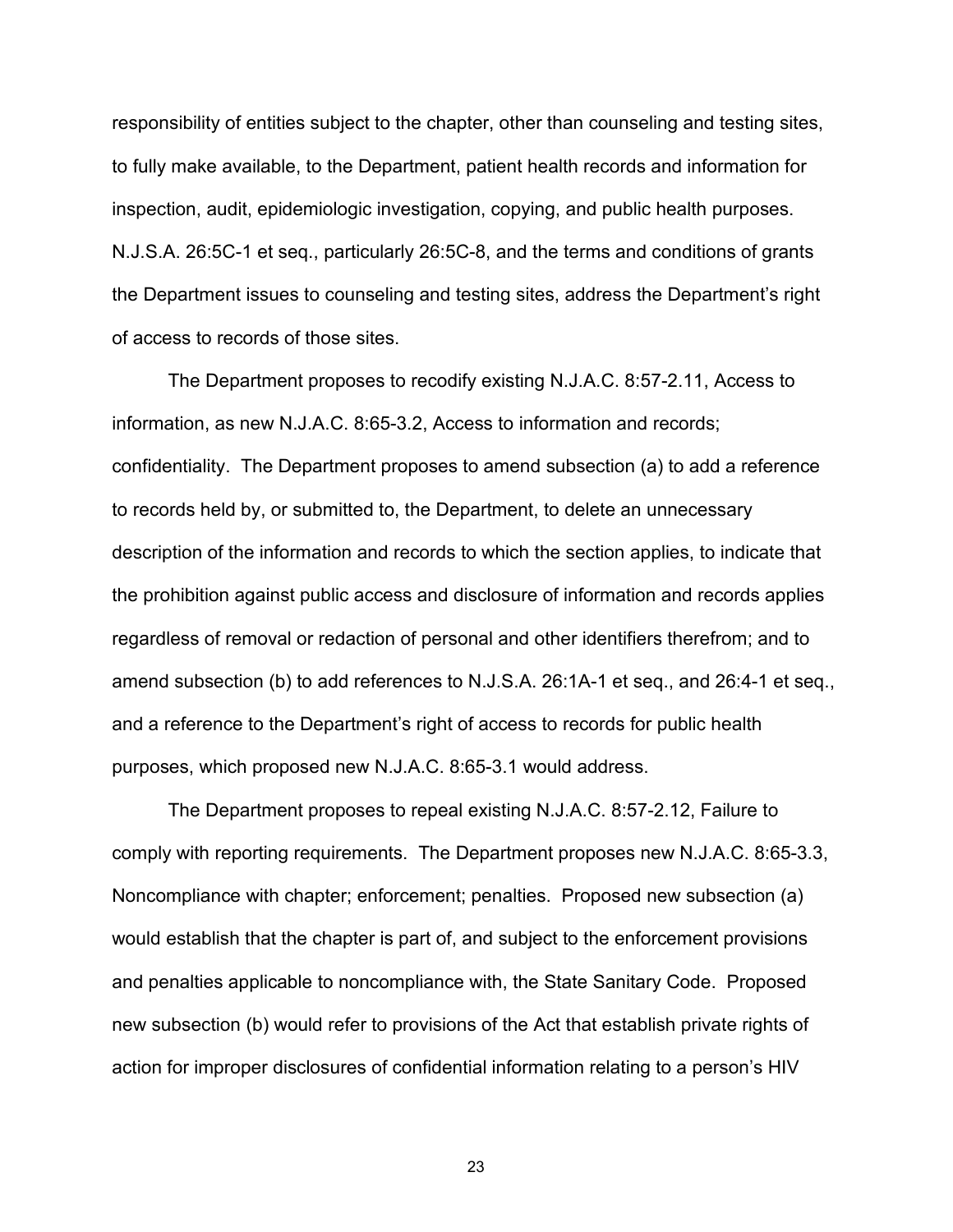status. Proposed new subsection (c) would identify, among other actions and remedies available to the Department to address noncompliance, the reporting by the Department of noncompliance with the chapter, by entities subject thereto, to applicable public and private credentialing, licensing, accrediting, privilege-granting, and/or health care payer entities with jurisdiction.

The Department proposes to repeal existing N.J.A.C. 8:57-2 Appendices A through G. The information collection at OMB Control No. 0920-0573, particularly the forms to which proposed new N.J.A.C. 8:65-1.4(a)1i and ii would refer, would take the place of existing N.J.A.C. 8:57-2 Appendices A, B, and C. The information collection at OMB Control No. 0920-0696, particularly the forms and instructions to which proposed new N.J.A.C. 8:65-1.4(a)2 refers, would take the place of existing N.J.A.C. 8:57-2 Appendix D. Consistent with the proposed repeal of existing N.J.A.C. 8:57-2.10, the Department likewise proposes to repeal existing N.J.A.C. 8:57-2 Appendices E and F, which provide instructions for submission of specimens yielding positive HIV laboratory test results. The incorporation by reference of the *HIV Diagnostic Tests LOINC Map (2019)* at proposed new N.J.A.C. 8:65-1.2(a)5 and the requirement at proposed new N.J.A.C. 8:65-2.6 that clinical laboratories report in accordance with the electronic laboratory reporting requirements as existing N.J.A.C. 8:57 would take the place of existing N.J.A.C. 8:57-2 Appendix G, which provides instructions for electronic laboratory reporting of HIV-related laboratory test results to the Division.

As the Department has provided a 60-day comment period on this notice of proposal, this rulemaking is excepted from the rulemaking calendar requirement, pursuant to N.J.A.C. 1:30-3.3(a)5.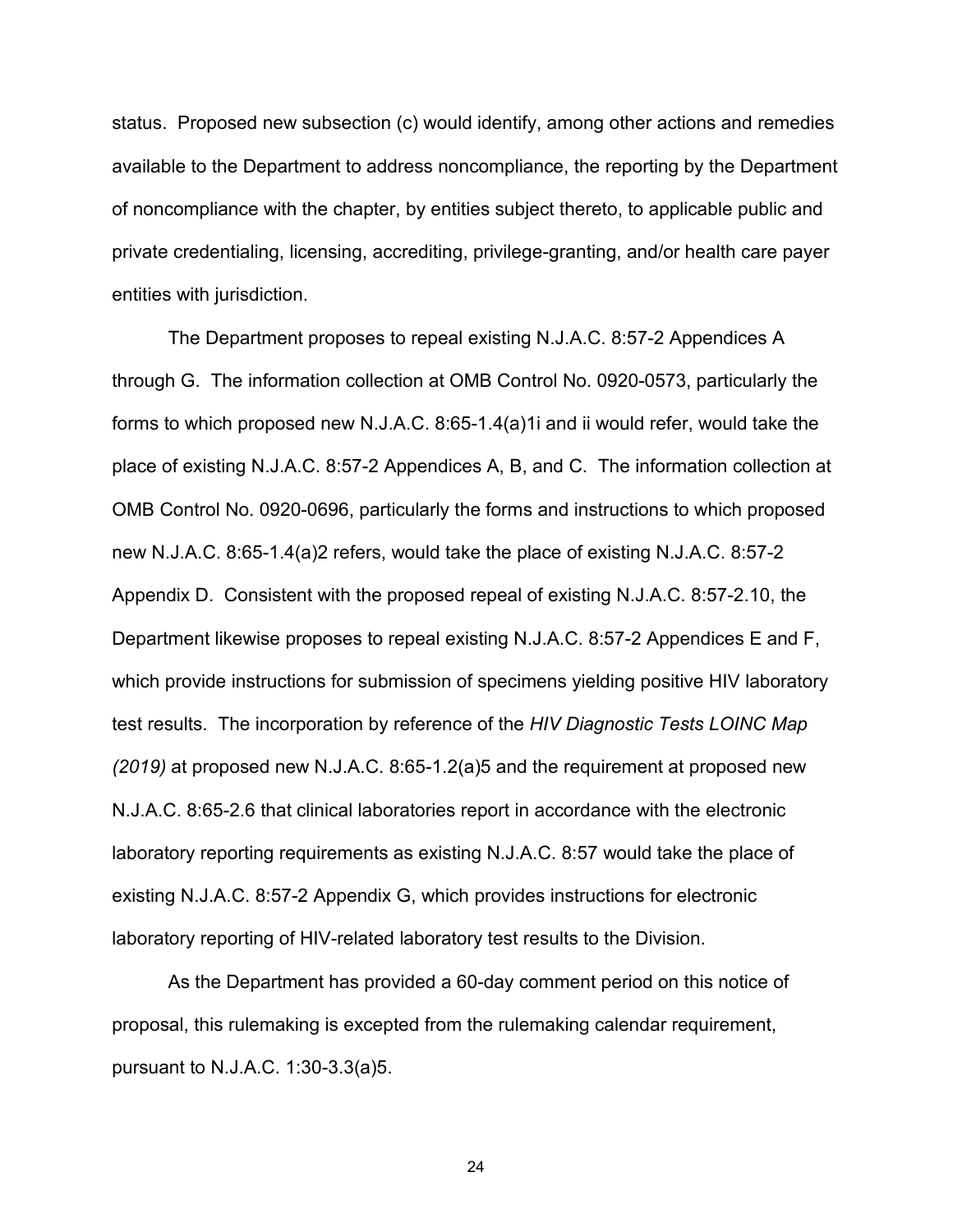### **Social Impact**

The rules proposed for recodification with amendments, repeals, and new rules would maintain the Department's compliance with rulemaking obligations at N.J.S.A. 26:5C-1 et seq., particularly at 26:5C-6 and 8, by establishing and updating the procedures for reporting HIV diagnoses.

HIV case diagnosis reporting serves several purposes. It facilitates the Department's identification of persons to whom the Department can offer various preventive, clinical, and social support services. It enables the Department to measure the prevalence of HIV Statewide, in local communities, and among various socioeconomic and demographic populations. These measurements enable the State to quantify and plan its financial and other resource needs, inform its allocation of prevention and response resources, identify emerging trends and best practices in prevention, mitigation, and response, and comply with data collection and reporting responsibilities in accordance with the terms of grant agreements with Federal partners, such as the CDC.

HIV-related laboratory test result reporting serves the same beneficial purposes that case diagnosis reporting serves. In addition, it helps the Department to identify potential cases sooner because the Department receives laboratory test results before it receives health care provider reports. HIV-related laboratory test result reporting enables the Department to identify new cases among existing New Jersey residents and persons with existing HIV diagnoses who have relocated to New Jersey from other jurisdictions. This helps the Department to find persons who might be eligible for and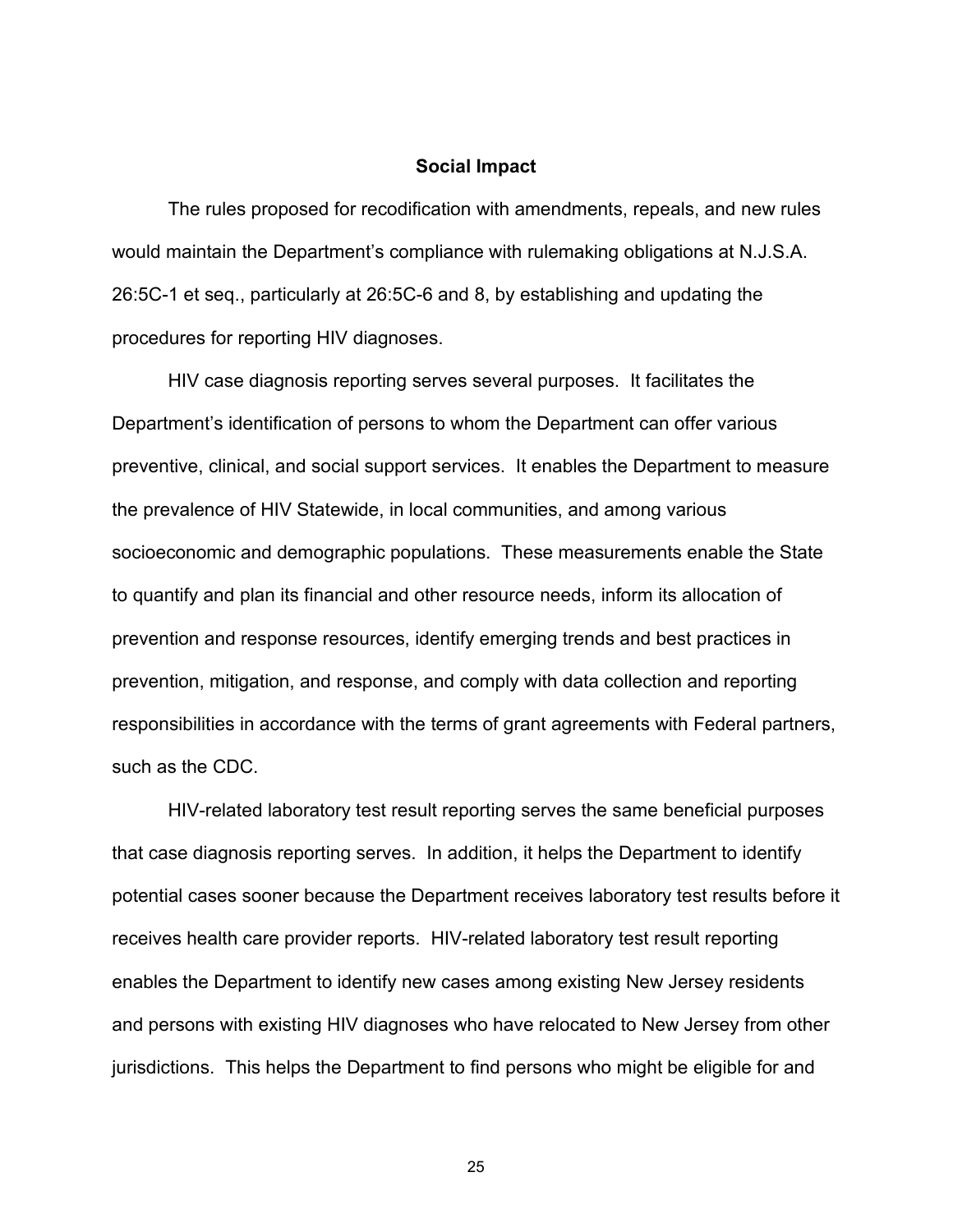need available services associated with a positive HIV infection diagnosis and who otherwise might have been lost to follow-up. In addition, laboratory test result reporting enables the Department to identify compliance deficiencies among health care providers who might require training in their reporting obligations, in furtherance of the Department's obligation to educate the healthcare community pursuant to N.J.S.A. 26:5C-2.

The proposed amendments identifying reportable HIV-related laboratory test results would enable the Division to identify the prevalence and progression in the State, of HIV in each of its stages, in accordance with the surveillance case definition. The proposed amendments requiring reporting genotypic resistance test results would enable the Division to identify and respond to HIV transmission clusters and drugresistant HIV infections.

The Department reports the HIV-related data it collects to the CDC in accordance with grant terms and conditions. The CDC describes the beneficial uses of HIV cases, demographic incidence, prevalence, and stage data, as follows: "Diagnoses of HIV infection (including stage 3 classifications [formerly identified as "AIDS"]), and death data provide trends of the burden of disease and are useful for tracking the time from a diagnosis of HIV infection to a stage 3 classification or death. Disparities between populations in the time from HIV infection diagnoses to stage 3 classifications or time to death underscore inequities in access to testing and care; this knowledge can help direct resource allocation[.] Incidence estimates are useful for planning and for allocating of funds, as well as evaluating the impact of prevention programs[.] Prevalence is useful for planning and resource allocation, as it reflects the number of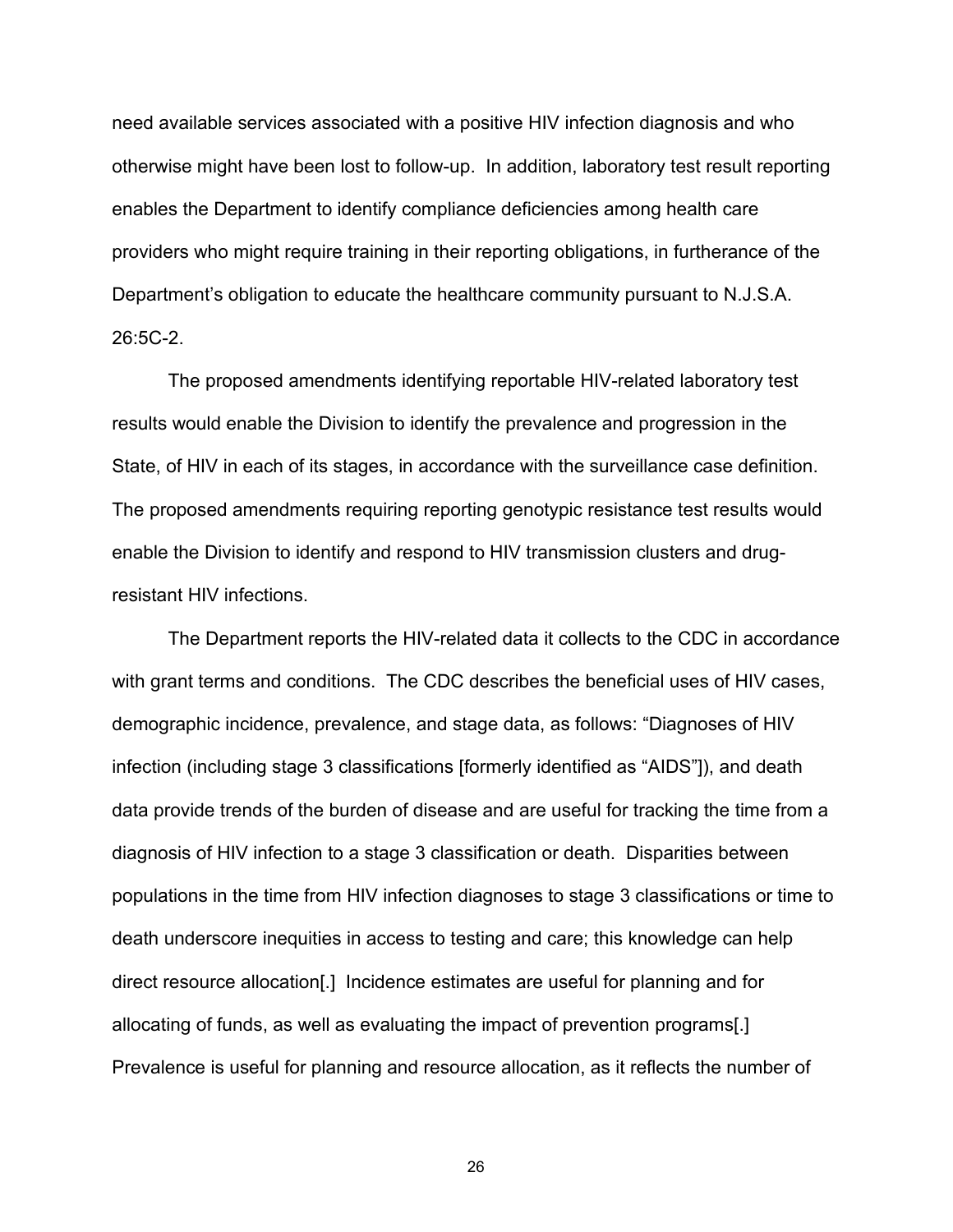people currently needing care and treatment services for HIV infection. Prevalence rates are useful for comparing HIV disease between populations and for monitoring trends over time." Division of HIV/AIDS Prevention, National Center for HIV/AIDS, Viral Hepatitis, STD, and TB Prevention, CDC, *Terms, Definitions, and Calculations Used in CDC HIV Surveillance Publications* (December 2016), at 2, available at <https://www.cdc.gov/hiv/statistics/surveillance/terms.html> and

[https://www.cdc.gov/hiv/pdf/statistics/systems/nhbs/cdc-hiv-terms-surveillance](https://www.cdc.gov/hiv/pdf/statistics/systems/nhbs/cdc-hiv-terms-surveillance-publications-2014.pdf)[publications-2014.pdf.](https://www.cdc.gov/hiv/pdf/statistics/systems/nhbs/cdc-hiv-terms-surveillance-publications-2014.pdf)

The proposed amendments and new rules that would restate reporting procedures would inform entities that have reporting obligations of their role-specific reporting obligations with greater specificity; improve the completeness, timeliness, and usefulness of their reports; and enhance preservation of the confidentiality of case information from the point of recording to Department receipt. The proposed amendments to the standards for public access to Department records would provide greater protection of case confidentiality, in furtherance of the Department's confidentiality obligations pursuant to N.J.S.A. 26:5C-7 and other laws.

The proposed amendments and new rules establishing the Department's access rights and enforcement procedures would facilitate the ability of Department staff to obtain access to patient records held by health care providers, particularly those who are not subject to Department jurisdiction for licensure purposes (typically, health care providers who are under the licensure jurisdiction of the Professional Boards Section of the Division of Consumer Affairs of the Department of Law and Public Safety). Some of these health care providers have been resistant to supplying Department personnel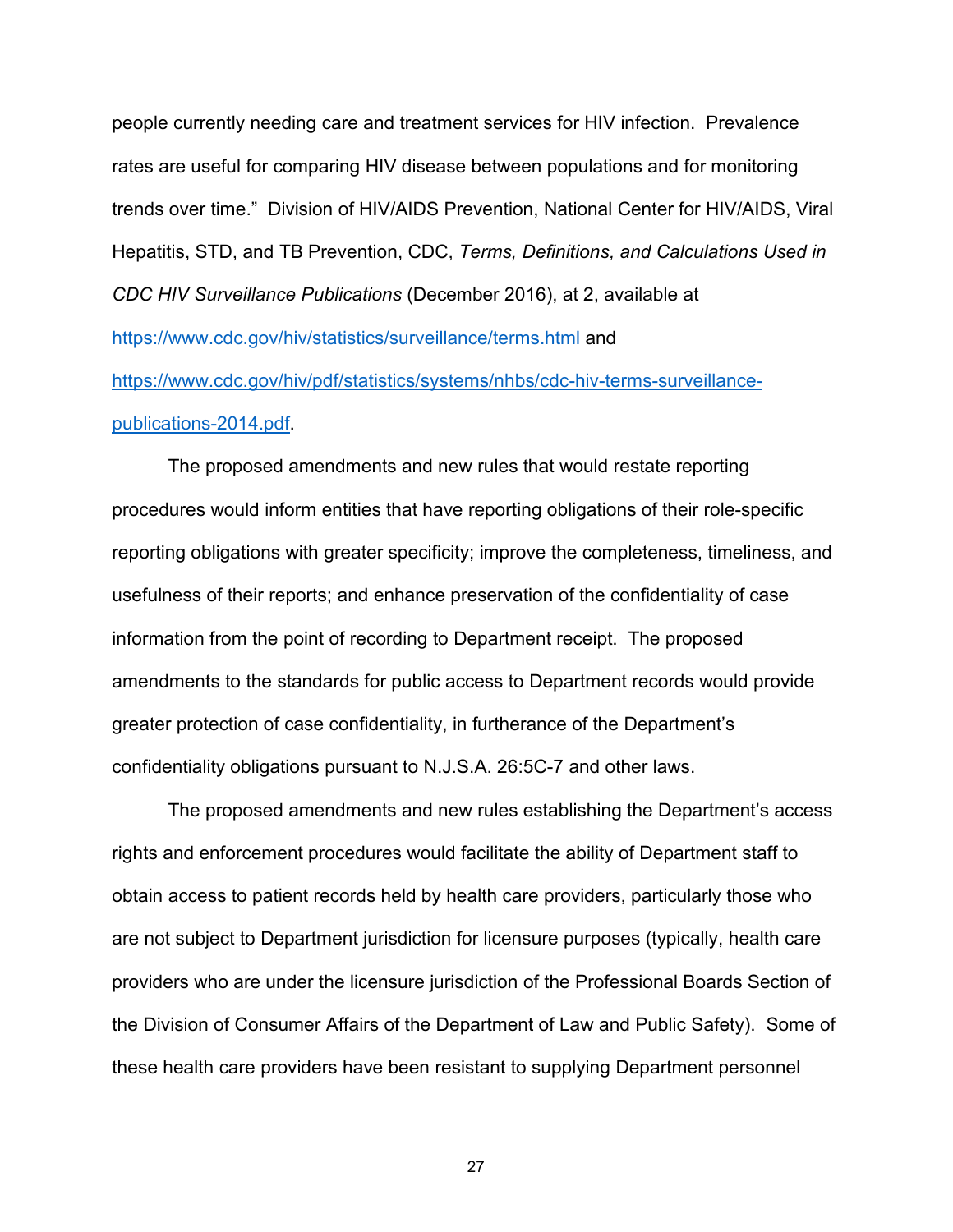access to patient records for public health surveillance and auditing purposes. These purposes can include obtaining missing patient information that is necessary for followup activities, and/or confirming health care providers' compliance with timely and accurate case reporting obligations. Some of these health care providers incorrectly believe that allowing Department access to patient records for public health purposes without patient consent would violate Federal and State privacy laws, such as the Health Insurance Portability and Accountability Act of 1996 (HIPAA). For a discussion of the exception that authorizes entities subject to HIPAA to disclose protected health information without patient authorization for public health purposes, see United States Department of Health and Human Services, *Disclosures for Public Health Activities* (December 3, 2002; revised, April 3, 2003), available at [https://www.hhs.gov/hipaa/for](https://www.hhs.gov/hipaa/for-professionals/privacy/guidance/disclosures-public-health-activities/index.html)[professionals/privacy/guidance/disclosures-public-health-activities/index.html](https://www.hhs.gov/hipaa/for-professionals/privacy/guidance/disclosures-public-health-activities/index.html) (web version) and

[https://www.hhs.gov/sites/default/files/ocr/privacy/hipaa/understanding/special/publiche](https://www.hhs.gov/sites/default/files/ocr/privacy/hipaa/understanding/special/publichealth/publichealth.pdf) [alth/publichealth.pdf](https://www.hhs.gov/sites/default/files/ocr/privacy/hipaa/understanding/special/publichealth/publichealth.pdf) (pdf version).

#### **Economic Impact**

The proposed repeal of N.J.A.C. 8:57-2.10, which requires laboratories to submit residual specimens to the Public Health and Environmental Laboratories of the Department, should result in laboratories saving incidental expenses associated with preserving, storing, assembling, and sending residual specimens. It would also save the Department the cost of associated courier services.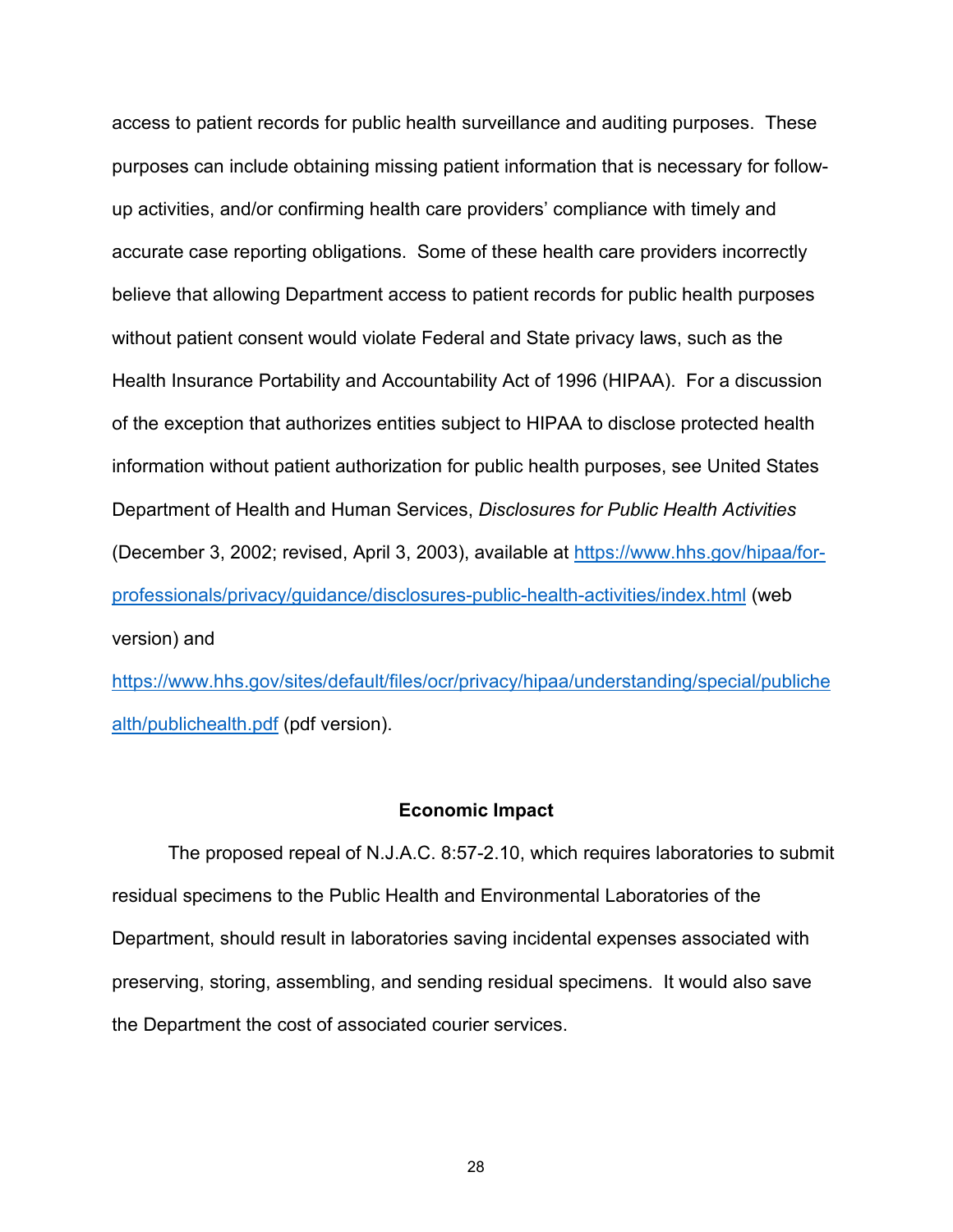The rules proposed for recodification with amendments, repeals, and new rules would continue to subject health care providers, health care facilities, institutions, responsible persons, clinical laboratories, and clinical laboratory directors that fail to comply with the chapter to enforcement proceedings, the imposition of associated penalties in accordance with applicable statutes, and, following Department reporting of noncompliance to applicable credentialing entities with jurisdiction, the imposition of additional civil monetary penalties and actions against their licenses by their respective credentialing bodies.

Except as indicated, the Department does not anticipate that the rules proposed for recodification with amendments, repeals, and new rules would affect or change the costs that entities with reporting responsibilities incur to comply with existing N.J.A.C. 8:57-2. These costs are associated with healthcare and laboratory record data extraction, data entry into required reporting forms, and compliance with Department surveillance activities. The Department does not anticipate that entities with compliance obligations would need to retain the services of professionals to perform these tasks, as these are routine functions that entities engaging in healthcare and clinical laboratory businesses must perform through these entities' existing personnel.

The rules proposed for recodification with amendments, repeals, and new rules would cause the Department to continue to incur costs associated with maintaining program personnel and equipment to receive and process reports, enter data, perform quality control activities, pursue report correction and completion by entities that submit inaccurate or incomplete reporting, and enforce noncompliance.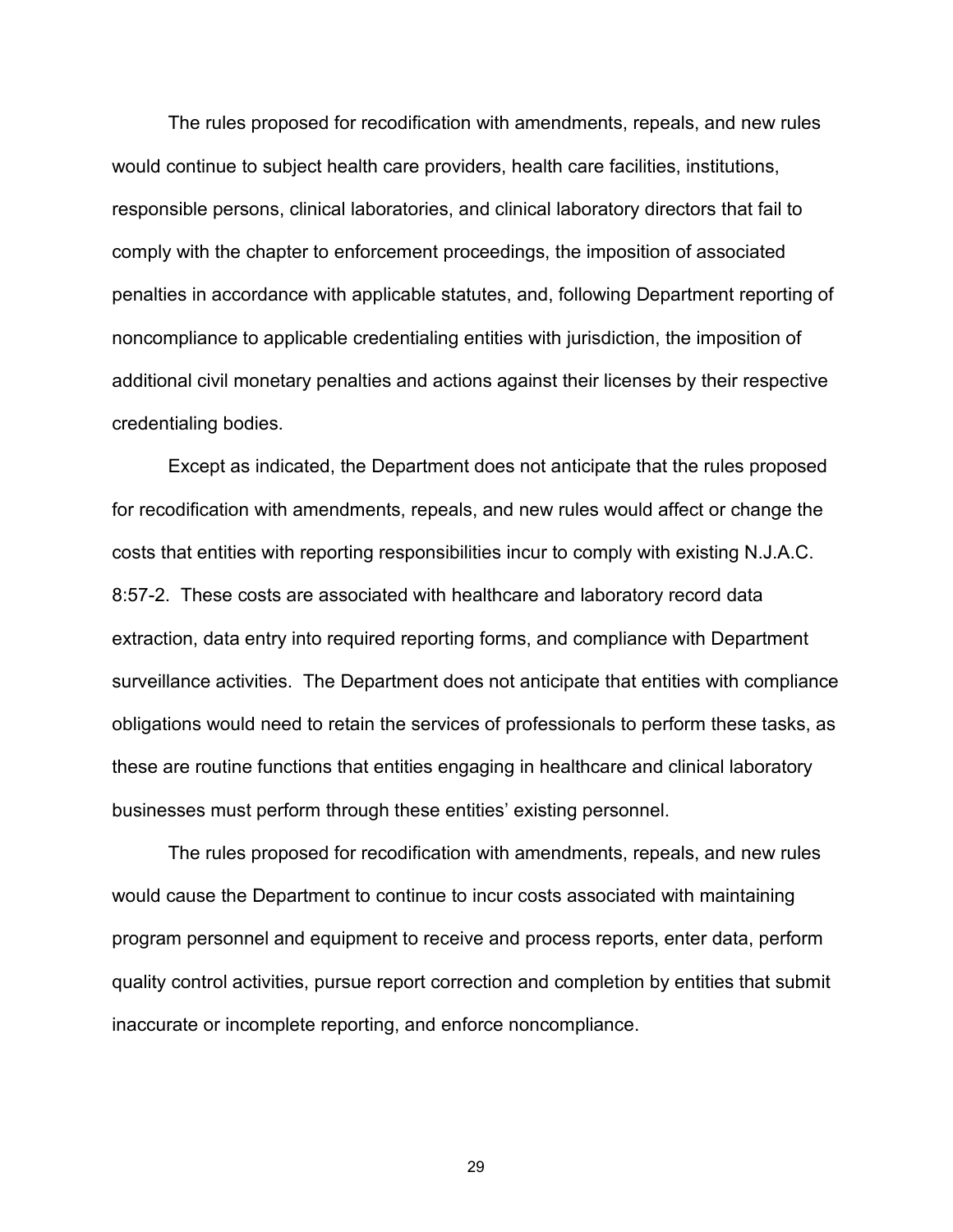The rules proposed for recodification with amendments, repeals, and new rules, would continue to enable the Department to report to the appropriate Federal government agencies information about new diagnoses and the prevalence of HIV in the State, that is, the number and location of existing and new cases of HIV infection in the State, and the progression of the disease among the people of New Jersey who have HIV infection. The Federal government uses this information to calculate each state's need for Federal funding. Department reporting of HIV-related data to Federal entities enables the Department to meet the terms and conditions of grants that fund the Department's various HIV prevention and care activities.

The Department routinely uses Federal grant funding, in addition to money from the State Treasury, to issue grants to local entities that provide HIV-related services to persons in their communities who have, or are at risk of, HIV infection. Failure of the Department to report complete HIV-related data to Federal entities, and to demand complete reporting from entities with reporting obligations, undermines the usefulness of the State's data for national and international epidemiological research purposes, and jeopardizes the State's prospective eligibility to compete for Federal grant funding.

Thus, the Department's complete and accurate reporting of new HIV diagnoses and the prevalence of HIV in the State to the Federal government is critical to ensuring that the State and, through State disbursement of Federal funds to grantees, local providers receive all the Federal funding for which the State is eligible, to prevent and respond to HIV in New Jersey. Therefore, compliance with the chapter by members of the regulated community with reporting obligations is imperative to ensure the continued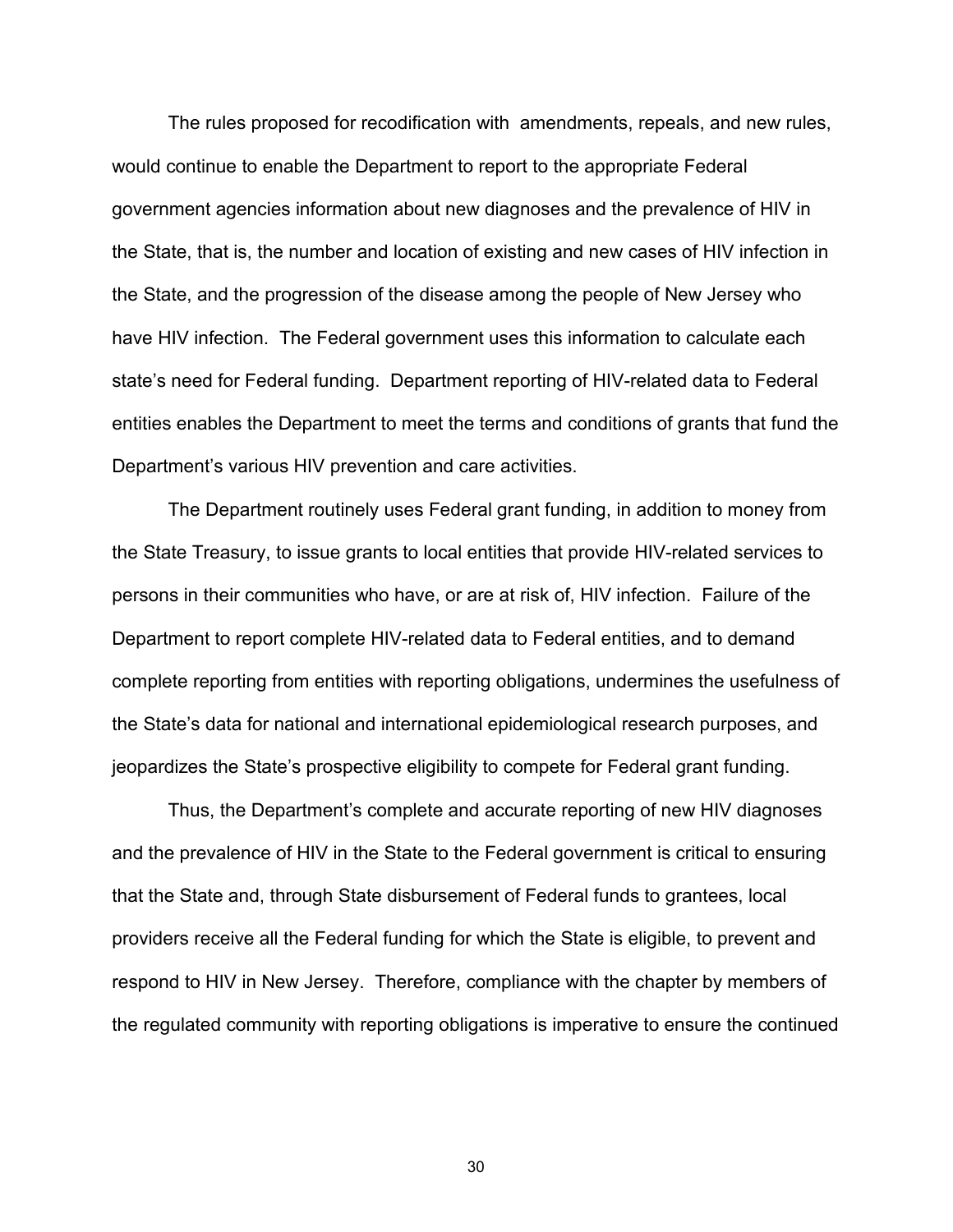availability of Federal funds that enable these entities to serve the people of New Jersey.

## **Federal Standards Statement**

N.J.S.A. 26:5C-3 defines AIDS as "acquired immune deficiency syndrome as defined by the Centers for Disease Control of the United States Public Health Service." Consistent with this mandate to adhere to the Federal definition in implementing its rulemaking obligations under the AIDS Assistance Act, the Department proposes to define the term HIV through the incorporation by reference, as amended and supplemented, of the CDC's revised surveillance case definition, and the CDC's ICD-10-CM, which establishes the diagnostic coding of HIV-related conditions. The proposed definition, thus, meets, but does not exceed, this State statute that incorporates and refers to Federal law, standards, or requirements.

As described in the Economic Impact above, the rules proposed for recodification with amendments, repeals, and new rules would continue to require entities with HIV reporting obligations to report the information that Federal reporting forms request, and thereby would meet, but not exceed, these Federal standards. The Department requires reporting consistent with these Federal standards to ensure that the Department maintains compliance with applicable terms and conditions of its existing Federal HIV grant funding agreements and remains eligible to compete for new Federal grant funding.

Except as described above, the Department does not propose this rulemaking under the authority of, or in order to implement, comply with, or participate in any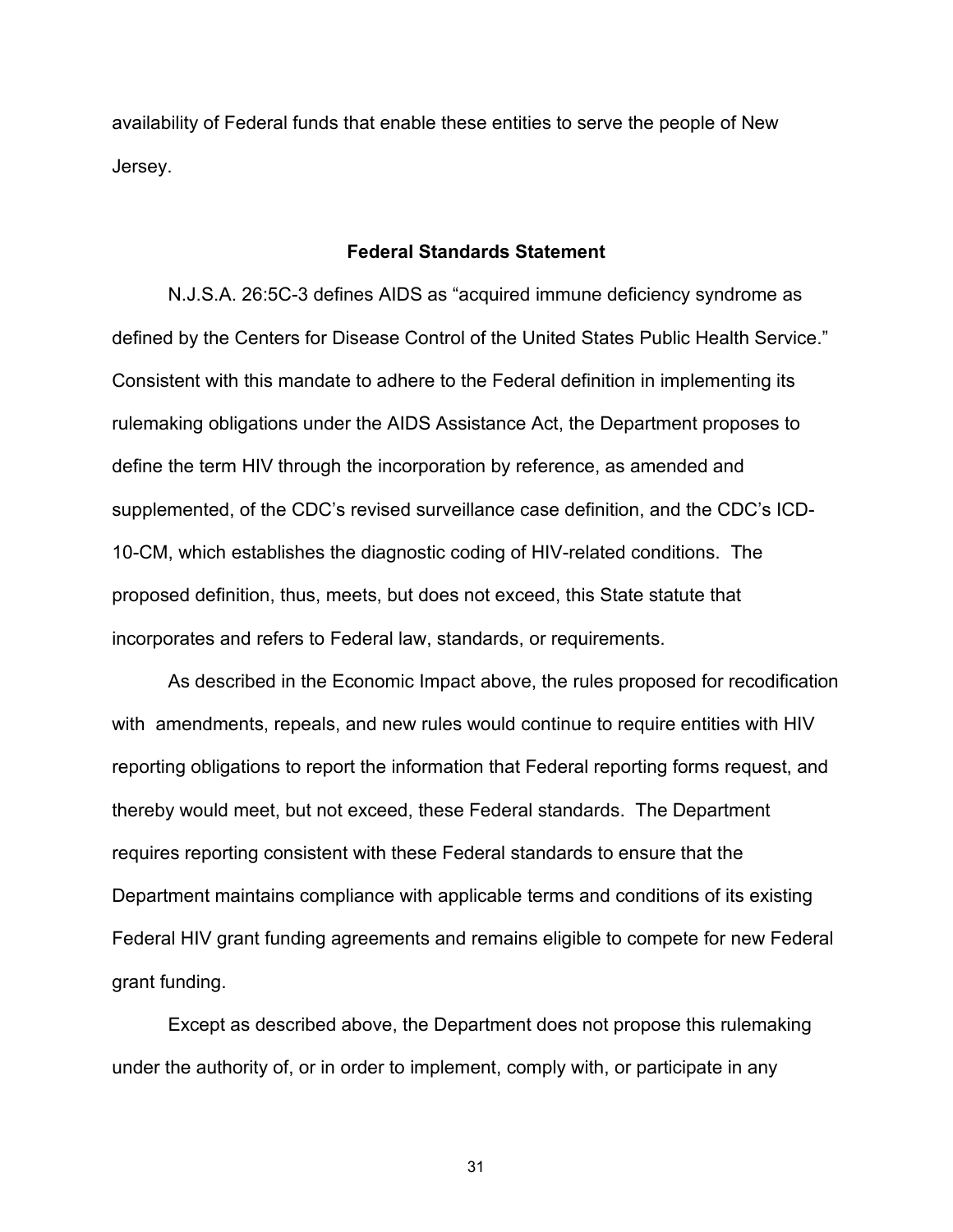program established under Federal law or under a State statute that incorporates or refers to Federal law, standards, or requirements. Therefore, a Federal standards analysis is not required.

#### **Jobs Impact**

The rules proposed for recodification with amendments, repeals, and new rules would maintain, but not increase or decrease, existing demand for personnel in positions that facilitate reporting of HIV-related diagnoses and laboratory test results, because a change in demand for these personnel is likely to depend more on the extent of disease prevalence in the State and not on the existence of reporting obligations.

## **Agriculture Industry Impact**

The rules proposed for recodification with amendments, repeals, and new rules would have no impact on the State agriculture industry.

#### **Regulatory Flexibility Analysis**

The rules proposed for recodification with amendments, repeals, and new rules would impose reporting, recordkeeping, and other compliance requirements on health care facilities, health care professionals, clinical laboratories, institutions and their administrators, and health benefits plans. The Summary above describes these requirements. Among these entities, health care professionals and clinical laboratories may be small businesses within the meaning of the Regulatory Flexibility Act, N.J.S.A. 52:14B-16 et seq.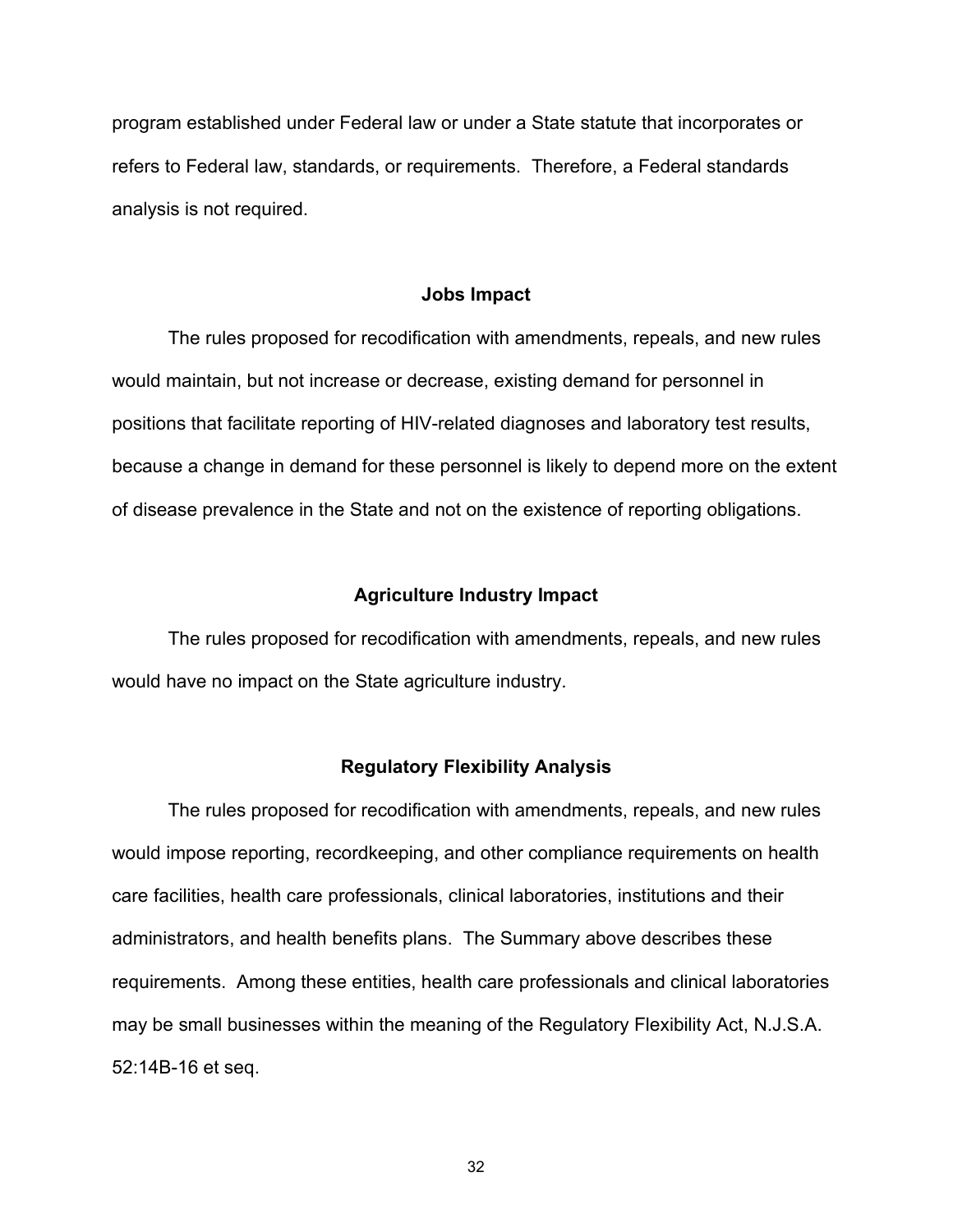The compliance costs that small businesses would incur are the same as those that entities that are not small businesses incur, if they have reporting obligations. The Economic Impact above describes these costs. As the Economic Impact indicates, entities with compliance obligations would not need to retain the services of professionals to comply. The burden of reporting that the chapter would impose on entities that are small businesses is self-scaling to correspond to the number of persons that the entity treats, diagnoses, and/or tests for HIV infection or HIV-related illnesses.

The Department has determined that the rules proposed for recodification with amendments, repeals, and new rules would impose the minimum standards necessary to ensure the universal and uniform reporting of complete and accurate HIV-related information, in compliance with applicable State law and Federal standards, to support the Department's public health surveillance and funding activities that rely on that data. Therefore, the Department proposes no lesser or differing standards based on business size.

### **Housing Affordability Impact Analysis**

The rules proposed for recodification with amendments, repeals, and new rules would have an insignificant impact on the affordability of housing in New Jersey and there is an extreme unlikelihood that the rules would evoke a change in the average costs associated with housing, because they would establish standards for HIV case reporting to the Department and would have no bearing on housing costs.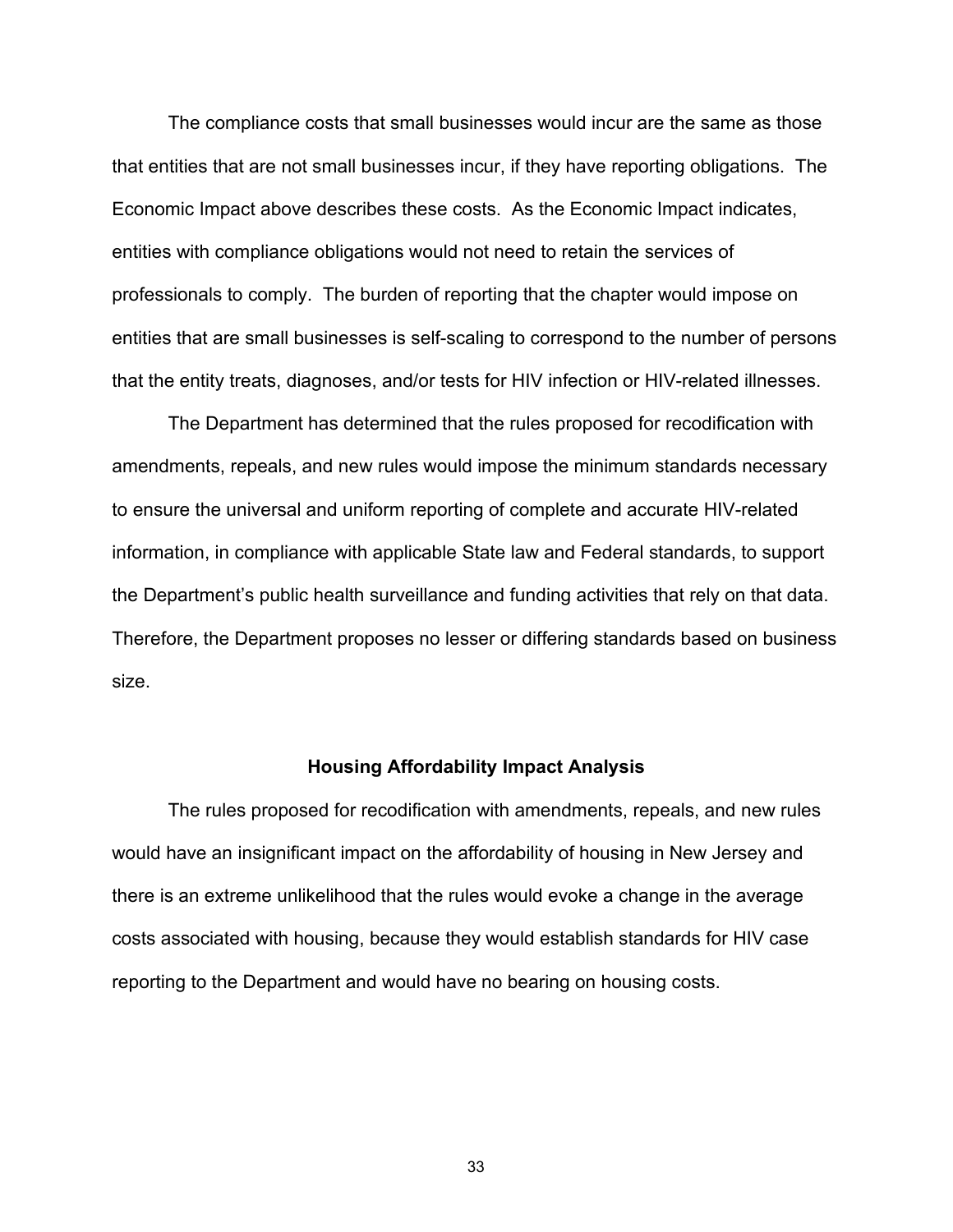## **Smart Growth Development Impact Analysis**

The rules proposed for recodification with amendments, repeals, and new rules would have an insignificant impact on smart growth, and there is an extreme unlikelihood that the rules would evoke a change in housing production in Planning Areas 1 or 2, or within designated centers, under the State Development and Redevelopment Plan in New Jersey, because they would establish standards for HIV case reporting to the Department and would have no bearing on housing or development.

### **Racial and Ethnic Community Criminal Justice and Public Safety Impact**

The Department has evaluated this rulemaking and determined that it will not have an impact on pretrial detention, sentencing, probation, or parole policies concerning adults and juveniles in the State. Accordingly, no further analysis is required.

**Full text** of the rules proposed for repeal may be found in the New Jersey Administrative Code at N.J.A.C. 8:57-2.2, 2.4 through 2.10, and 2.12, and 8:57-2 Appendices A through G.

**Full text** of the rules proposed for recodification with amendments and new rules follows (additions indicated in boldface **thus**; deletions indicated in brackets [thus]):

## CHAPTER 57

# COMMUNICABLE DISEASES

## **SUBCHAPTER 2. (RESERVED)**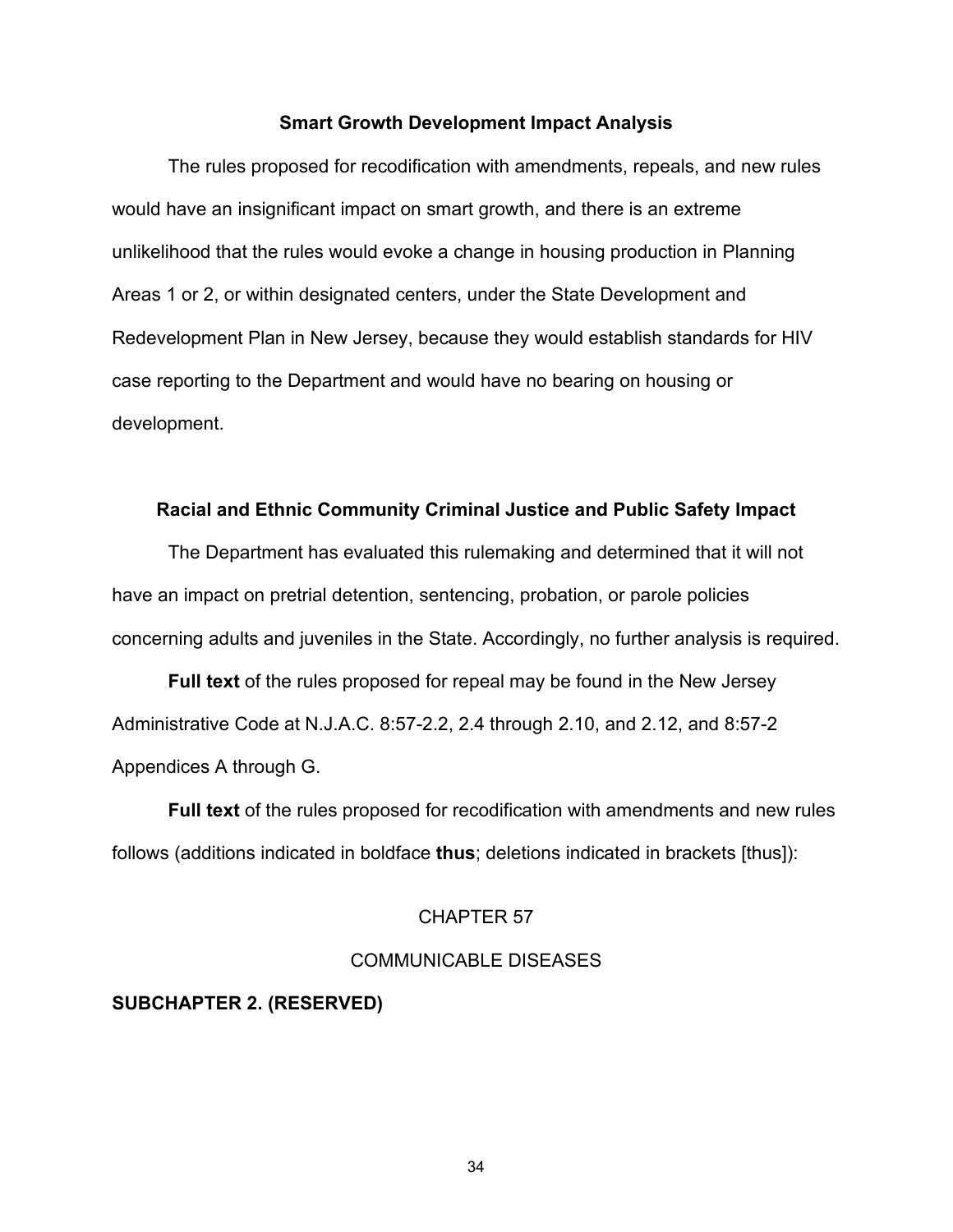# CHAPTER 65

# [(RESERVED)]

## **HIV INFECTION REPORTING**

SUBCHAPTER [2.] **1.** [REPORTING OF ACQUIRED IMMUNODEFICIENCY SYNDROME AND INFECTION WITH HUMAN IMMUNODEFICIENCY VIRUS]

# **GENERAL PROVISIONS**

[8:57-2.1] **8:65-1.1** Purpose and scope

(a) The purpose of this [subchapter] **chapter** is to establish [a framework] **standards** for the reporting of **cases of infection with** Human [Immunodeficieincy] **Immunodeficiency** Virus (HIV) [infection and Acquired Immunodeficiency Syndrome (AIDS) so that] **to** the Department [of Health and Senior Services can take action to protect the public health and set standards for maintaining confidentiality in accordance with] **pursuant to** N.J.S.A. 26:1A-**1 et seq., especially 26:1A-**7**; 26:4-1 et seq.,** and 26:5C-1 et seq., particularly 26:5C-6 [and 20].

- (b) This [subchapter] **chapter** applies to [health]**:**
	- **1. Health** care providers and institutions that [order diagnostic]**:**
		- **i. Order, or obtain the results of, HIV-related laboratory** tests [for HIV
	- or AIDS, diagnose individuals with]**;**
		- **ii. Diagnose persons as having** HIV [or AIDS,] **infection; and/**or
	- [provide treatment for individuals diagnosed with]
		- **iii. Treat persons for** HIV [or AIDS,] **infection;** and [to clinical]
- **2. Clinical** laboratories that perform **HIV-related laboratory** tests [indicative of HIV or AIDS and covers reporting standards]**; and**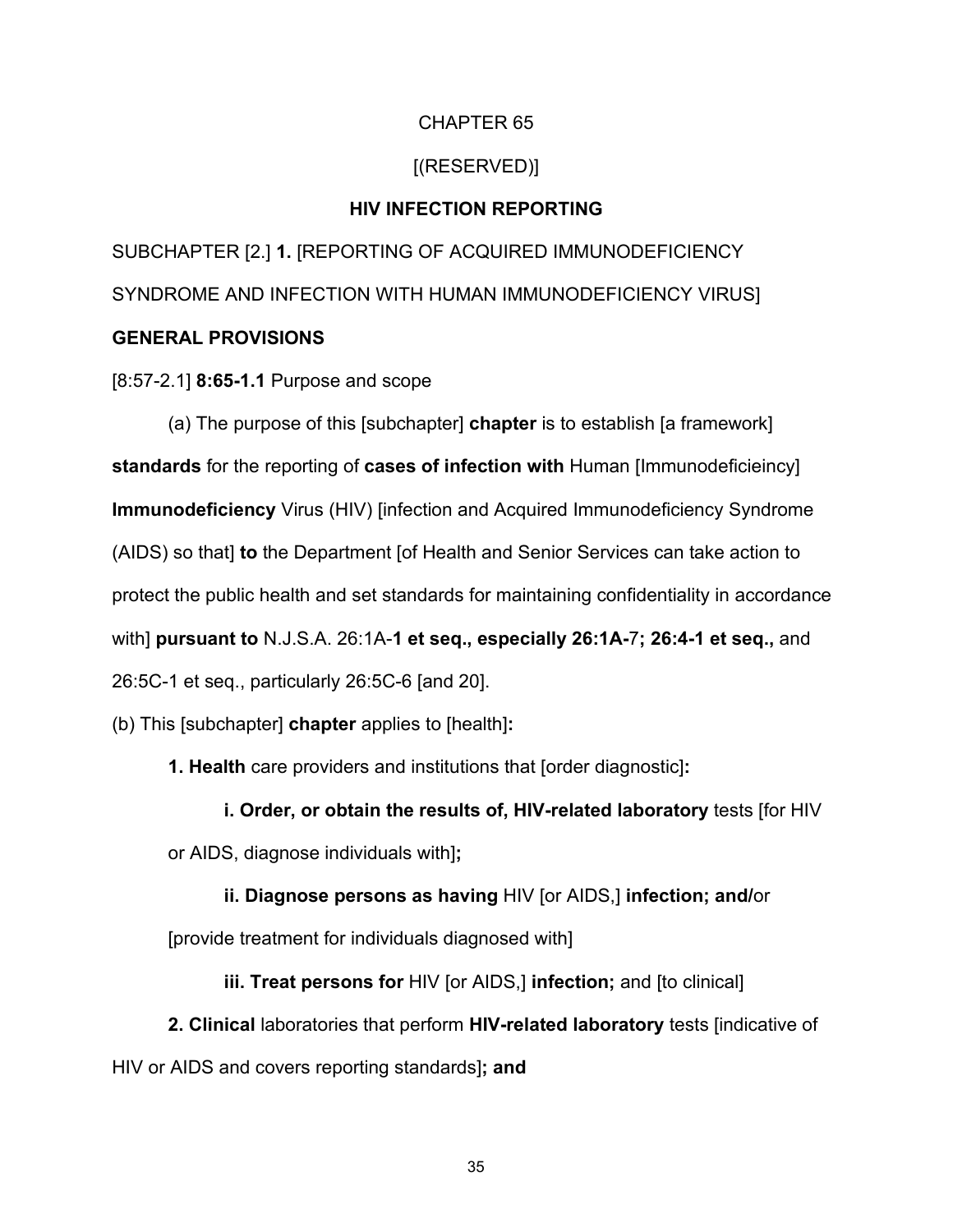## **3. Counseling and testing sites**.

[(c) The provisions of N.J.A.C. 8:57-1 shall not apply to any case of AIDS or infection with HIV.]

**8:65-1.2 Publications incorporated by reference**

**(a) The following web-based publications of, or administered by, the United States Department of Health and Human Services, are incorporated herein by reference, as amended and supplemented:**

**1. CDC,** *Revised Surveillance Case Definition for HIV Infection — United States, 2014***, MMWR 2014; 63 (No. RR-3) (April 11, 2014) (hereinafter referred to as "surveillance case definition"), available at** 

**[https://www.cdc.gov/mmwr/pdf/rr/rr6303.pdf,](https://www.cdc.gov/mmwr/pdf/rr/rr6303.pdf)**

**[https://www.cdc.gov/mmwr/preview/mmwrhtml/rr6303a1.htm,](https://www.cdc.gov/mmwr/preview/mmwrhtml/rr6303a1.htm) and** 

**[https://www.cdc.gov/hiv/guidelines/reporting.html;](https://www.cdc.gov/hiv/guidelines/reporting.html)**

**2. CDC,** *Data Security and Confidentiality Guidelines for HIV, Viral Hepatitis, Sexually Transmitted Disease, and Tuberculosis Programs: Standards to Facilitate Sharing and Use of Surveillance Data for Public Health Action* **(2011) (hereinafter referred to as the "***Data Security Guidelines***"), available at <https://www.cdc.gov/hiv/guidelines/reporting.html> and [https://www.cdc.gov/nchhstp/programintegration/docs/pcsidatasecurityguideline](https://www.cdc.gov/nchhstp/programintegration/docs/pcsidatasecurityguidelines.pdf) [s.pdf;](https://www.cdc.gov/nchhstp/programintegration/docs/pcsidatasecurityguidelines.pdf)**

**3. CDC,** *HIV Diagnostic Tests LOINC Map* **(2021), available at [https://www.cdc.gov/hiv/guidelines/reporting.html;](https://www.cdc.gov/hiv/guidelines/reporting.html)**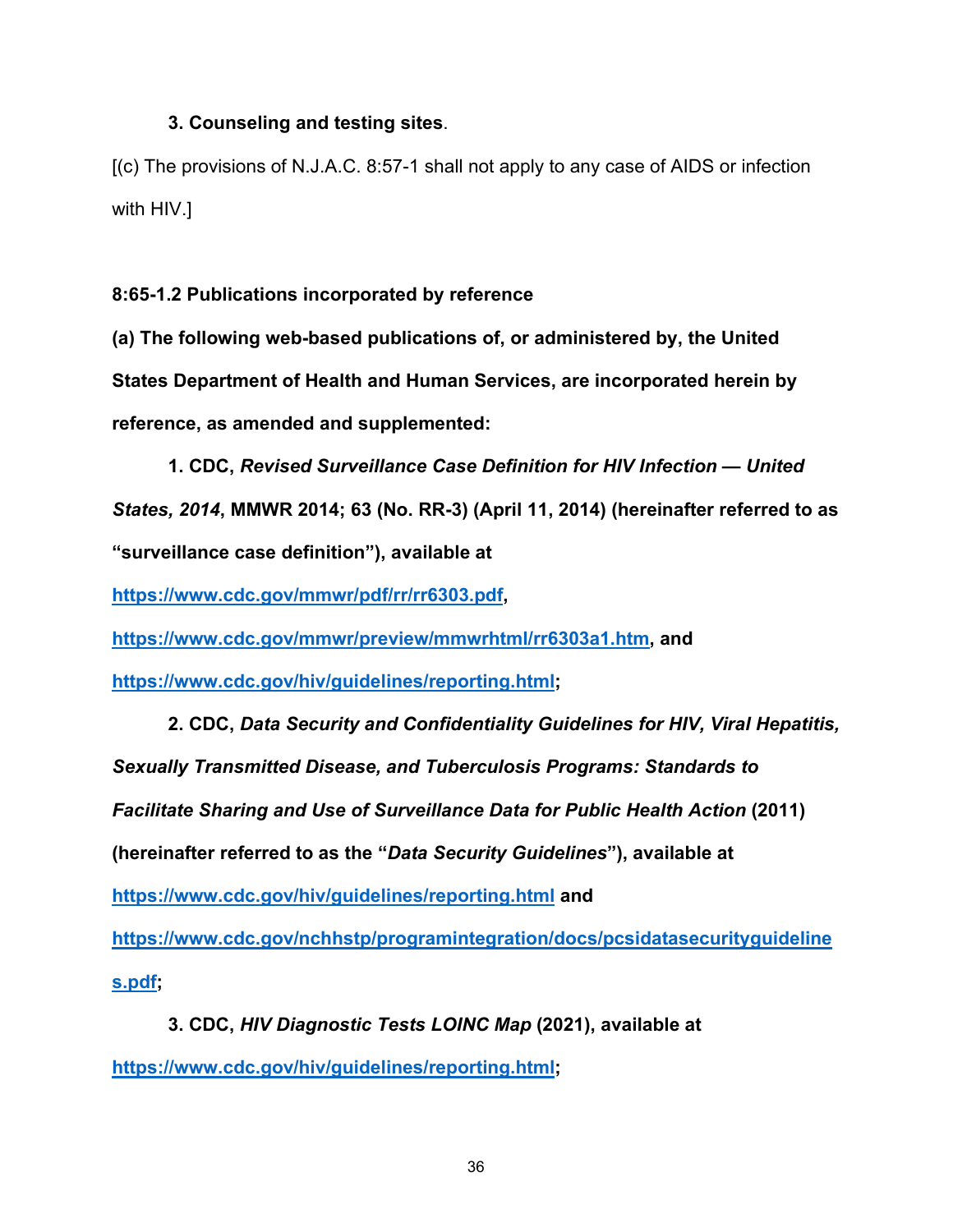**4. CDC, National Center for Health Statistics, under authorization by the World Health Organization,** *International Statistical Classification of Diseases and Related Health Problems, 10th revision, Clinical Modification* **(2021 release) (hereinafter referred to as the "ICD-10-CM,") available at** 

## **[https://www.cdc.gov/nchs/icd/icd10cm.htm;](https://www.cdc.gov/nchs/icd/icd10cm.htm)**

**5. CDC and Association of Public Health Laboratories,** *Laboratory Testing for the Diagnosis of HIV Infection: Updated Recommendations* **(June 27, 2014) (hereinafter referred to as the "Laboratory Testing Recommendations")***, a***vailable at [http://dx.doi.org/10.15620/cdc.23447;](http://dx.doi.org/10.15620/cdc.23447) and**

**6. CDC,** *2018 Quick reference guide: Recommended laboratory HIV testing algorithm for serum or plasma specimens* **(2018) (hereinafter referred to as the "testing algorithm"), available at [https://stacks.cdc.gov/view/cdc/50872.](https://stacks.cdc.gov/view/cdc/50872) (b) The following web-based publications of, or administered by, the Veterans Health Administration (VHA) of the United States Department of Veterans Affairs (VA) are incorporated herein by reference, as amended and supplemented:**

**1. VHA Directive 1131(4),** *Management of Infectious Diseases and Infection Prevention and Control Programs* **(November 7, 2017, amended March 26, 2021) (hereinafter referred to as "VHA Directive 1131(4)"), available at [https://www.va.gov/vhapublications/ViewPublication.asp?pub\\_ID=5616](https://www.va.gov/vhapublications/ViewPublication.asp?pub_ID=5616) (see, particularly, Appendix E** *Infectious Disease Reporting***); and**

**2. VHA Directive 1304,** *National Human Immunodeficiency Virus (HIV) Program* **(August 15, 2019) (hereinafter referred to as "VHA Directive 1304") available at**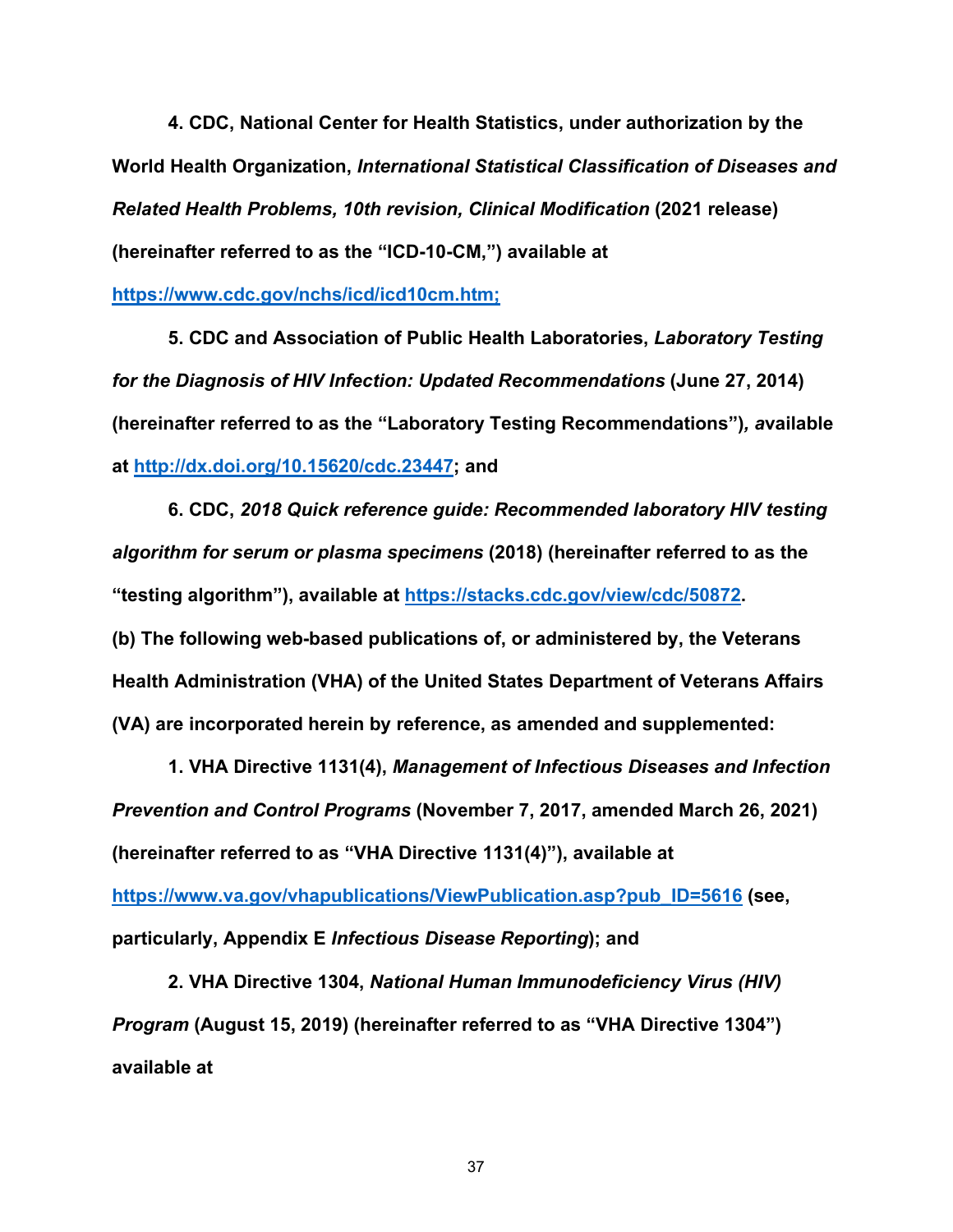**[https://www.va.gov/vhapublications/ViewPublication.asp?pub\\_ID=3056](https://www.va.gov/vhapublications/ViewPublication.asp?pub_ID=3056) (see,**

**particularly, Part 5,** *Responsibilities,* **§f** *VA Medical Facility Director***, at subsection (11)).**

**(c) The following web-based publications of, or administered by, the Federal Bureau of Prisons (BOP) of the United States Department of Justice are incorporated herein by reference, as amended and supplemented:**

**1. BOP,** *Clinical Guidance: HIV Management* **(April 2021) (hereinafter referred to as BOP** *HIV Management Guidance***, available at** 

**[https://www.bop.gov/resources/pdfs/hiv\\_infection\\_management\\_20210427.pdf;](https://www.bop.gov/resources/pdfs/hiv_infection_management_20210427.pdf) and**

**2. BOP, Program Statement Number 6190.04,** *Infectious Disease Management* **(June 3, 2014) (hereinafter referred to as "BOP PS 6190.04") available at [https://www.bop.gov/policy/progstat/6190\\_004.pdf.](https://www.bop.gov/policy/progstat/6190_004.pdf)**

[8:57-2.3] **8:65-1.3** Definitions

**(a) The following words and terms, as used in this chapter, shall have the** 

**meanings that N.J.S.A. 26:5C-1 et seq., establishes, particularly at 26:5C-5:**

**"Commissioner";**

**"Department"; and**

**"HIV infection," as amended and supplemented by the surveillance case definition.**

**(b)** The following words and terms, [when] **as** used in this [subchapter shall] **chapter, shall** have the following meanings**,** unless the context clearly indicates otherwise[.]**:**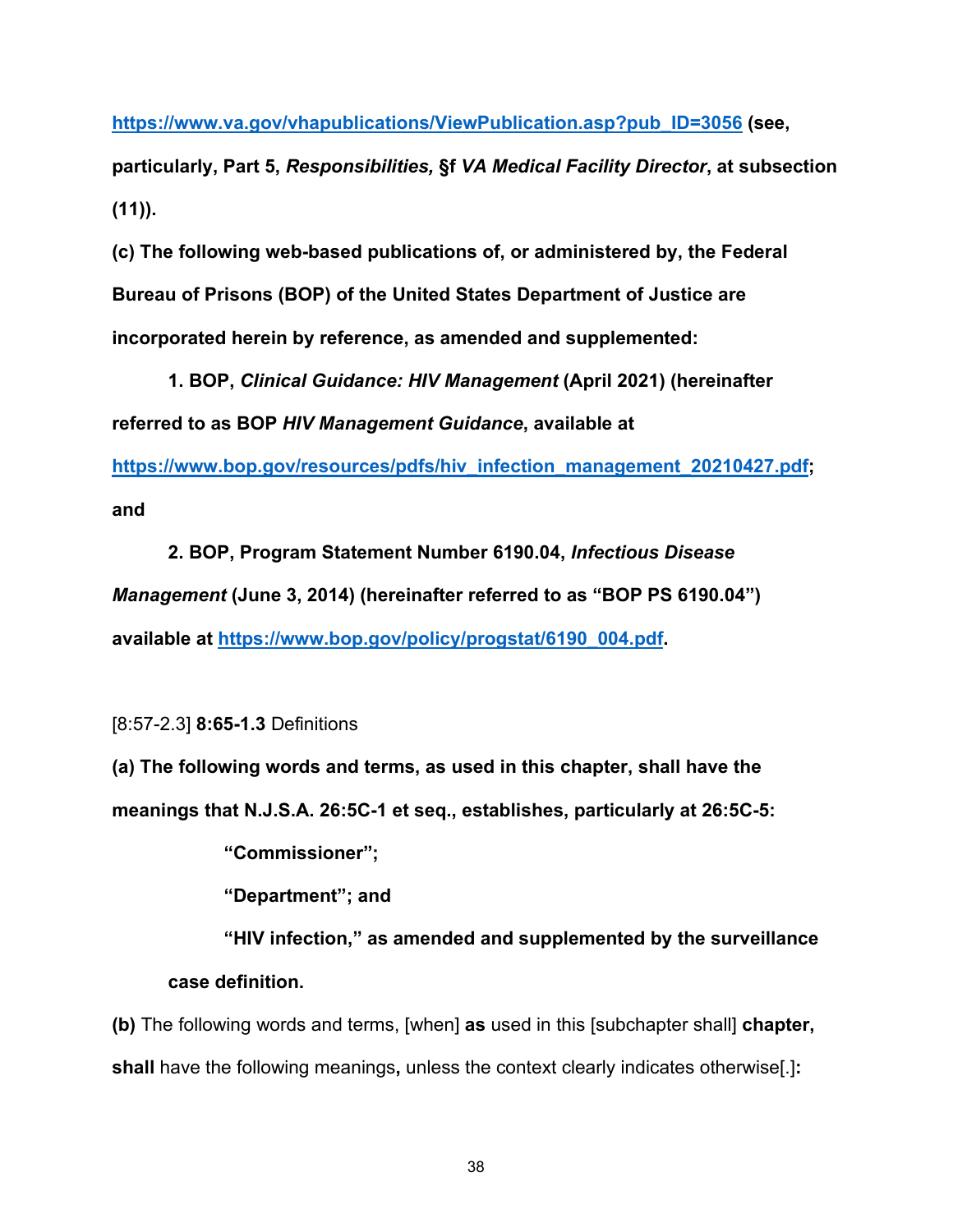["Acquired Immunodeficiency Syndrome" or "AIDS" means a condition affecting an individual who has a reliably diagnosed disease that meets the criteria for AIDS specified by the Centers for Disease Control and Prevention of the United States Public Health Services in Volume 41 No. RR-17 of the Morbidity and Mortality Weekly Review (MMWR) published on December 18, 1992 and in Volume 43 No. RR-17 of the MMWR published on September 30, 1994 and updated in Volume 48 No. RR-13 of the MMWR published on December 10, 1999.]

**"Adolescent" means a person who is 13 years of age or older and under 18 years of age.**

## **"Adult" means a person who is 18 years of age or older.**

"Audit" means the review of [medical] **health** records to determine the type and dates of services related to HIV infection provided by a health care provider, responsible party, or institution, and to verify compliance with this [subchapter] **chapter**.

**"Bio-analytical laboratory director" means a person to whom the State Board of Medical Examiners, within the Division of Consumer Affairs of the New Jersey Department of Law and Public Safety, issues licensure pursuant to the Bio-analytical Laboratory and Laboratory Directors Act (1953), N.J.S.A. 45:9-42 through 42.25.**

**"Blood bank" means an entity that the Department licenses as a blood bank pursuant to N.J.S.A. 26:2A-1 through 16 and N.J.A.C. 8:8.**

"CD4 count **or percentage**" means a count **or percentage** of [lymphocytes] **Tlymphocytes** containing the [CD4] **CD4+** epitope [as]**,** determined [by the] **as a** result[s] of lymphocyte phenotyping.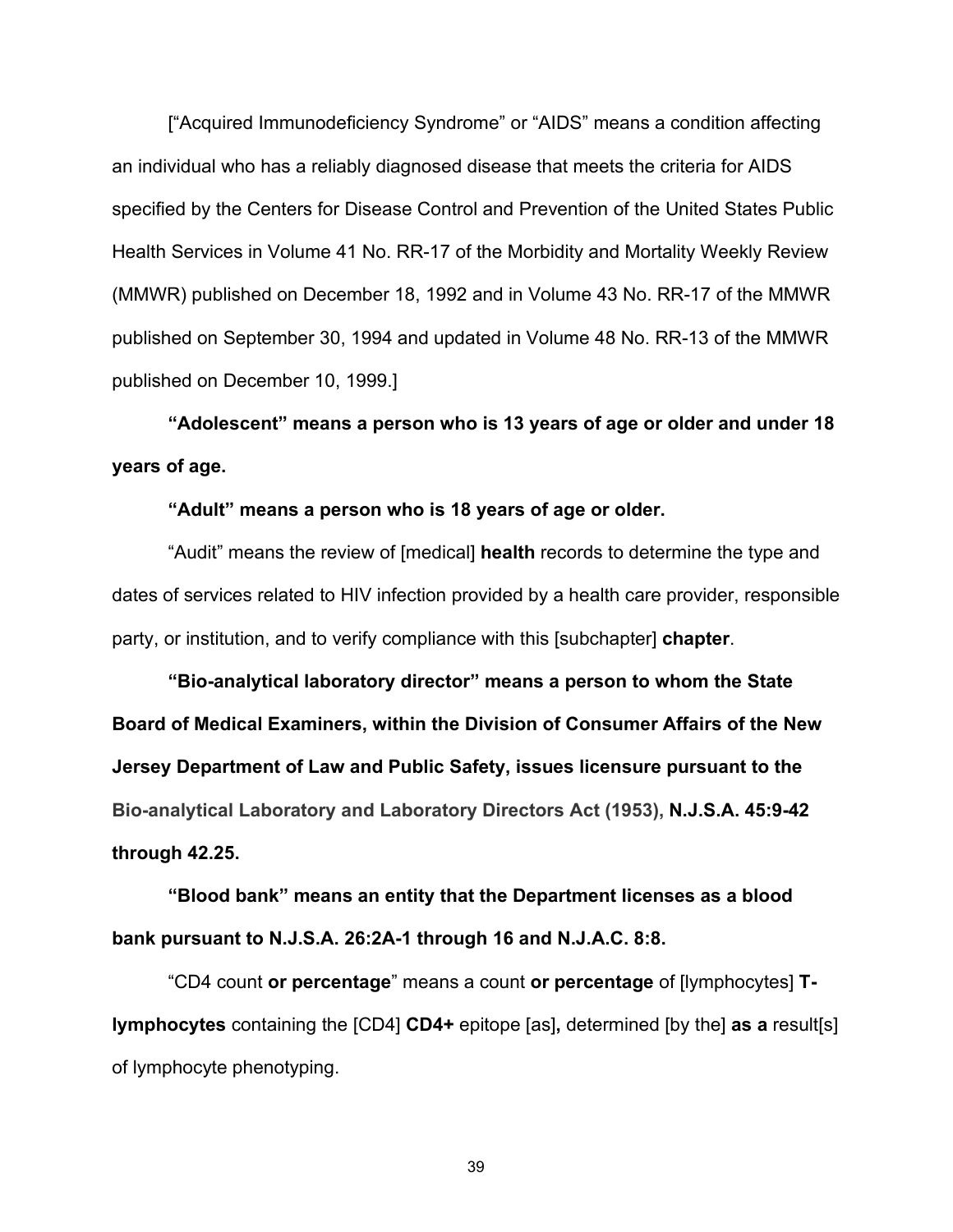[1. An absolute CD4 count means the number of lymphocytes containing the CD4 epitope per cubic millimeter.

2. A relative CD4 count means the number of such cells expressed as a percentage of total lymphocytes.]

**"Centers for Disease Control and Prevention" or "CDC" means the Centers for Disease Control and Prevention of the United States Department of Health and Human Services.**

**"Clinical laboratory" means:**

**1. A laboratory that the Department licenses as a clinical laboratory pursuant to the New Jersey Clinical Laboratory Improvement Act, N.J.S.A. 45:9-42.26 through 42.45, excluding a limited purpose laboratory; and**

**2. A VHA laboratory.**

**"Clinical laboratory director" means a bio-analytical laboratory director in charge of a clinical laboratory.**

**"Confirmed case" means a case that is positive for HIV in accordance with the criteria for a confirmed case established in the surveillance case definition, obtained in accordance with the** *Laboratory Testing Recommendations* **and the testing algorithm.**

**"Counseling and testing site" means a facility the Department designates to provide counseling and rapid HIV testing without charge pursuant to the terms and conditions of a Department grant.**

"Division" means the Division of [HIV/AIDS] **HIV, STD, and TB** Services [located in] **for which** the **contact information is Surveillance Program, Division of HIV, STD**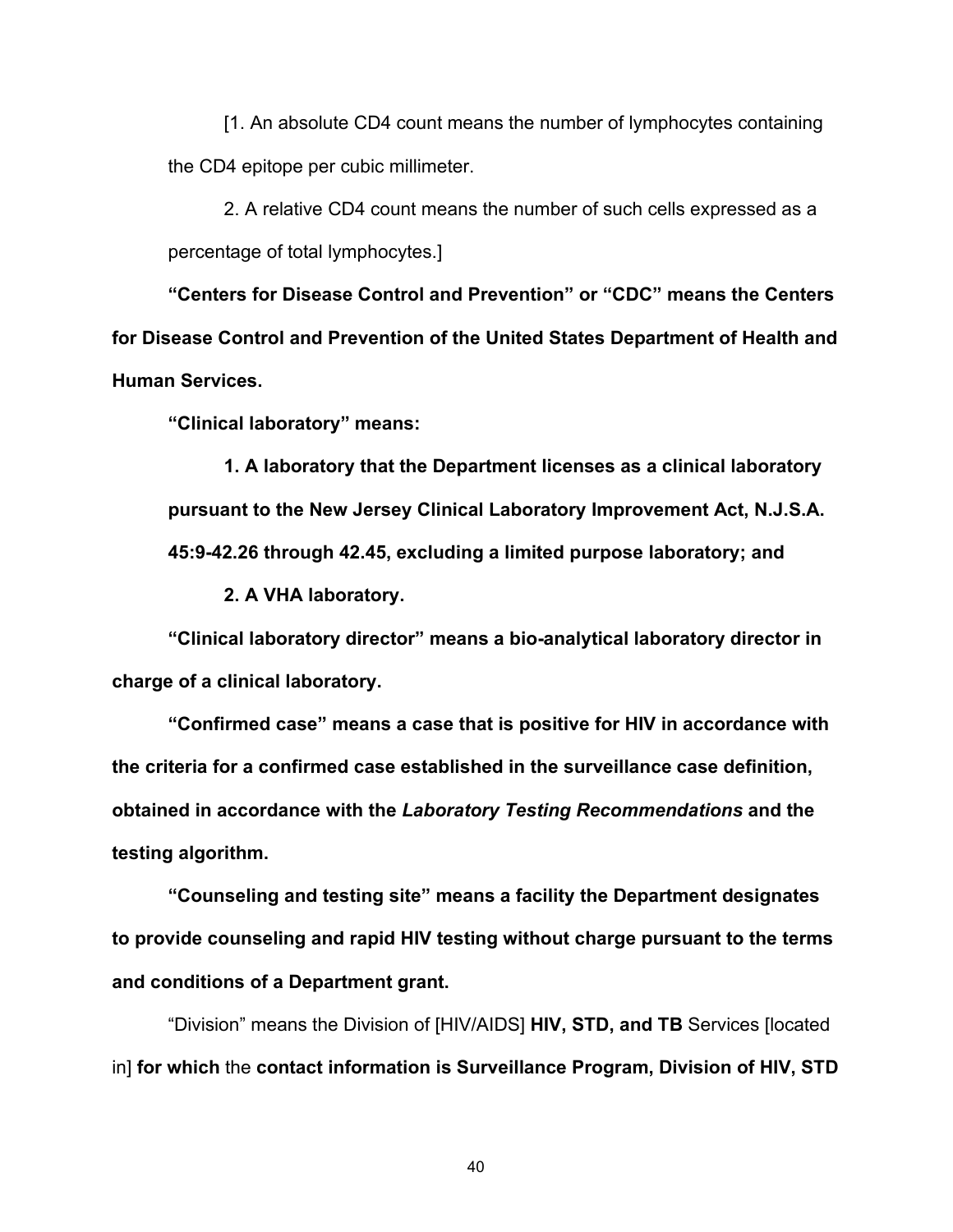**and TB Services, New Jersey** Department **of Health, PO Box 363, Trenton, NJ 08625-0363, telephone (609) 984-5940**.

**"Division envelope" means a postage-prepaid envelope that is addressed to the Division and marked "confidential" for use in submission of HIV reports to the Division.**

**1. Supplies of Division envelopes are available at no charge to health care providers, responsible parties, and clinical laboratories upon telephone request to the Division at (609) 984-5940.**

**"DNA" means deoxyribonucleic acid.**

**"Electronic laboratory reporting" means electronic laboratory reporting as N.J.A.C. 8:57 defines that term and in accordance with the electronic laboratory reporting procedures that N.J.A.C. 8:57 establishes.**

"Epidemiologic investigation[s]" means the [review] **analysis** of [medical] **health** records **and laboratory test results** to [determine] **confirm cases, evaluate and identify** disease progression, **confirm treatments and** co-morbidities [of other diseases with HIV or AIDS, treatments prescribed, laboratory test results], and **ascertain** other characteristics of [individuals diagnosed] **persons exposed to, or living** with**,** HIV infection [or AIDS].

["Human Immunodeficiency Virus" or "HIV" means the virus that causes AIDS and that meets the case definition of HIV specified by the Centers for Disease Control and Prevention of the United States Public Health Services in Volume 41 No. RR-17 of the Morbidity and Mortality Weekly Review (MMWR) published on December 18, 1992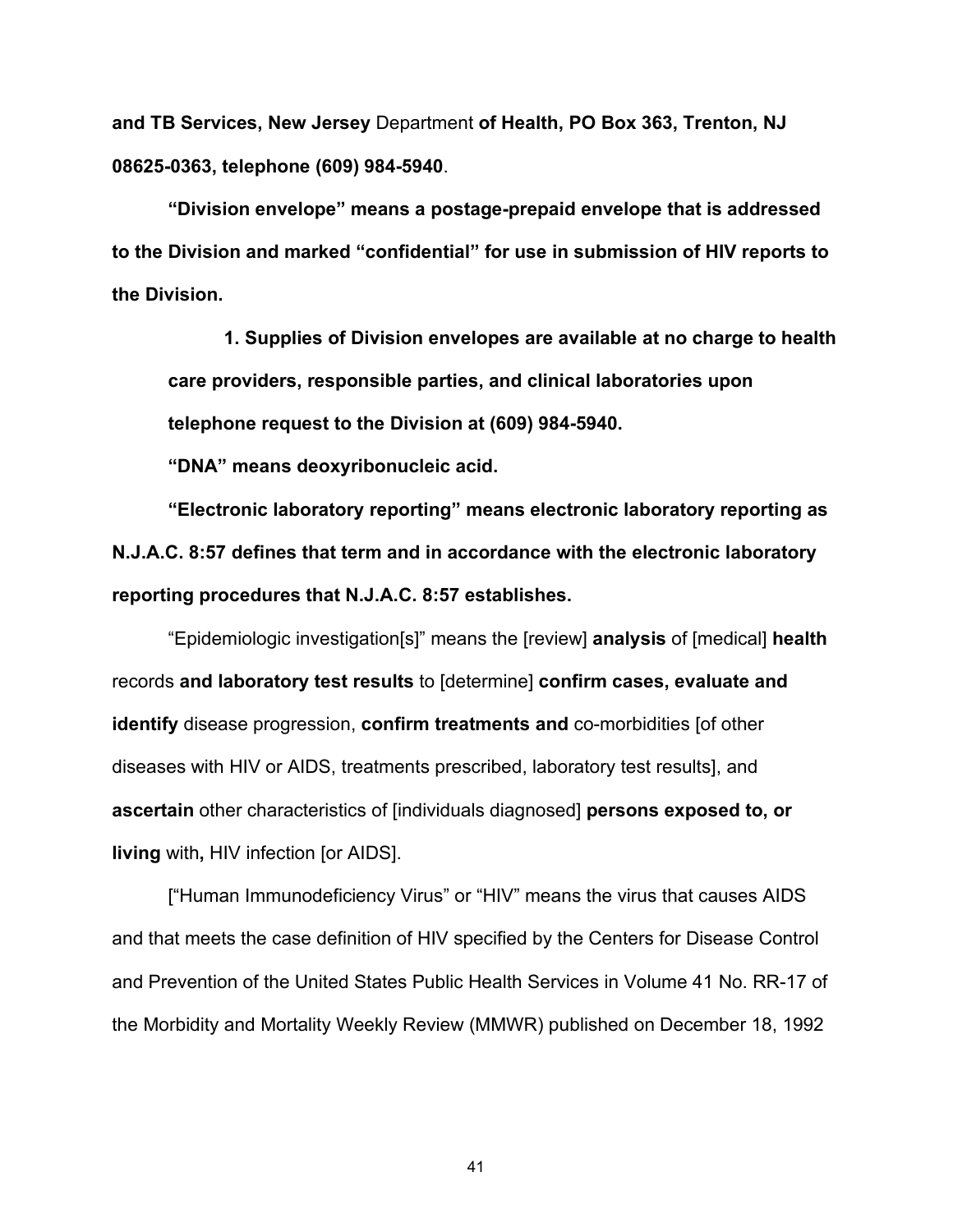and in Volume 43 No. RR-17 of the MMWR published on September 30, 1994 and updated in Volume 48 No. RR-13 of the MMWR published on December 10, 1999.]

**"Federal correctional institution" means a hospital, clinic, laboratory service, or other provider of health care or laboratory services, which is:**

**1. Operated by, or under the jurisdiction of, the Federal Bureau of Prisons of the United States Department of Justice;**

**2. Subject to BOP** *HIV Management Guidance* **and BOP PS 6190.04; and**

**3. Located:**

**i. In New Jersey; or**

**ii. In any state or territory of the United States providing health care or laboratory services to a New Jersey resident.**

**"Fourth generation HIV test" means a test that detects the presence of HIV-1 antibodies and antigens of HIV-1 and HIV-2.**

**"Health benefits plan" means a public or private plan that pays or provides hospital and medical expense benefits for covered services, and is delivered or issued for delivery in this State by or through a carrier, but does not include the following plans, policies, or contracts: Medicaid, Medicare, Medicare Advantage, accident only, credit, disability, long-term care, TRICARE supplement coverage, coverage arising out of a workers' compensation or similar law, automobile medical payment insurance, personal injury protection insurance issued pursuant to N.J.S.A. 39:6A-1 et seq., a dental plan as defined pursuant to N.J.S.A. 26:2S-26, and hospital confinement indemnity coverage.**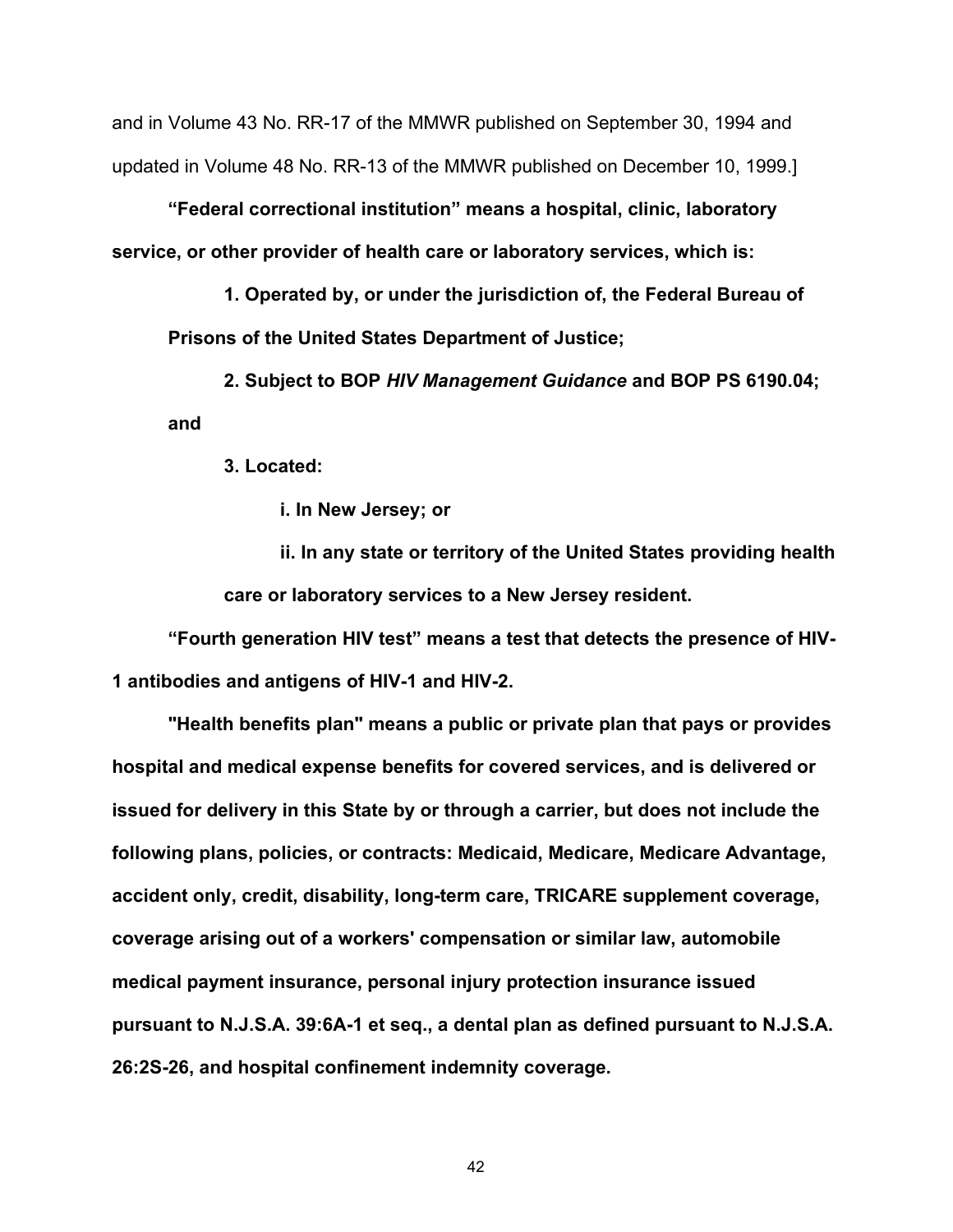**"Health care facility" means health care facility as N.J.S.A. 26:2H-1 et seq., particularly 26:2H-2, defines that term.**

**"Health care provider" means a physician, a physician assistant, and/or an advanced practice nurse whom the applicable professional board within the Division of Consumer Affairs of the New Jersey Department of Law and Public Safety licenses, pursuant to Title 45 of the New Jersey Revised Statutes.**

**"HIV" means the condition identified in the surveillance case definition, designated by the following ICD-10-CM codes:**

**1. B20 Human immunodeficiency virus (HIV) disease; and**

**2. Z21 Asymptomatic human immunodeficiency virus (HIV) infection. "HIV immunoassay" means one of the following laboratory tests:**

**1. HIV 1 antibody differentiation assay;**

**2. HIV 2 antibody differentiation assay;**

**3. HIV-1 Western blot;**

**4. HIV-2 Western blot; or**

**5. HIV-1 immunofluorescent assay.**

**"HIV-related laboratory test" means a test that the** *HIV Diagnostic Tests LOINC Map* **lists.**

**"HIV-related laboratory test result" means the result of an HIV-related laboratory test:**

**1. That is an HIV immunoassay performed on a specimen taken from an adult or adolescent and having a positive (reactive) or indeterminate result, and the results of all supplemental differential HIV immunoassays**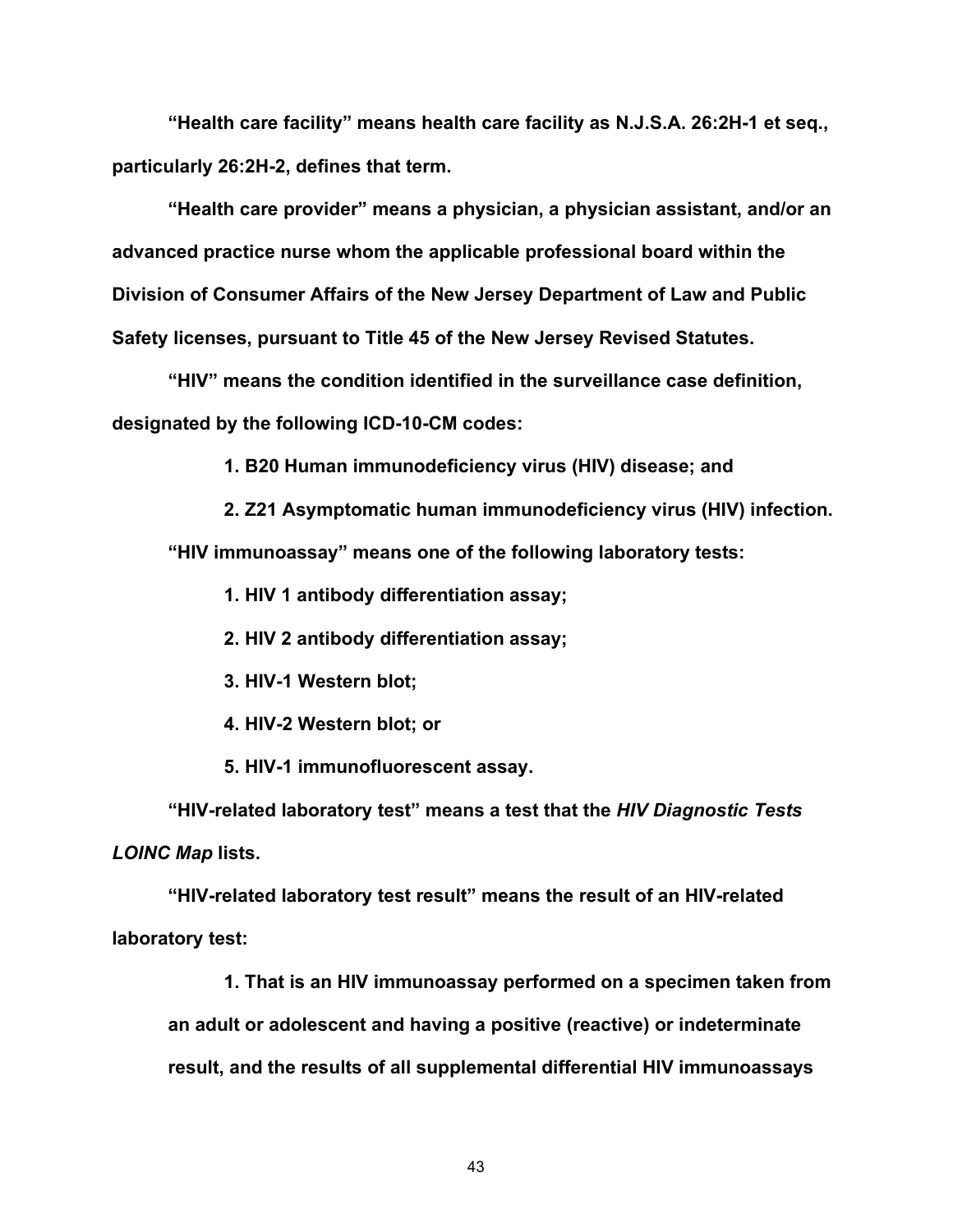**performed on the same specimen as part of the testing algorithm,** 

**regardless of whether the results of the supplemental HIV immunoassays are positive (reactive), non-reactive (negative for HIV), or indeterminate;**

**2. That is an HIV immunoassay performed on a specimen taken from a pediatric person, regardless of whether the results are positive (reactive), non-reactive (negative for HIV), or indeterminate;**

**3. That is an HIV nucleic acid (RNA or DNA) polymerase chain reaction (PCR) test:**

**i. Yielding a positive (reactive) qualitative result; and/or**

**ii. Yielding a quantitative result (copies per milliliter and/or logarithm value);**

**4. For CD4 counts and/or percentages, unless the test is ordered to assess a condition that is known not to be HIV, such as cancer;**

**5. For HIV subtype and antiviral resistance, which is to be reported by nucleotide sequence, as determined through genotypic resistance testing;**

**6. That is a positive or reactive result of an HIV detection culture or a P24 antigen test;**

**7. That is a positive or reactive result of a fourth-generation test for HIV; and**

**8. That is a result of an HIV-related laboratory test conducted as part of the testing algorithm, including negative and indeterminate results,**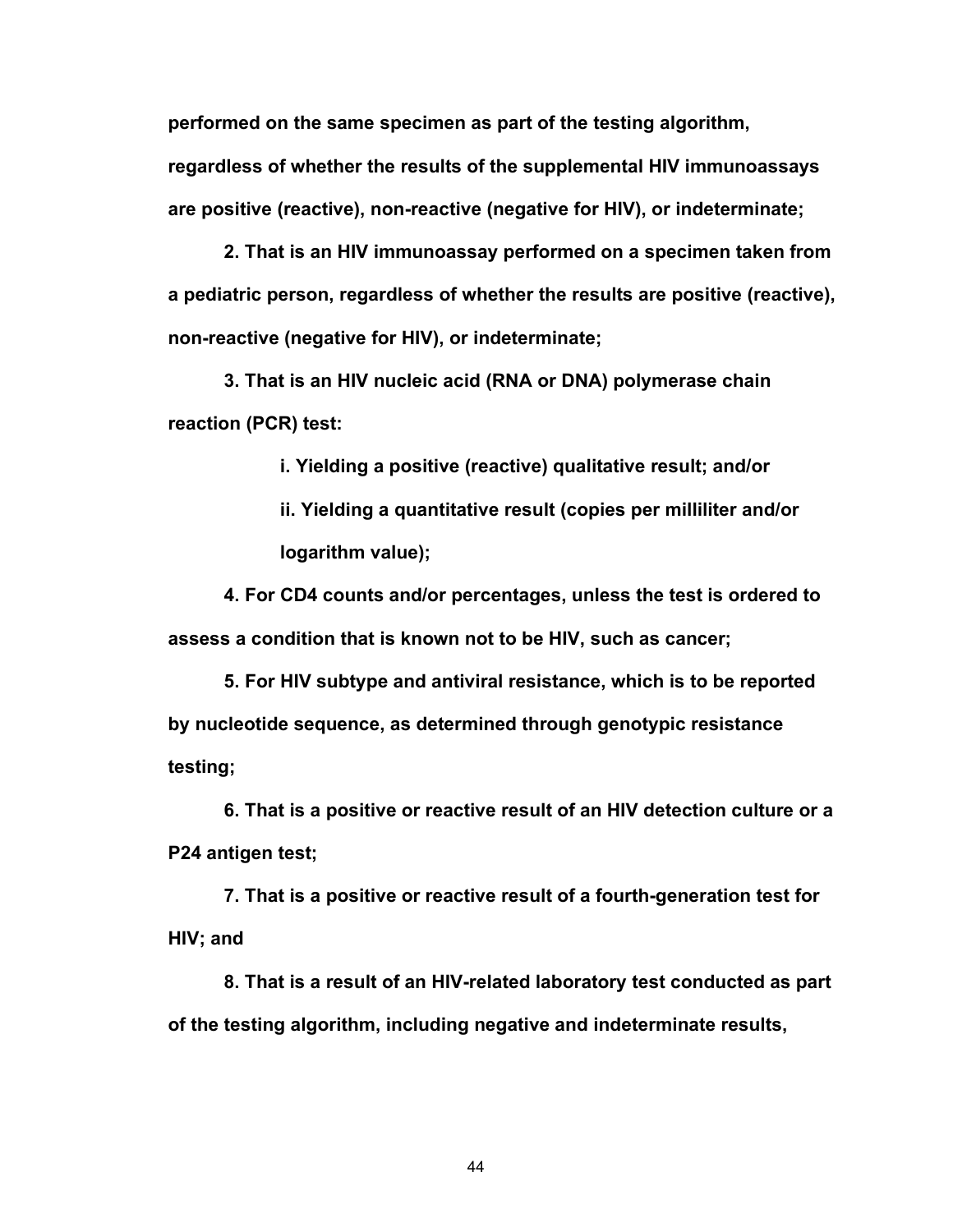# **when any HIV-related test conducted as part of the testing algorithm contains a positive or reactive result.**

"Institution" means [a hospital, sanitarium, nursing home, correctional facility, clinic,] **any of the following, but does not include a counseling and testing site:**

- **1. A health care facility;**
- **2. A facility under the jurisdiction of the Division of Mental**

**Health and Addiction Services of the Department;**

- **3. A facility under the jurisdiction of the New Jersey:**
	- **i. Department of Children and Families;**
	- **ii. Department of Corrections;**
	- **iii. Department of Human Services;**
	- **iv. Juvenile Justice Commission; or**
	- **v. Office of the Secretary of Higher Education;**
- **4. A correctional or juvenile detention facility under the**

**jurisdiction of any New Jersey county or municipality;**

**5. A Federal correctional institution;**

**6. A VHA medical facility;**

- **7. A VHA laboratory;**
- **8. A** blood bank[, insurance company, or facility for HIV counseling

and testing]**; and**

**9. A health benefits plan**.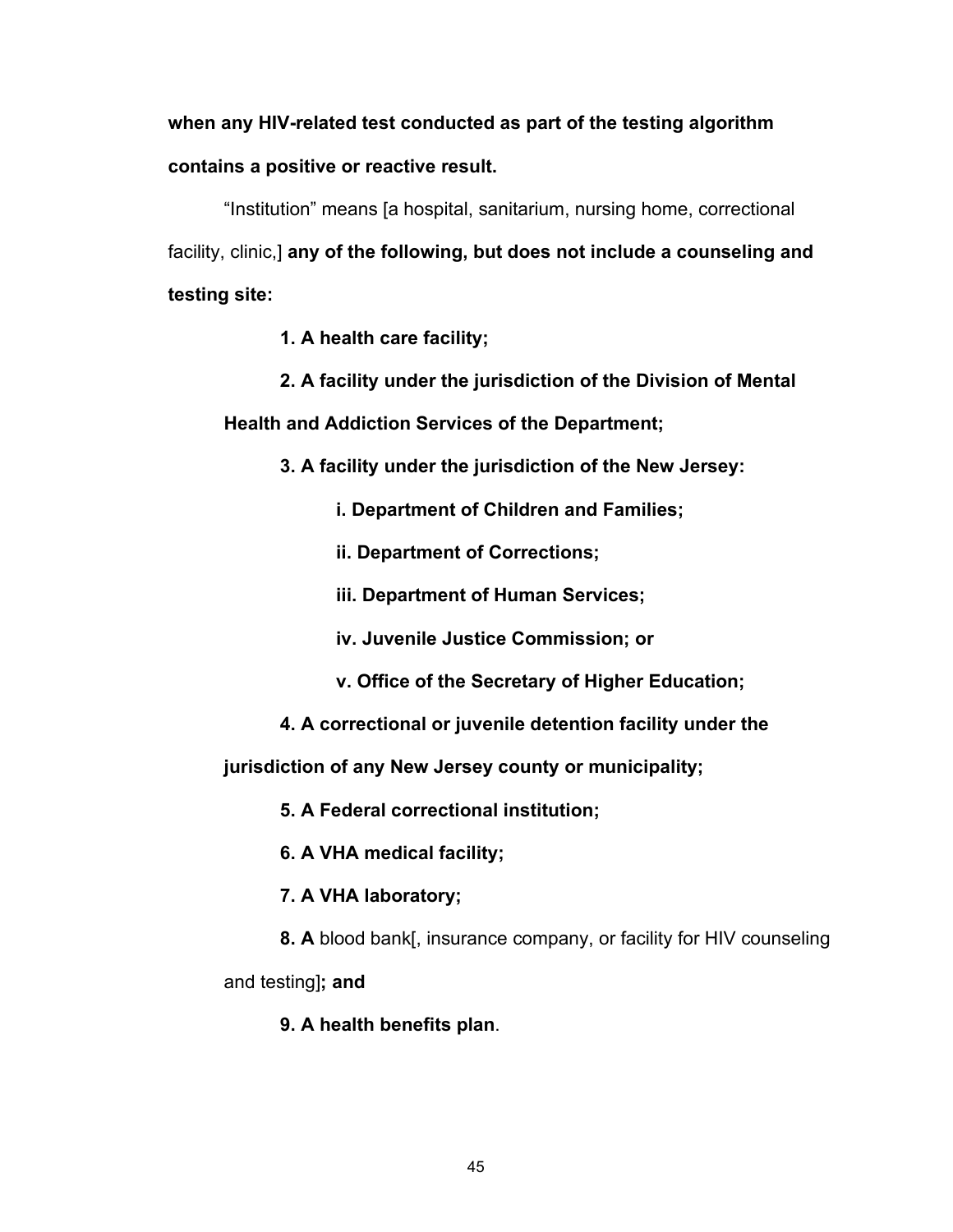["Laboratory HIV results" means clinical laboratory results showing the presence of HIV or components of HIV, or laboratory results showing the presence of antibodies to HIV, or results from viral load laboratory tests.]

**"Limited purpose laboratory" means an entity that the Department licenses pursuant to N.J.A.C. 8:44-3.**

**"Office of Information and Regulatory Affairs" or "OIRA" means an office that is part of the Office of Management and Budget of the Executive Office of the President of the United States for which the contact information is Office of Information and Regulatory Affairs, Regulatory Information Service Center (MVE), General Services Administration, 1800 F Street, NW, Washington, DC 20405, (202) 482-7340, website [http://www.reginfo.gov.](http://www.reginfo.gov/)**

**"Pediatric" means under 13 years of age and includes perinatal.**

**"Perinatal" means under 18 months of age.**

"[Perinatally exposed] **Perinatal exposure**" means [that a child is] **exposure of a perinatal infant to HIV by reason of the infant being** born to a woman who [is known to be] **has** HIV [infected] **infection** at the time of delivery[, either through HIV testing prior to or during her pregnancy, or diagnosed by a health care provider].

**"Rapid HIV test" means a test used to screen for HIV infection that detects, in under 30 minutes, the presence, in blood or oral fluid, of HIV:**

#### **1. Antibodies; or**

### **2. Antibodies and antigens.**

"Responsible party" means the individual having control or supervision [over any] **of an** institution, such as a chief administrator.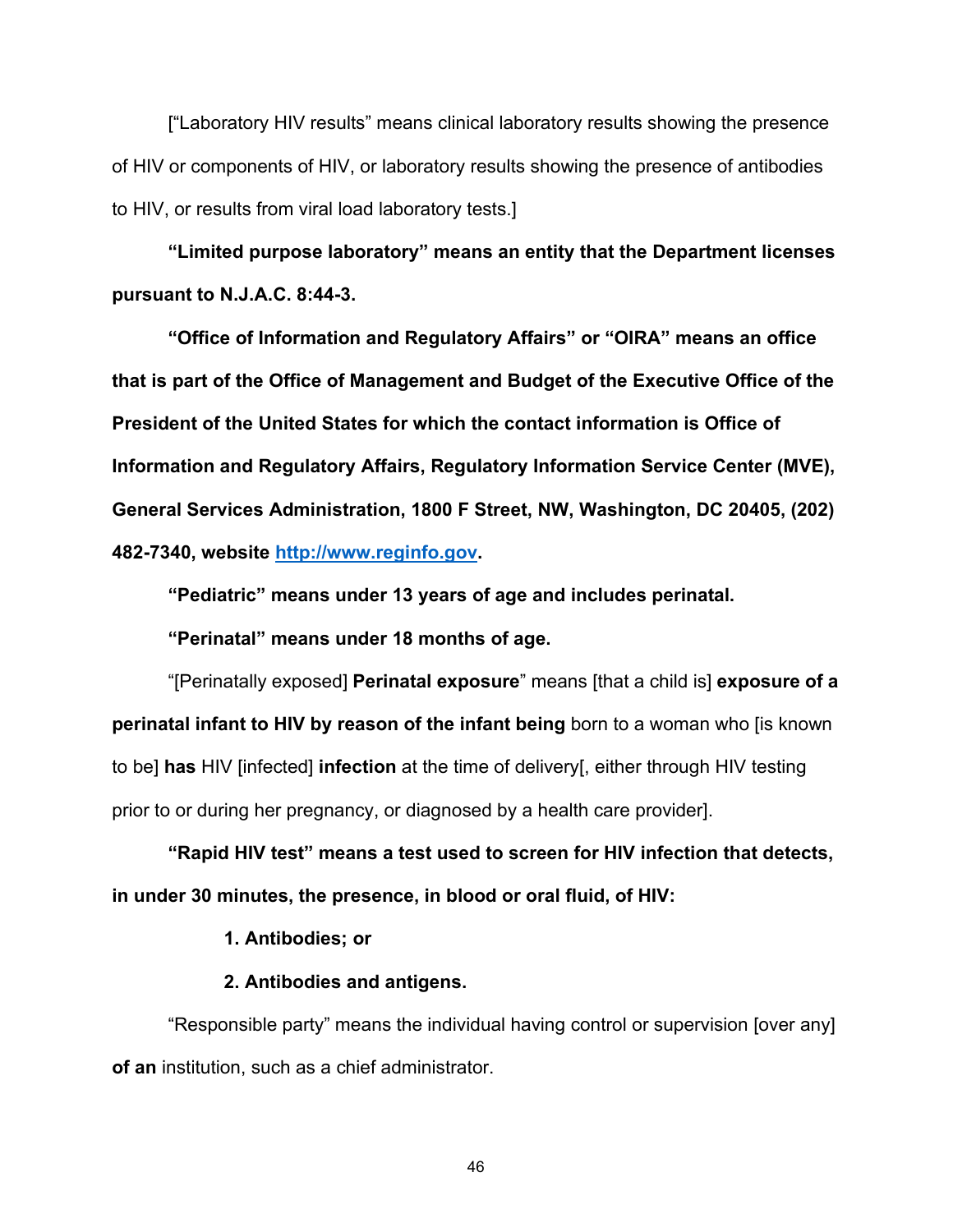**"RNA" means ribonucleic acid.**

**"VHA laboratory" means a pathology and laboratory medicine service that is:**

**1. Operated by, or under the jurisdiction of, the Veterans Health** 

**Administration of the United States Department of Veterans Affairs;**

**2. Subject to VHA Directives 1131(4) and 1304; and**

**3. Located:**

**i. In New Jersey; or**

**ii. In any state or territory of the United States and providing laboratory services to New Jersey residents.**

**"VHA medical facility" means a hospital, clinic, pathology and laboratory medicine service, or other provider of health care services, that is:**

**1. Operated by, or under the jurisdiction of, the Veterans Health** 

**Administration of the United States Department of Veterans Affairs;**

**2. Subject to VHA Directives 1131(4) and 1304; and**

**3. Located:**

**i. In New Jersey; or**

**ii. In any state or territory of the United States and providing health care or pathology and laboratory medicine services to New Jersey residents.**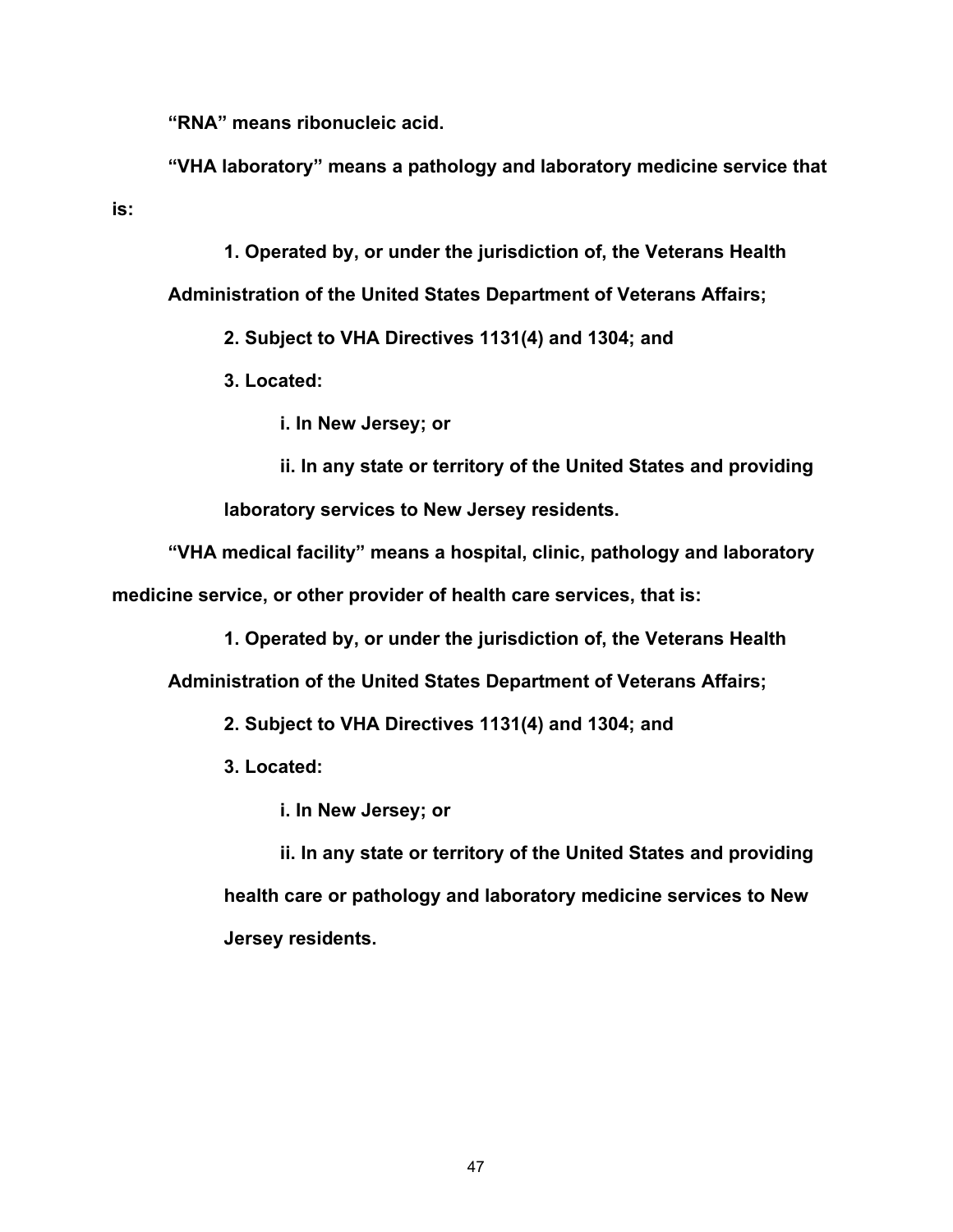**8:65-1.4 Forms and instructions**

**(a) The Department incorporates herein by reference, the following forms and instructions for information collection, as amended and supplemented, promulgated by the National HIV Surveillance System of the CDC in accordance with procedures of the OIRA:**

**1. The information collection bearing OMB Control No. 0920-0573, particularly the following forms, and the instructions for completion thereof, which are available from the Department's forms page at <http://www.nj.gov/health/forms> or upon request to the Division:**

**i. Adult HIV Confidential Case Report Form (ACRF), CDC Form 50.42A (Revised November 2019);**

**ii. The instructions for completion of the ACRF, entitled the Technical Guidance for HIV Surveillance Programs: Adult HIV Confidential Case Report Form (revised November 2019) (ACRF Technical Guidance);**

**iii. Pediatric HIV Confidential Case Report Form (PCRF), CDC Form 50.42B (revised November 2019);**

**iv. Perinatal HIV Exposure Reporting form (PHER), CDC Form 50.42D (revised November 2019); and**

**v. The instructions for completion of the PCRF and the PHER, entitled the Technical Guidance for HIV Surveillance Programs: Pediatric HIV Confidential Case Report Form and Perinatal HIV Exposure Reporting Form (PCRF and PHER Technical Guidance); and**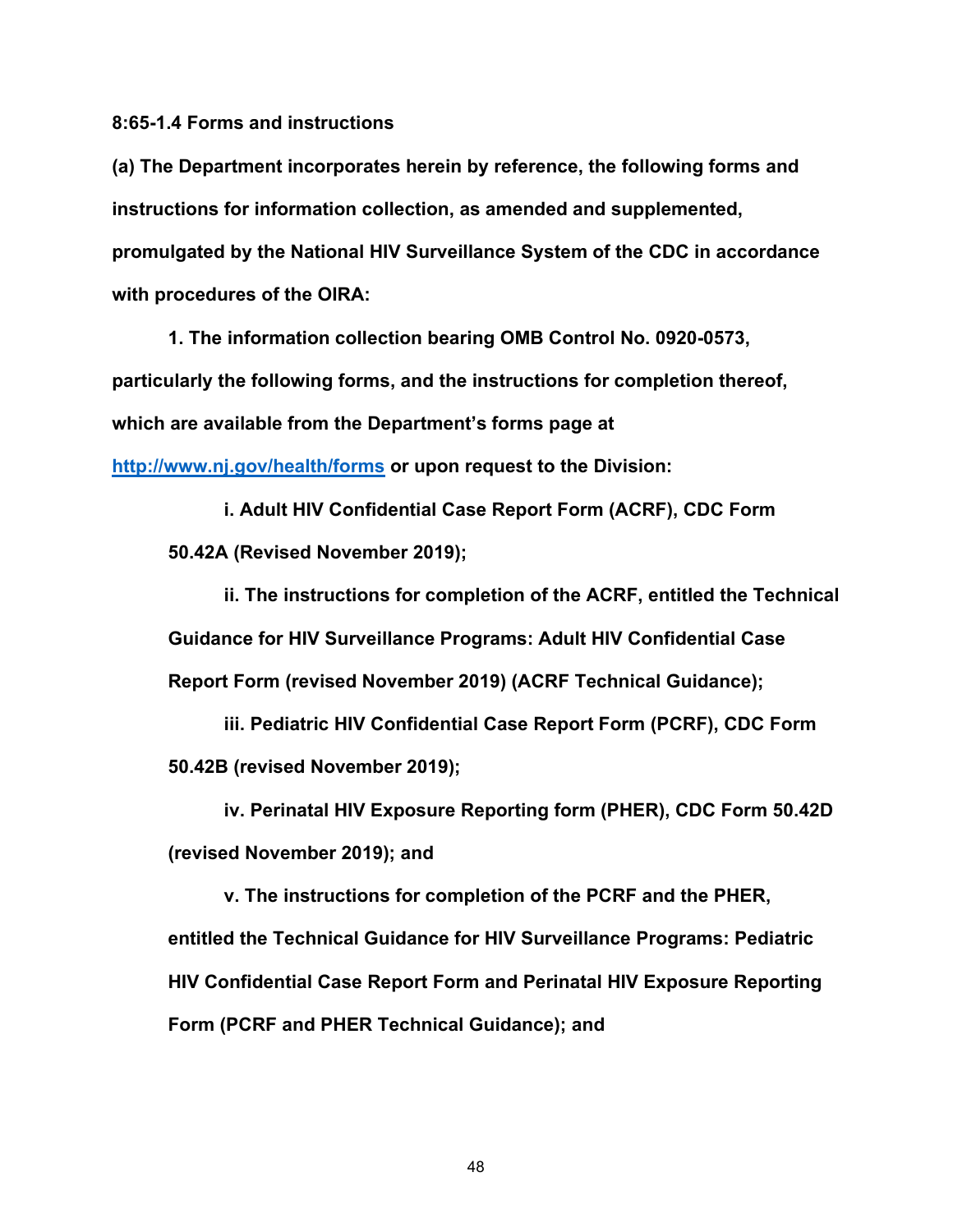**2. The information collection bearing OMB Control No. 0920-0696, which is accessible by users of the website, [http://www.evaluationweb.com,](http://www.evaluationweb.com/) and available for review at [https://help.lutherconsulting.com/index.html,](https://help.lutherconsulting.com/index.html) particularly:**

**i. The 2019 EvaluationWeb® HIV Test Template and EvaluationWeb® HIV Test Template Guidance (revised January 18, 2019); and**

**ii. CDC,** *National HIV Prevention Program Monitoring and Evaluation: NHM&E Data Variables and Values* **(February 21, 2019).**

# **SUBCHAPTER 2. REPORTING HIV INFECTION DIAGNOSES AND HIV-RELATED LABORATORY TEST RESULTS**

**8:65-2.1 Health care providers to report, and responsible parties to ensure reporting of, HIV infection diagnoses and HIV-related laboratory test results in adults and adolescents**

**(a) With respect to an adult and/or an adolescent who receives health care and/or resides in the State, health care providers shall complete all fields of an ACRF and submit it to the Division pursuant to N.J.A.C. 8:65-2.4 within 24 hours of:**

**1. Obtaining an HIV-related laboratory test result performed on the adult or adolescent;**

**2. Making a diagnosis of a confirmed case of HIV infection in the adult or adolescent; and/or**

**3. Providing the adult or adolescent treatment for HIV infection. (b) Responsible parties shall ensure that institution personnel comply with (a) above.**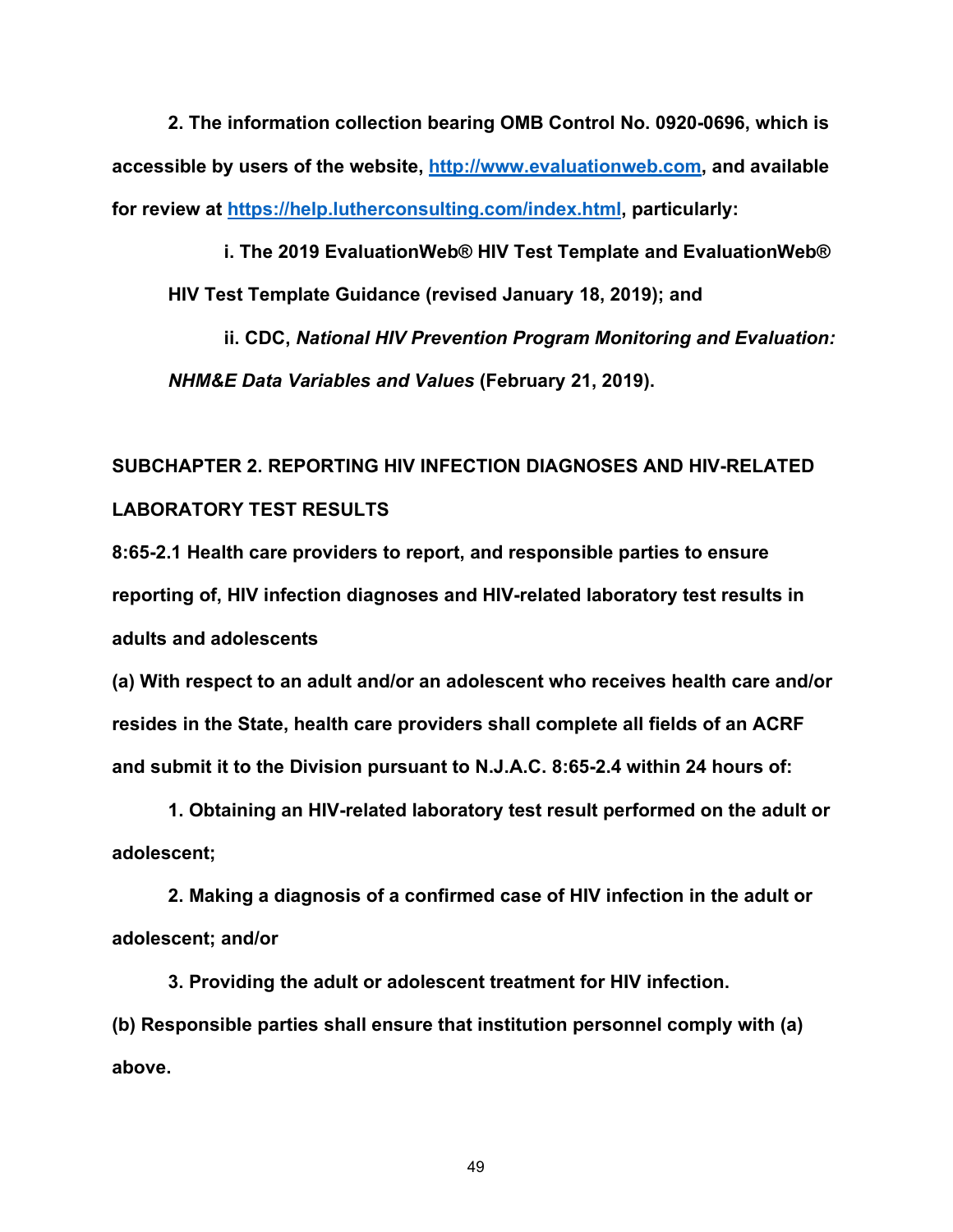**(c) Subject to (d) below, the Department may take enforcement action pursuant to N.J.A.C. 8:65-3 against health care providers, responsible parties, and institutions that fail to comply with (a) and/or (b) above, as applicable.**

**(d) The Department will refrain from enforcement action against a health care provider, a responsible party, or an institution that fails to comply with (a) and/or (b) above, as applicable, if the heath care provider, responsible party, or institution completes and timely submits to the Division, and/or ensures the completion and timely submission to the Division of, an ACRF in which the fields that the ACRF Technical Guidance identifies as "required" are fully completed.**

**8:65-2.2 Health care providers to report, and responsible parties to ensure reporting of, perinatal exposures to HIV, pediatric HIV-related laboratory test results, and pediatric HIV infection diagnoses in perinatal or pediatric cases (a) A health care provider shall complete a PHER and a PCRF and submit them to the Division pursuant to N.J.A.C. 8:65-2.4 within 24 hours of identifying a patient as a case of perinatal exposure to HIV if:**

**1. The health care provider is providing health care to the patient in the State; and/or**

**2. The patient is a resident of the State.**

**(b) With respect to a pediatric patient to whom a health care provider is providing health care in the State, and/or who is a resident of the State, a health care provider shall complete a PCRF and submit it to the Division pursuant to N.J.A.C. 8:65-2.4 within 24 hours of:**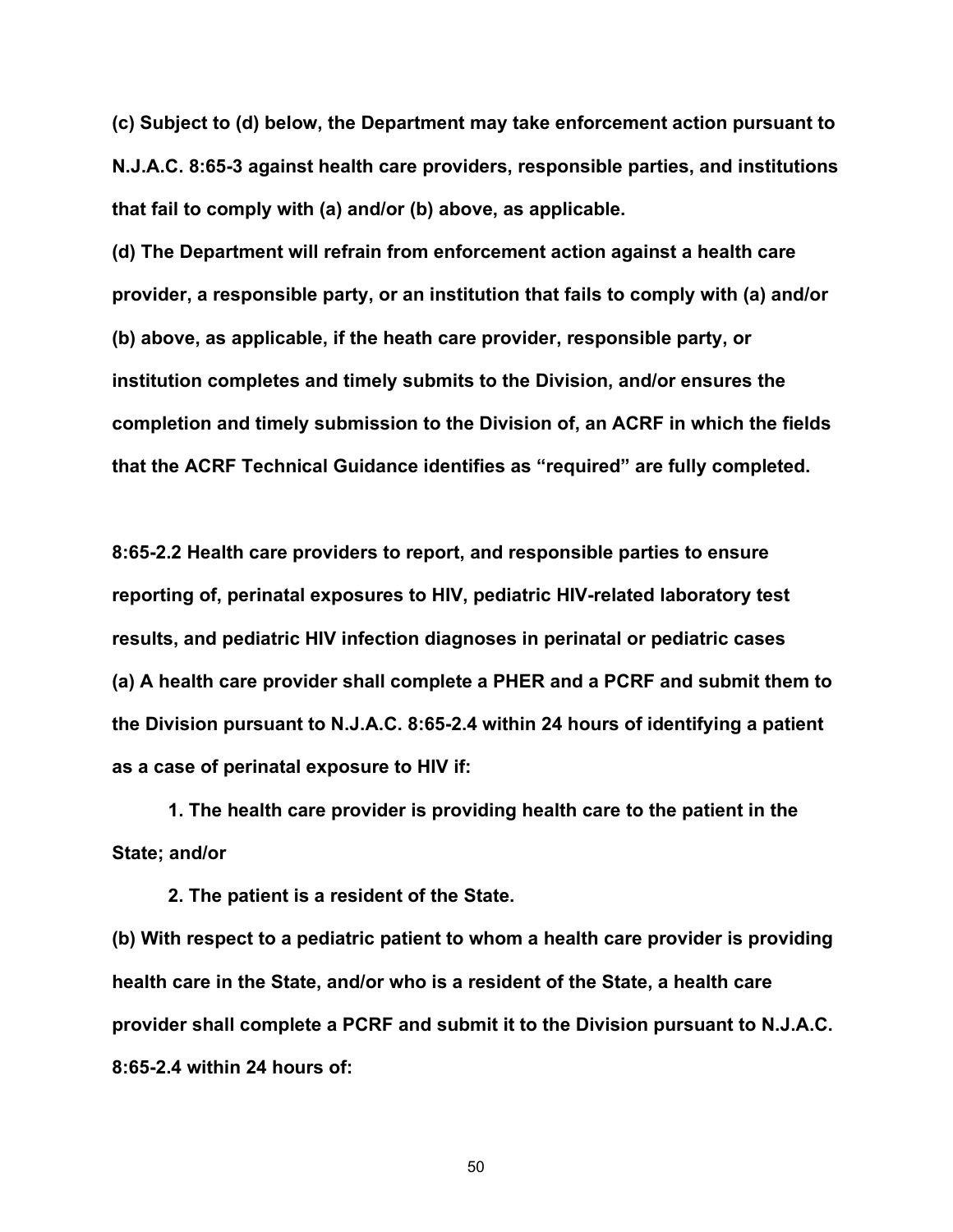**1. Obtaining an HIV-related laboratory test result performed on a diagnostic specimen taken from the pediatric patient;**

**2. Diagnosing a confirmed case of HIV infection in the pediatric patient in accordance with the criteria for a confirmed case; and/or**

**3. Providing treatment for HIV infection to the pediatric patient. (c) Responsible parties shall ensure that institution personnel comply with (a) and (b) above.**

**(d) Subject to (e) below, the Department may take enforcement action pursuant to N.J.A.C. 8:65-3 against health care providers, responsible parties, and institutions that fail to comply with (a), (b), and/or (c) above.**

**(e) The Department will refrain from enforcement action against a health care provider, a responsible party, or an institution that fails to comply with (a), (b), and/or (c) above, as applicable, if the heath care provider, responsible party, or institution completes and timely submits to the Division, and/or ensures the completion and timely submission to the Division of, a PCRF and/or a PHER, as applicable, in which the fields that the PCRF and PHER Technical Guidance identifies as "required" are fully completed.**

**8:65-2.3 Counseling and testing sites to report rapid HIV test results (a) Within 24 hours of obtaining a positive rapid HIV test result for an adult or an adolescent, regardless of whether the adult or adolescent is a resident of the State, a counseling and testing site shall:**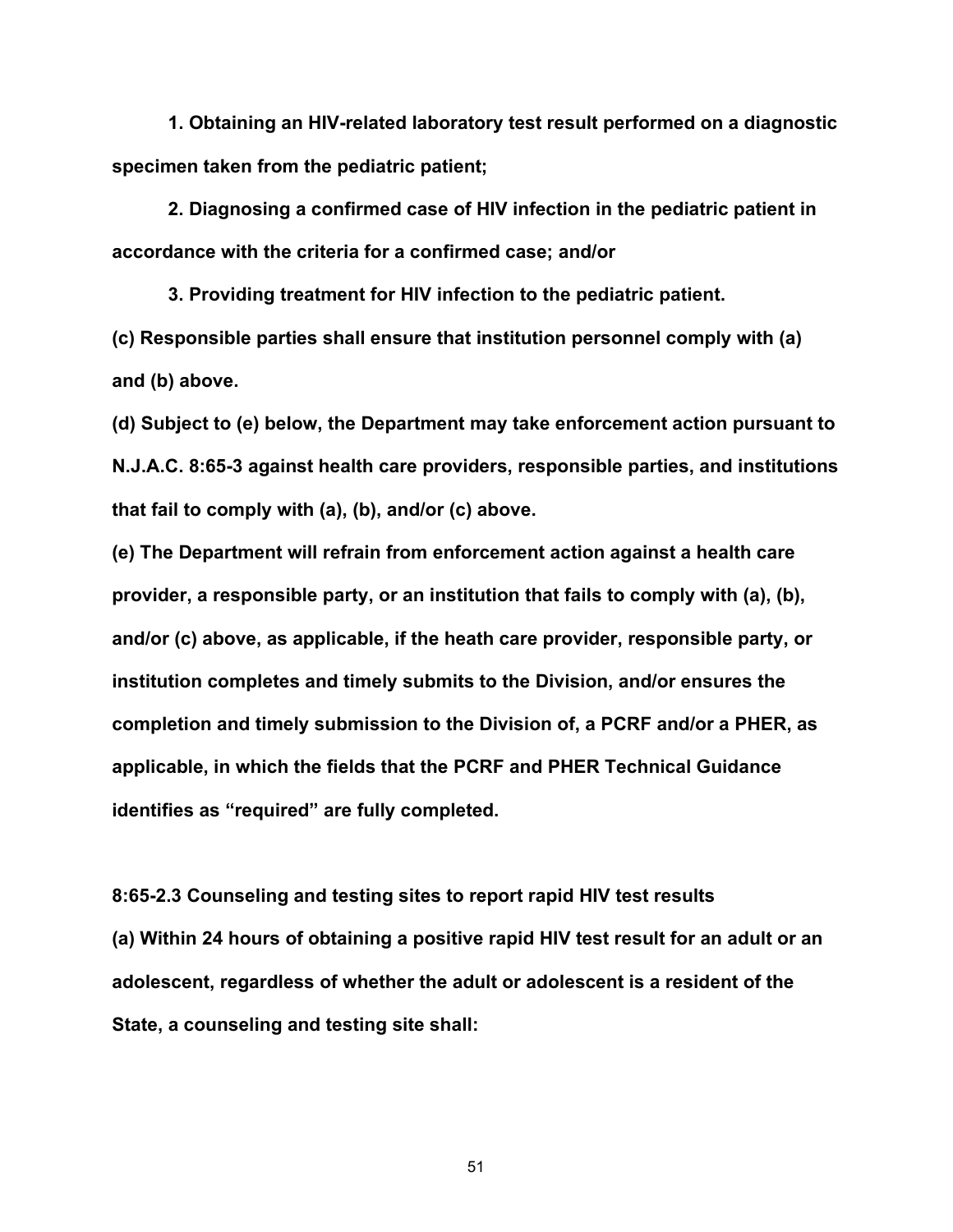**1. Submit information relating to the result in accordance with the content and procedural requirements of the information collection at OMB Control No. 0920-0696;**

**2. Submit within the information collection form the name, date of birth, and street address of the adult or adolescent; and**

**3. Specify the responses of the adult or adolescent to the following inquiries:**

**i. Whether the adult or adolescent had a previous negative HIV test result, and, if so, the date of the last test that yielded a negative result; and**

**ii. Whether the adult or adolescent had a previous positive HIV test result, and, if so, the date of the first test that yielded a positive result.**

**(b) Within 30 days of obtaining a negative rapid HIV test result for an adult or an adolescent, a counseling and testing site shall submit information relating to the result in accordance with the content and procedural requirements of the information collection at OMB Control No. 0920-0696.**

**8:65-2.4 Procedure to report to the Division by health care providers, responsible parties, and counseling and testing sites**

**(a) Health care providers, responsible parties, and counseling and testing sites with reporting obligations pursuant to N.J.A.C. 8:65-2.1, 2.2, or 2.3 shall submit, or ensure submission of, required reports to the Division:**

**1. By postal mail marked "confidential," preferably using a Division envelope; or**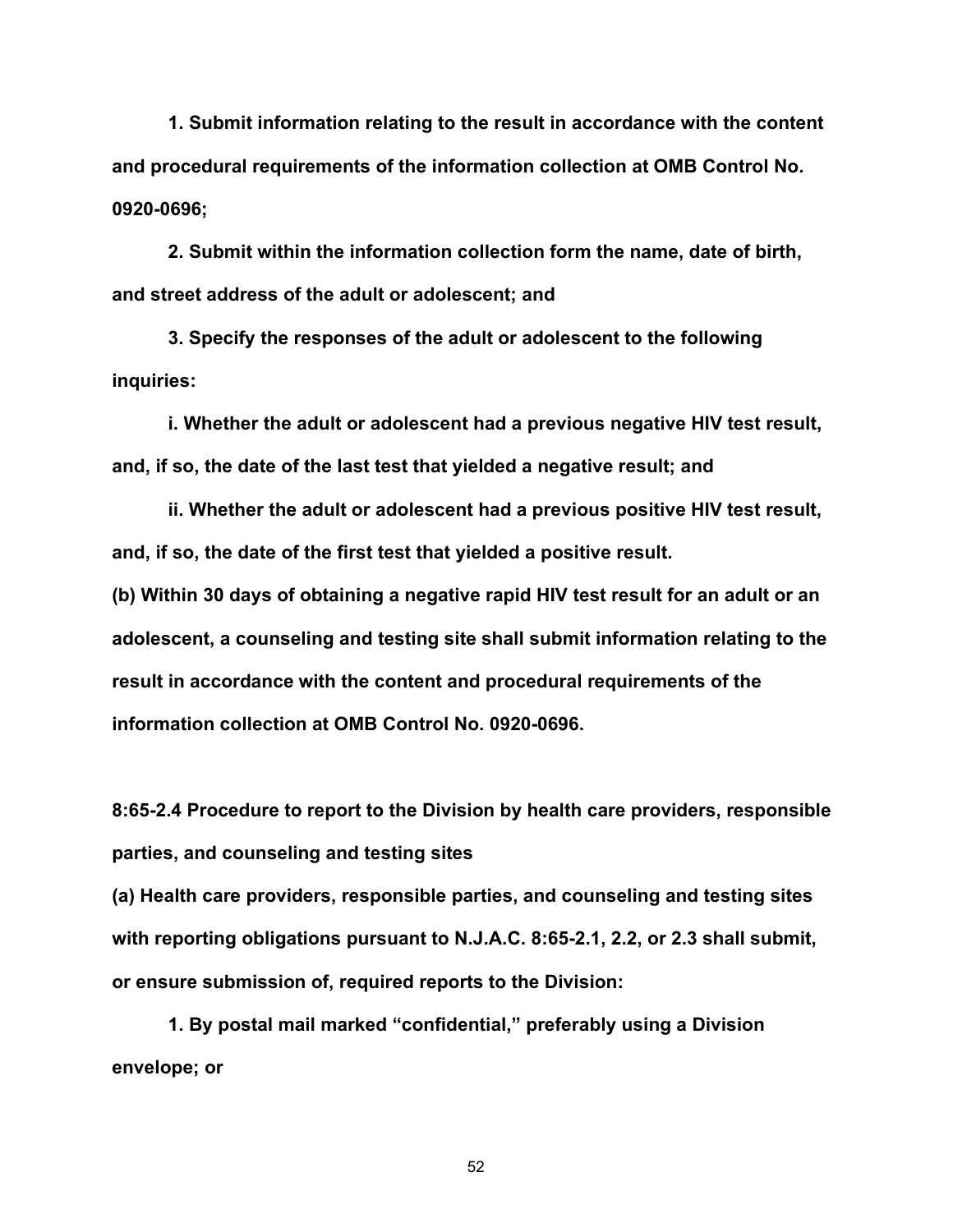**2. By secure electronic facsimile (e-fax) to (609) 984-2455, subject to (b) below.**

**(b) Health care providers, responsible parties, and counseling and testing sites, having reporting obligations pursuant to this chapter, shall not transmit reports, and shall ensure that reports are not submitted by e-fax pursuant to (a)2 above, unless the sending entity does so using processes and equipment that are compliant with the** *Data Security Guidelines***.**

**8:65-2.5 Clinical laboratories to report HIV-related laboratory test results (a) A clinical laboratory director shall report to the Division the accession number, the CLIA code, and the following sections of the ACRF, in accordance with (b) below, within five working days of obtaining an HIV-related laboratory test result performed on a specimen taken from an adult or adolescent person who is receiving health care in, or is a resident of, the State:**

**1. The section labeled "Patient Identification";**

**2. The section labeled "Facility Providing Information";**

**3. The section labeled "Patient Demographics"; and**

**4. The section labeled "Laboratory Data."**

**(b) A clinical laboratory director shall report to the Department the accession number, the CLIA code, and the following sections of the PCRF, in accordance with this subsection, within five working days of obtaining an HIV-related laboratory test result performed on a specimen taken from a pediatric person who is receiving health care in, or is a resident of, the State:**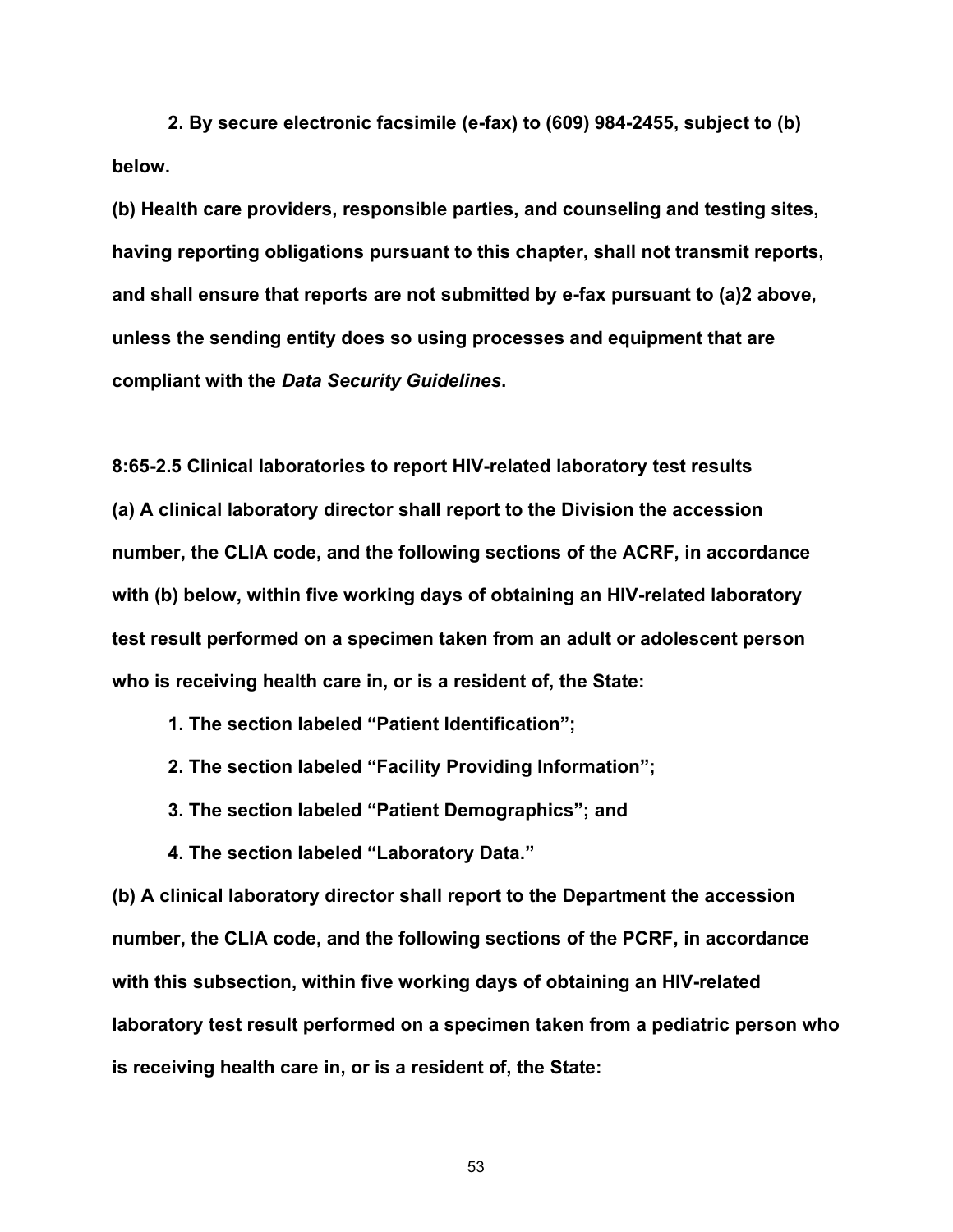**1. The section labeled "Patient Identification";**

**2. The section labeled "Facility Providing Information";**

**3. The section labeled "Patient Demographics"; and**

**4. The section labeled "Laboratory Data."**

**(c) The Department establishes and maintains a form of "Confidential Laboratory Report" that captures the sections of the ACRF and the PCRF that clinical laboratories are to report pursuant to (a) and (b) above, and makes this form available on the Department's forms page at<http://www.nj.gov/health/forms> or upon request to the Division.**

**(d) A clinical laboratory director shall comply with (a) and (b) above by, in the following order of preference:**

**1. Electronic laboratory reporting;**

**2. By secure electronic facsimile (e-fax) to (609) 984-2455, subject to (b) below;**

**3. Submitting a completed form of ACRF or PCRF, as applicable, or Confidential Laboratory Report, to the Division by postal mail marked "confidential," preferably using a Division envelope.**

**(e) A clinical laboratory director and a clinical laboratory shall not transmit reports, and shall ensure that reports are not submitted by e-fax pursuant to (d)2 above, unless the sending entity does so using processes and equipment that are compliant with the** *Data Security Guidelines***.**

**(f) If a clinical laboratory sends or "refers" a specimen (a referring clinical laboratory) to another clinical laboratory (a reference laboratory) to perform an**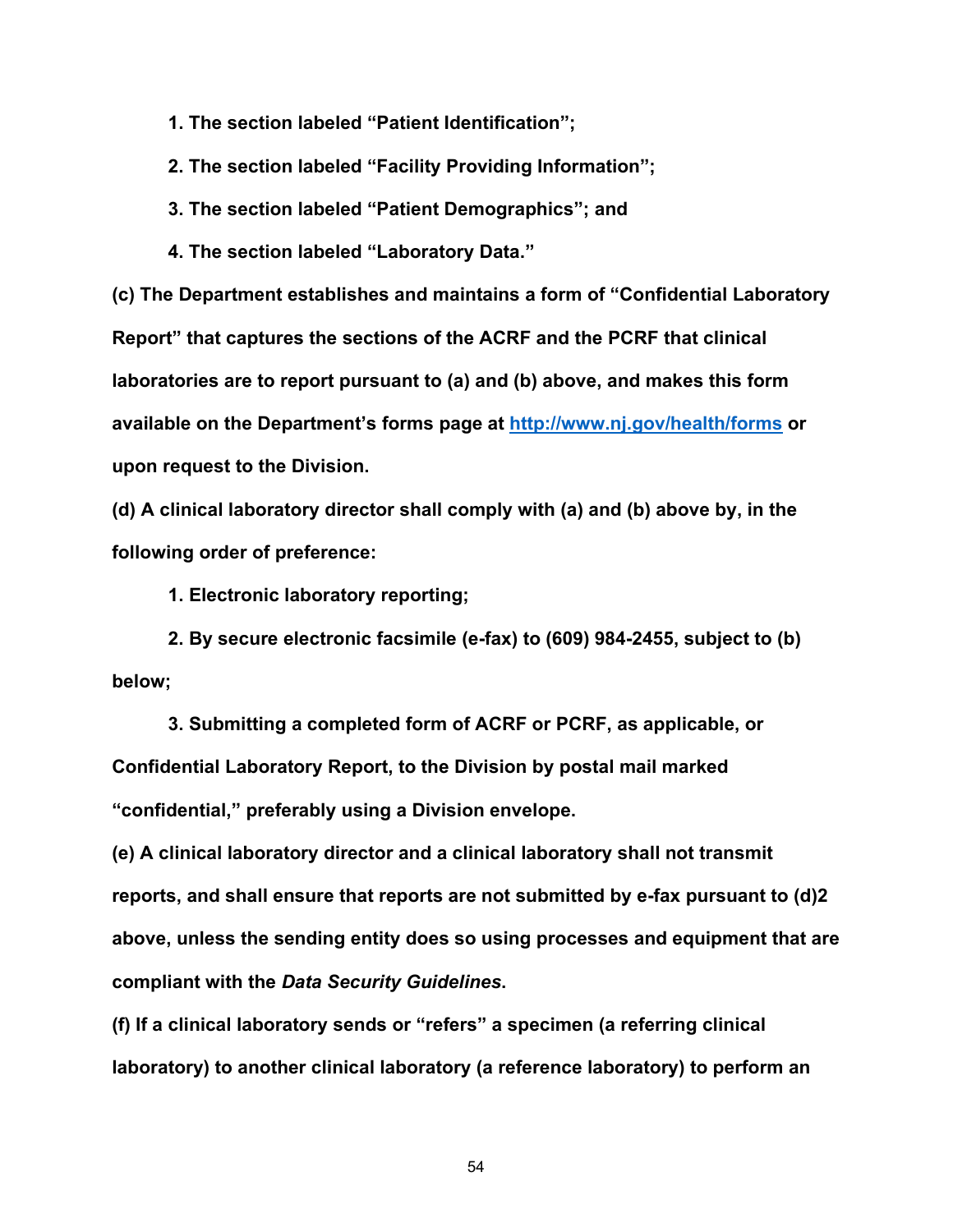**HIV-related laboratory test, the referring clinical laboratory and the laboratory director thereof remain responsible to report, and to ensure the complete reporting, to the Division in accordance with this section, of HIV-related laboratory test results that the reference laboratory obtains, regardless of whether the Department has independent jurisdiction over the reference laboratory.**

**(g) Subject to (h) below, the Department may take enforcement action pursuant to N.J.A.C. 8:65-3 against a clinical laboratory and/or a clinical laboratory director that fails to comply with this section.**

**(h) The Department will refrain from enforcement action against clinical laboratories and clinical laboratory directors that fail to comply with this section if the clinical laboratory and the clinical laboratory director timely submit to the Division, and/or ensure the timely submission to the Division of, the sections listed at (a) and (b) above of an ACRF or a PCRF, as applicable, as to which all fields that the ACRF Technical Guidance or the PCRF and PHER Technical Guidance, as applicable, identifies as "required," are fully completed.**

**8:65-2.6 Mandatory content of laboratory order and specimen submission forms (a) A health care provider that issues an order or submits a specimen to a clinical laboratory for HIV-related laboratory testing shall provide, and/or ensure the provision of, at least the following information in the order or specimen submission form:**

**1. The specimen collection date;**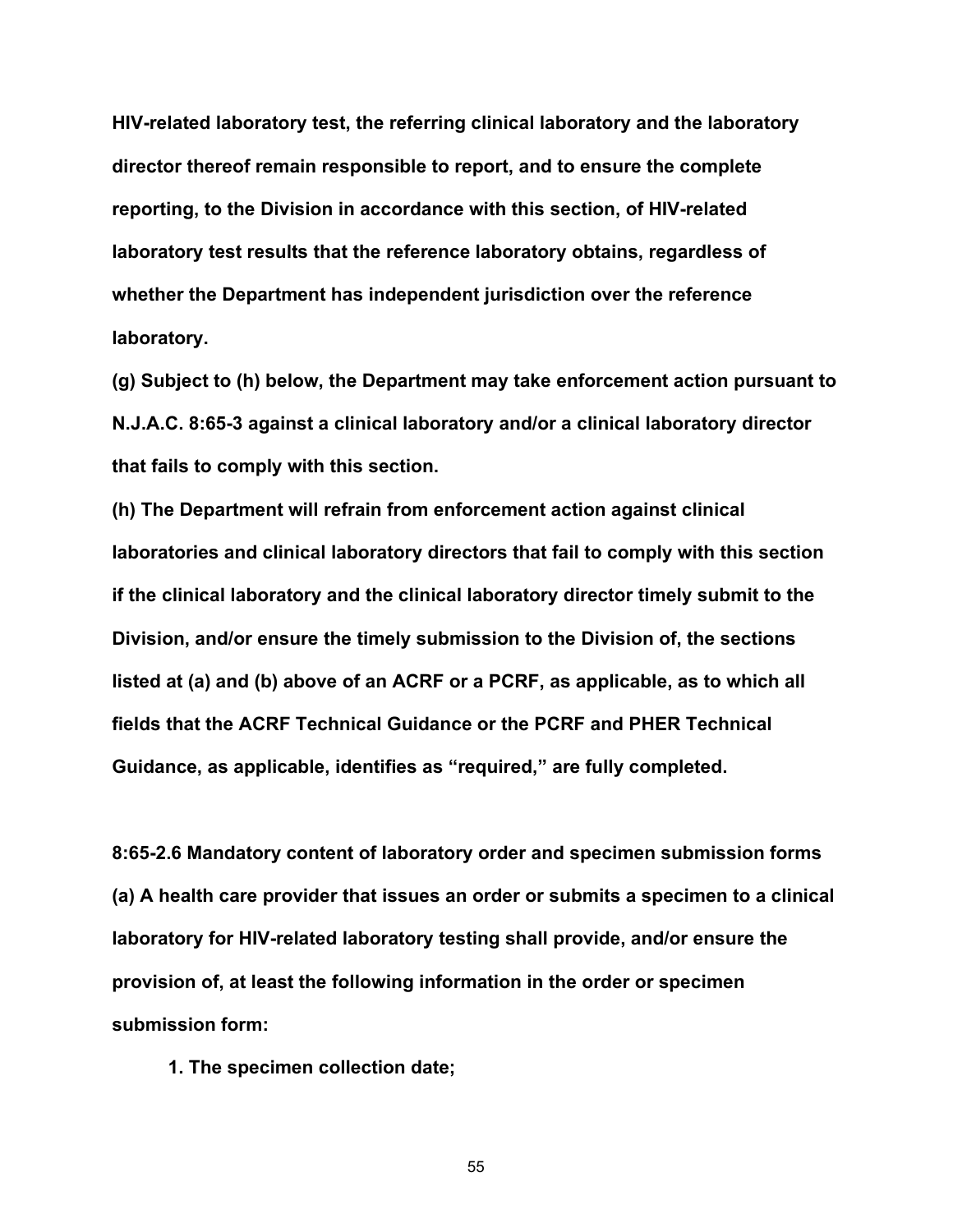- **2. The health care provider's:**
	- **i. Name;**
	- **ii. Hospital, office, or practice name;**
	- **iii. Street address, municipality, zip code, and county; and**
	- **iv. Telephone number; and**
- **3. The patient's:**
	- **i. Full name (first name, all middle names, and last name);**
	- **ii. Street address, municipality, zip code, and county;**
	- **iii. Telephone number;**
	- **iv. Sex;**
	- **v. Date of birth;**
	- **vi. The identifying number assigned to the patient by the health care**

**provider ordering the laboratory test; and**

**vii. Pregnancy status, if applicable.**

**(b) A responsible party shall ensure that institution personnel comply with (a) above.**

**(c) The Department may take enforcement action pursuant to N.J.A.C. 8:65-3 against health care providers and responsible parties that fail to ensure that all of the information required pursuant to (a) above are included within the order or specimen submission form.**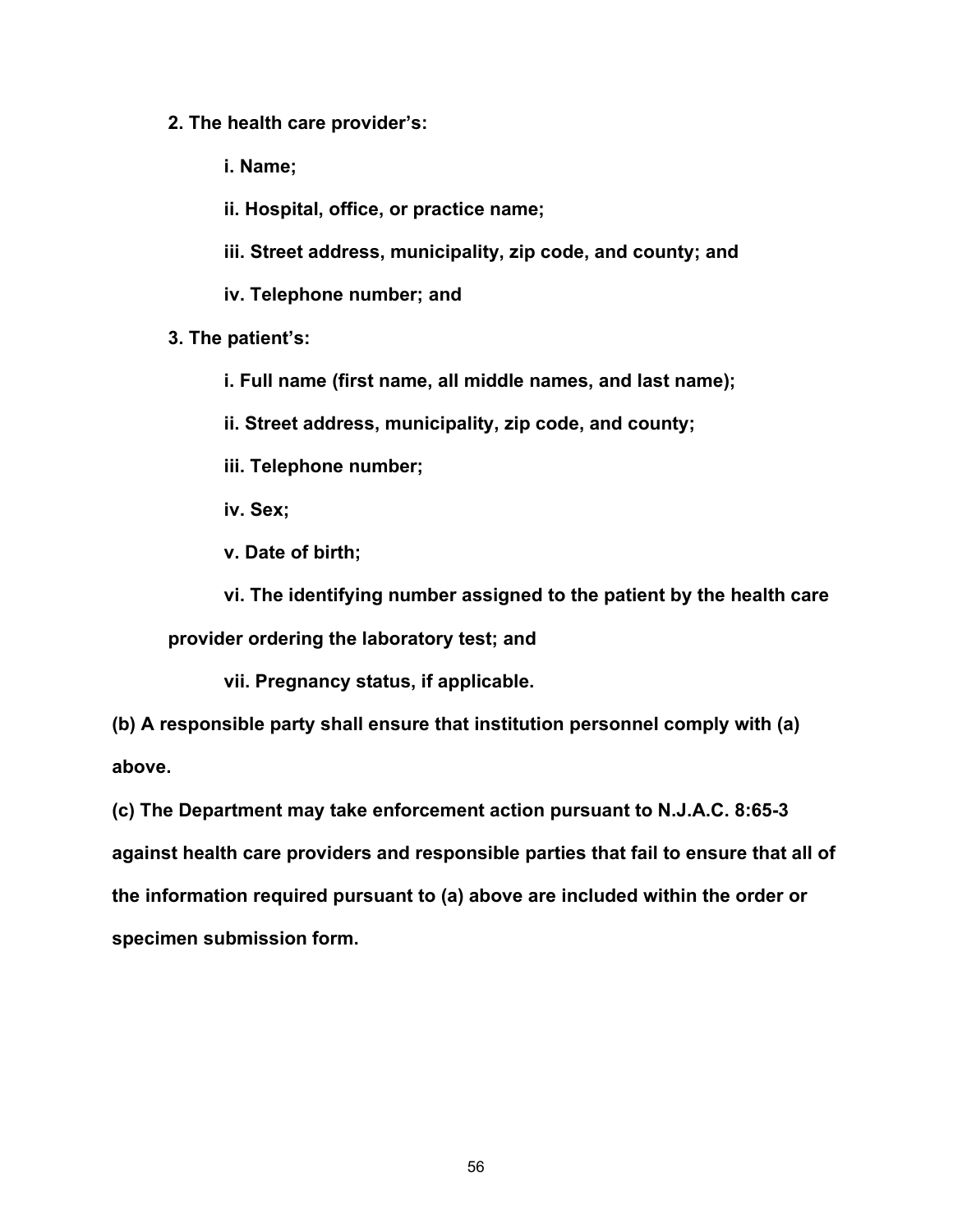#### **SUBCHAPTER 3. ACCESS TO RECORDS; ENFORCEMENT**

**8:65-3.1 Records subject to Department examination**

**(a) Health care providers, responsible parties, and clinical laboratory directors shall make available to the Department on request, for inspection, audit, epidemiologic investigation, copying, scanning, and/or public health purposes, the complete health records, including identifying information, of:**

**1. Persons who have a confirmed diagnosis of HIV infection and who receive care or reside in the State;**

**2. Persons who receive care or reside in the State for whom an HIV-related laboratory test result is ordered or obtained;**

**3. Infants who have perinatal exposure; and**

**4. Women who give birth, and/or have given birth, to infants who have perinatal exposure.**

[8:57-2.11] **8:65-3.2** Access to information **and records; confidentiality**

(a) [The] **Information,** forms**, and records** submitted to **or obtained by** the Department pursuant to this [subchapter] **chapter** [contain demographic and medical information related to the Department's investigations and epidemiologic studies of HIV and AIDS and shall] **are** not [be considered] "government records" subject to public access or inspection within the meaning of N.J.S.A. 47:1A-1 et seq.**, or under the common law, regardless of whether personal or other identifiers are removed or redacted,** and [shall be] **are** deemed **to be**:

1. - 3. (No change.)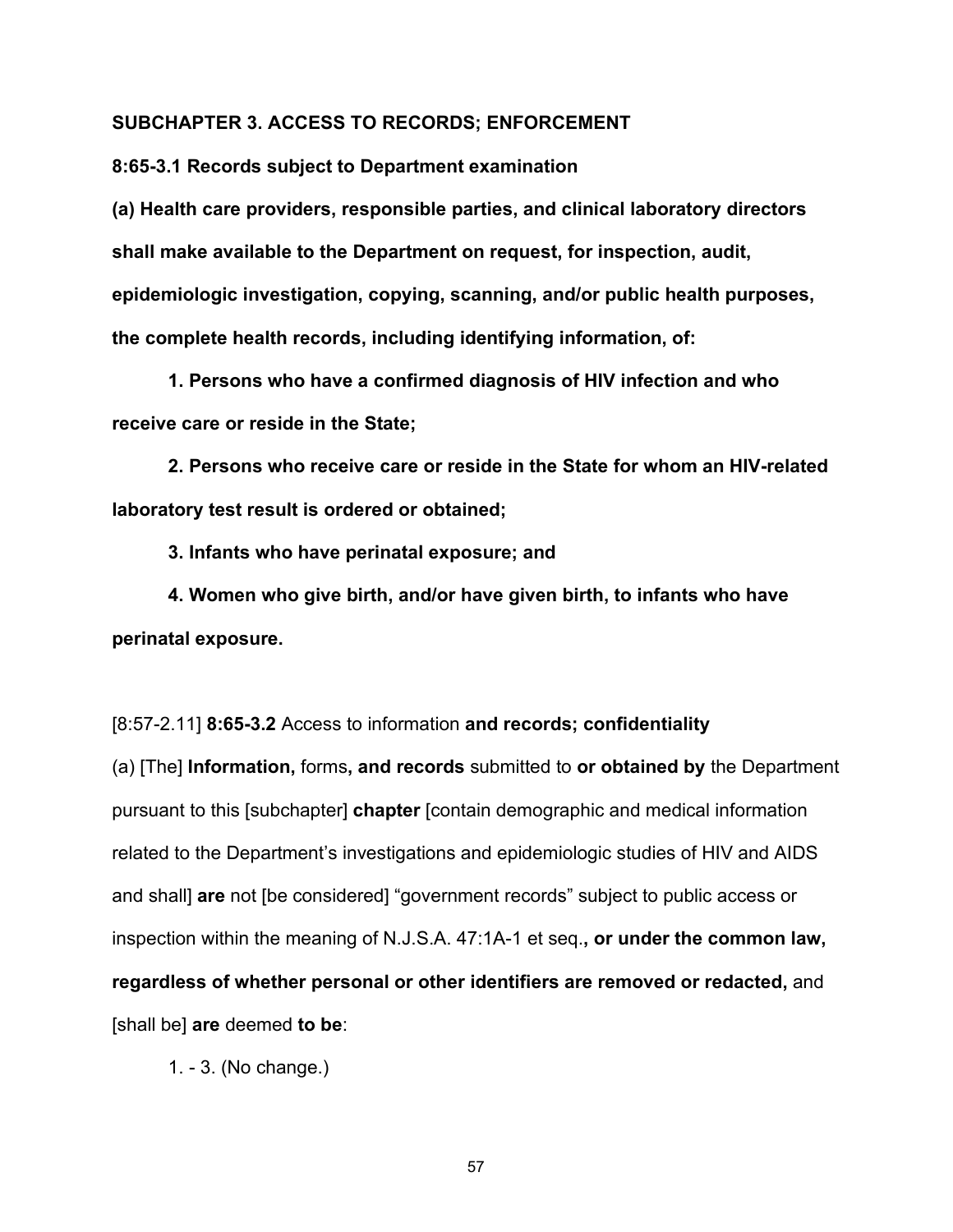(b) [As provided by N.J.S.A. 26:4-2 and 26:5C-5 through 14, the information] **Information** reported **and records held by or submitted** to the Department [shall] **pursuant to N.J.S.A. 26:1A-1 et seq., especially 26:1A-7, 26:4-1 et seq., 26:5C-1 et seq., and this chapter, are** not [be] subject to public **access or** inspection[, but shall be subject to access only by the Department for public health purposes].

(c) (No change.)

**8:65-3.3 Noncompliance with this chapter; enforcement; penalties (a) This chapter is part of the State Sanitary Code and persons who are noncompliant herewith are subject to the penalties for noncompliance with the State Sanitary Code at N.J.S.A. 26:1A-10, and 26:4-129 and 130.**

**(b) Persons who are noncompliant with this chapter are subject to N.J.S.A. 26:5C-14 and 18.**

**(c) In addition to other available actions and remedies:**

**1. Health care providers who are noncompliant with this chapter are subject to Department reporting of their noncompliance to applicable professional licensing boards with jurisdiction established pursuant to Title 45 of the Revised Statutes within the Division of Consumer Affairs of the New Jersey Department of Law and Public Safety, to credentialing and accrediting entities, health care facilities and other institutions at which they are employed or hold privileges, and health care plans and Federal payers from which they might seek compensation or reimbursement for health care services;**